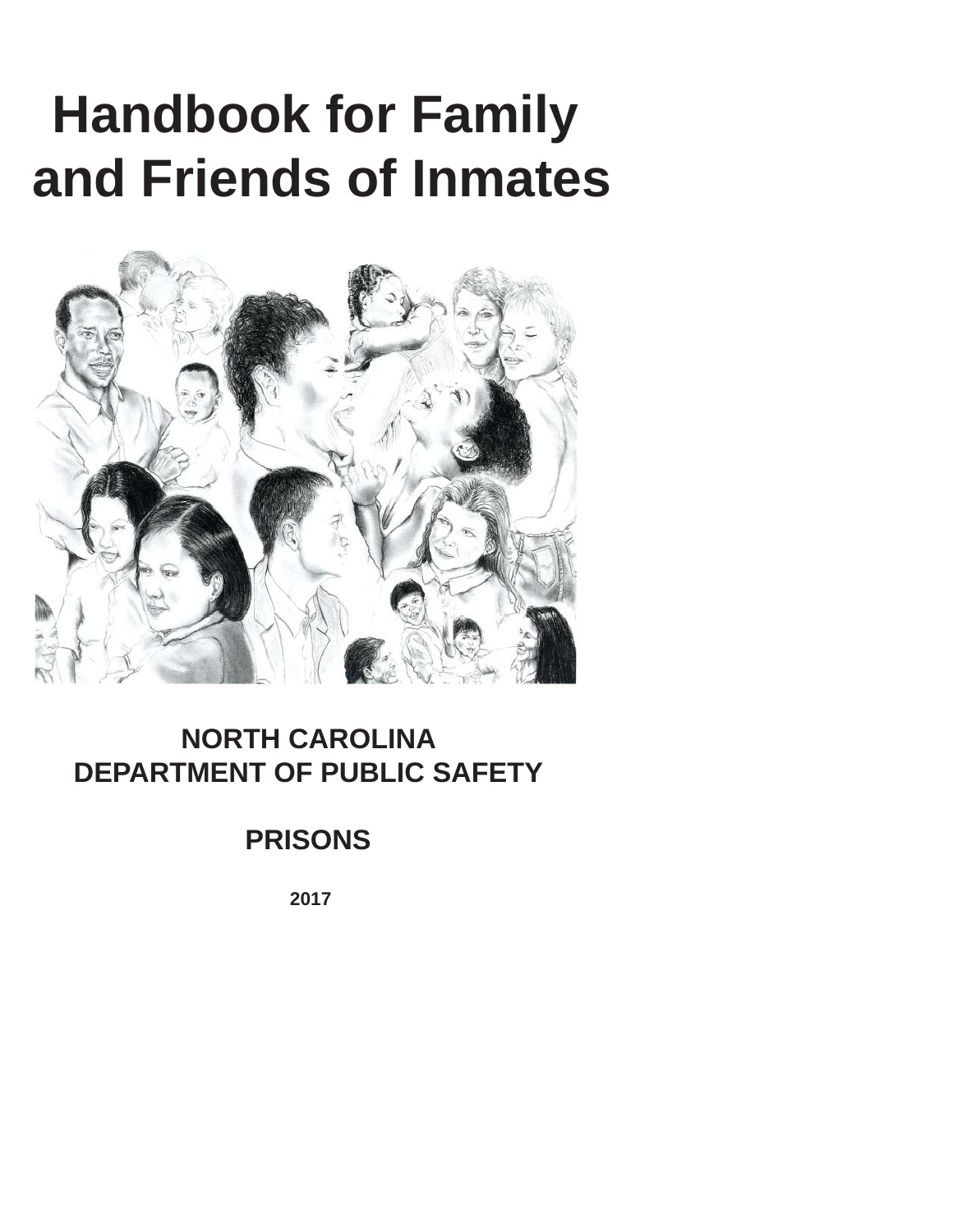### Helpful Information to Remember

- ♦ For general information, you can call the prison where your relative or friend is housed.
- $\bullet$  For specific information about a certain inmate, contact the inmate's case manager at the prison.
- ♦ The prison chaplain or designated religious services staff can help you.
- ♦ Always ask about and follow the prison rules where your relative or friend is housed.
- $\rightarrow$  You can find more information on the N.C. Department of Public Safety's website at **www.ncdps.gov**.
- ♦ If you still need help, call **1-800-368-1985** or **919- 838-4000.**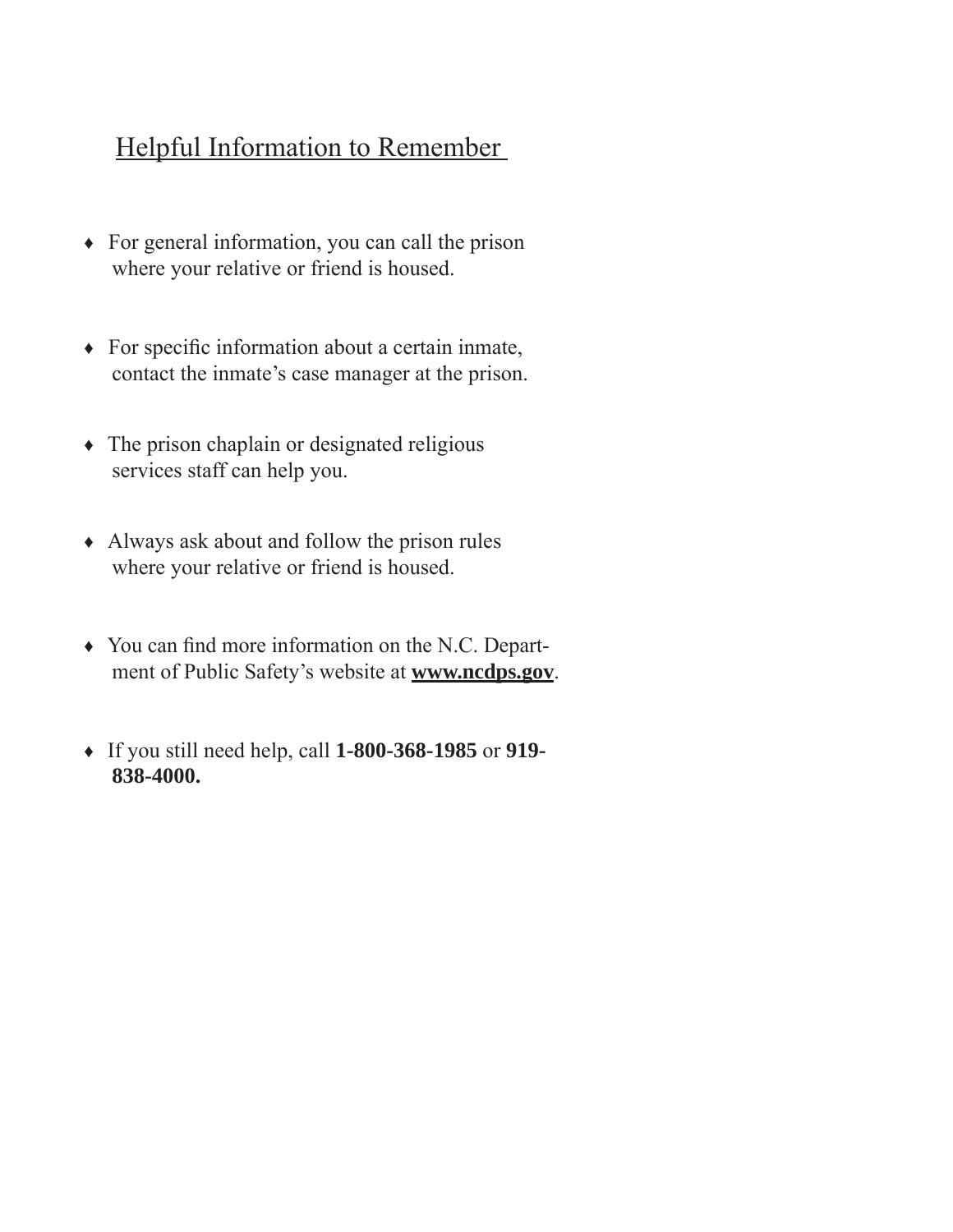### Introduction

Every offender is a part of a family. Incarceration is often a difficult time not only for the offenders, but also for their family and friends. It can be overwhelming for family and friends in the separation and in understanding the rules and regulations that govern prisons operated by the State of North Carolina through the Department of Public Safety (DPS). This handbook may not answer all of your questions, but we hope the general information it contains about the North Carolina prison system will help you during this difficult time.

Please take the time to read this handbook, and remember that i**t is for informational purposes only**. Rules and regulations outlined in this book are subject to change and standard operation procedures can vary among prison facilities. DPS policies and procedures are reviewed and updated from time to time, as are state laws that affect prison operations.



North Carolina Department of Public Safety Division of Adult Correction and Juvenile Justice **(919) 838-4000 1 (800) 368-1985**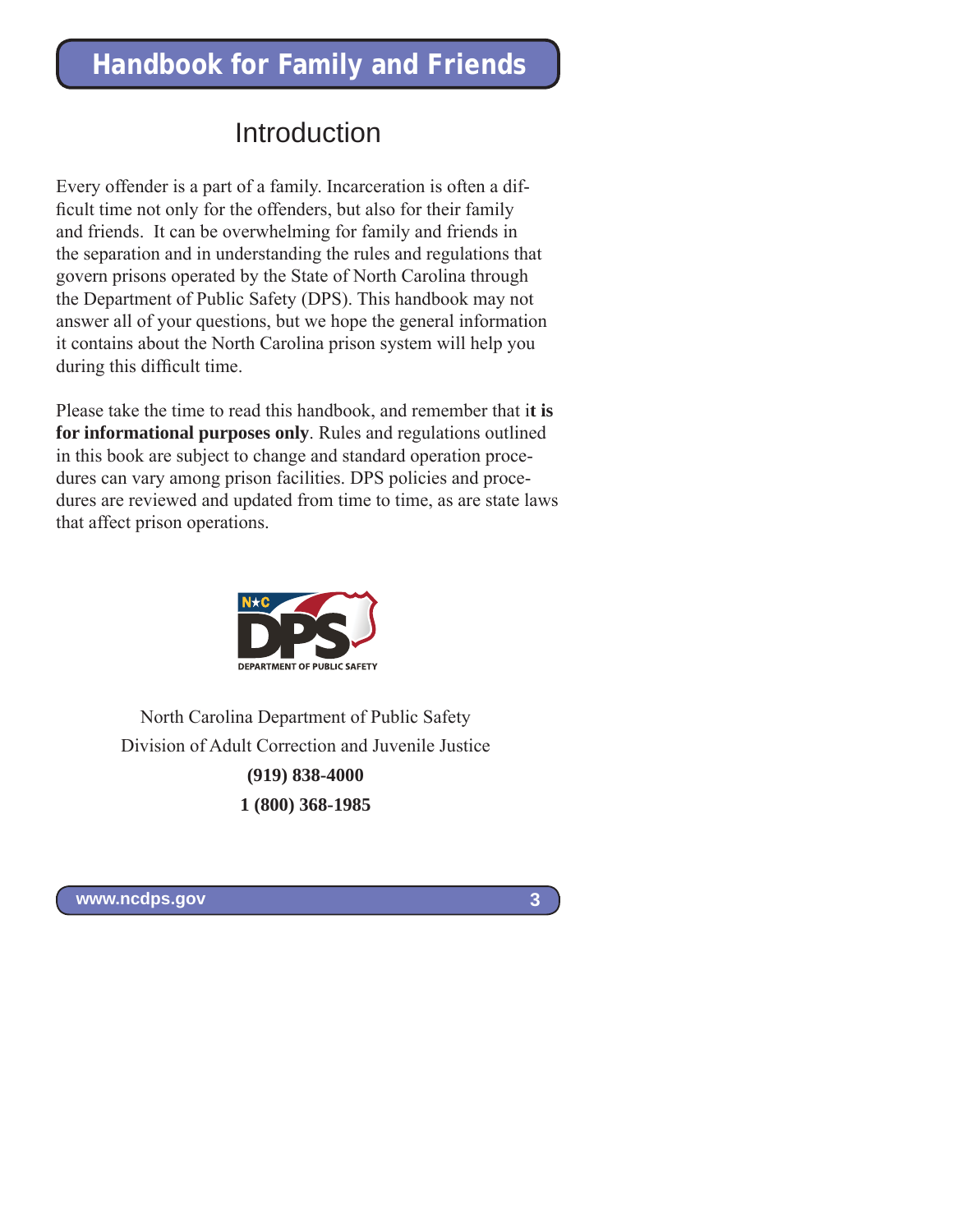## **Contents**

| Inmate Conduct Rules and Disciplinary Procedures 52 |  |
|-----------------------------------------------------|--|
|                                                     |  |
|                                                     |  |
|                                                     |  |
|                                                     |  |
|                                                     |  |
|                                                     |  |
|                                                     |  |
|                                                     |  |
|                                                     |  |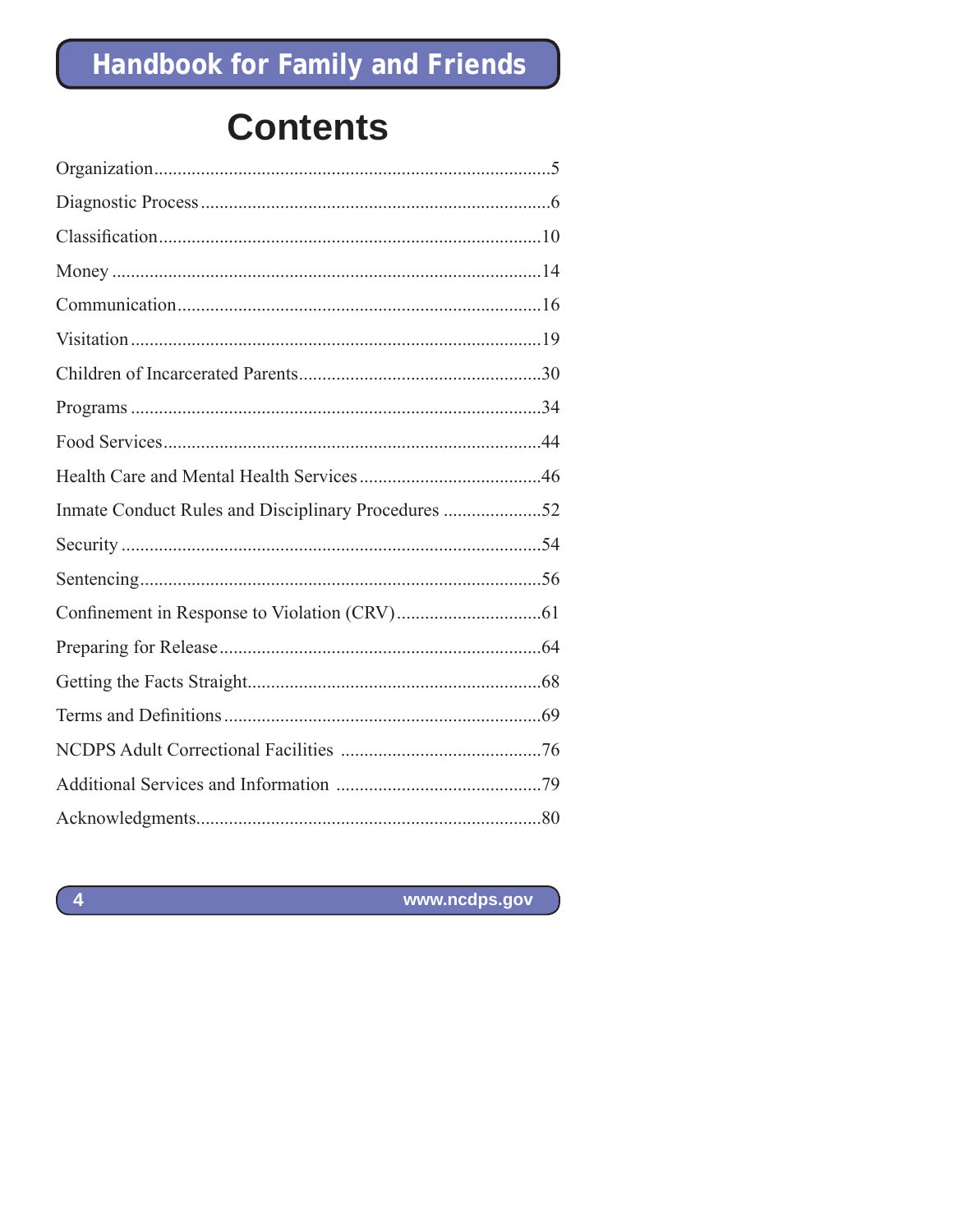### **Organization**

#### **What are the Department of Public Safety and the Division of Adult Correction and Juvenile Justice?**

In January 2012, the State of North Carolina created a new department that combined three others into one — the Department of Public Safety (DPS). It is a combination of what were once the Department of Correction, the Department of Crime Control and Public Safety, and the Department of Juvenile Justice and Delinquency Prevention. Correction and Juvenile Justice were later merged into a single division within DPS.

The mission of the Division of Adult Correction and Juvenile Justice is to promote public safety by the administration of a fair and humane system which provides reasonable opportunities for adjudicated offenders to develop progressively responsible behavior.

The state's prisons are part of the Division of Adult Correction and Juvenile Justice, and the system of prisons operates 55 correctional facilities located throughout the state. The prisons house more than 37,000 inmates. Prisons receive all felons and some misdemeanants sentenced by a court to a period of active incarceration.

#### **Does the Department of Public Safety send people to prison?**

Except for short periods of time for certain probation violations, DPS does not send offenders to prison and does not determine their sentences. The courts determine: (1) whether an individual goes to prison; and (2) how long the offender will be in prison.

By law, DPS carries out the sentences ordered by the courts. Any change in an inmate's sentence is determined and ordered by the courts, not by DPS.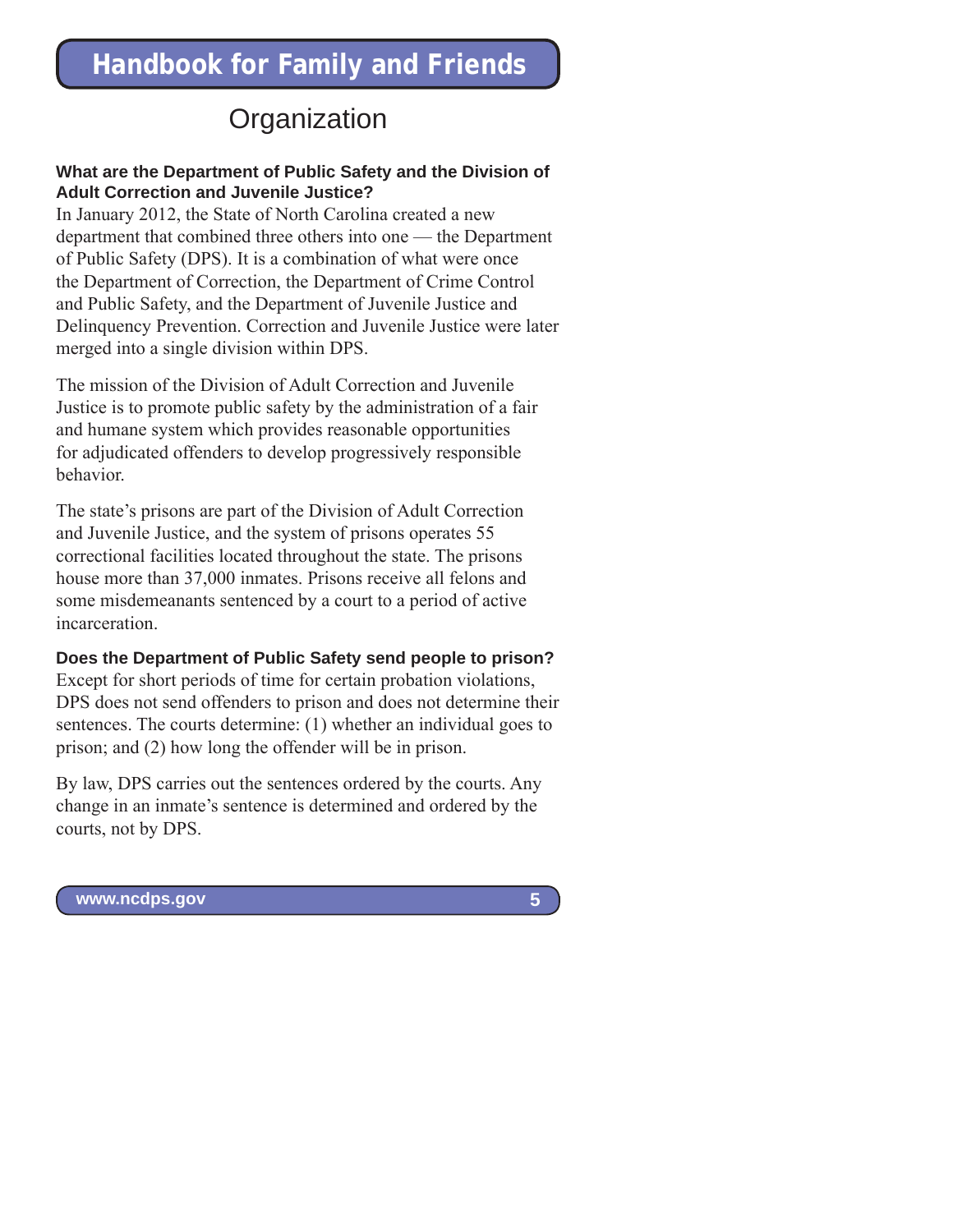### Diagnostic Process

#### **What happens between the time an offender is sentenced to spend time in prison and is transported to a prison?**

Arrival to prison to begin serving a sentence often presents a very difficult time for new inmates and their family and friends.

Most often, the offender will initially be housed in the jail of the county in which the offender was convicted. DPS will schedule a time to pick up and transport the offender from the jail to an appropriate prison.

#### **When are inmates transported to prison?**

For the security of the inmate and the public, information about the day an inmate will be transferred to a prison (usually from a county jail) and the name of the prison are not disclosed until after the inmate has arrived at the prison.

#### **What happens when inmates first get to prison?**

When an offender is sentenced to prison – depending on the type of law violated and the offender's age and gender – they are first sent to one of the eight prisons that have a diagnostic center. Diagnostic centers evaluate the inmates' physical and mental health, temperament, education and family, work and criminal histories. The information is placed into the inmate's prison records.

Evaluation of inmates at the diagnostic prisons is also known as processing. Four to six weeks may elapse before processing is completed and the inmate is classified and sent to another prison. In addition to the processing evaluation and classification, inmates are tested and interviewed to determine the inmate's interests and abilities, which is information to be used in making recommendations for future job and program assignments in prison. Counseling is provided to assist the inmate in making an adequate adjustment to prison.

 **www.ncdps.gov**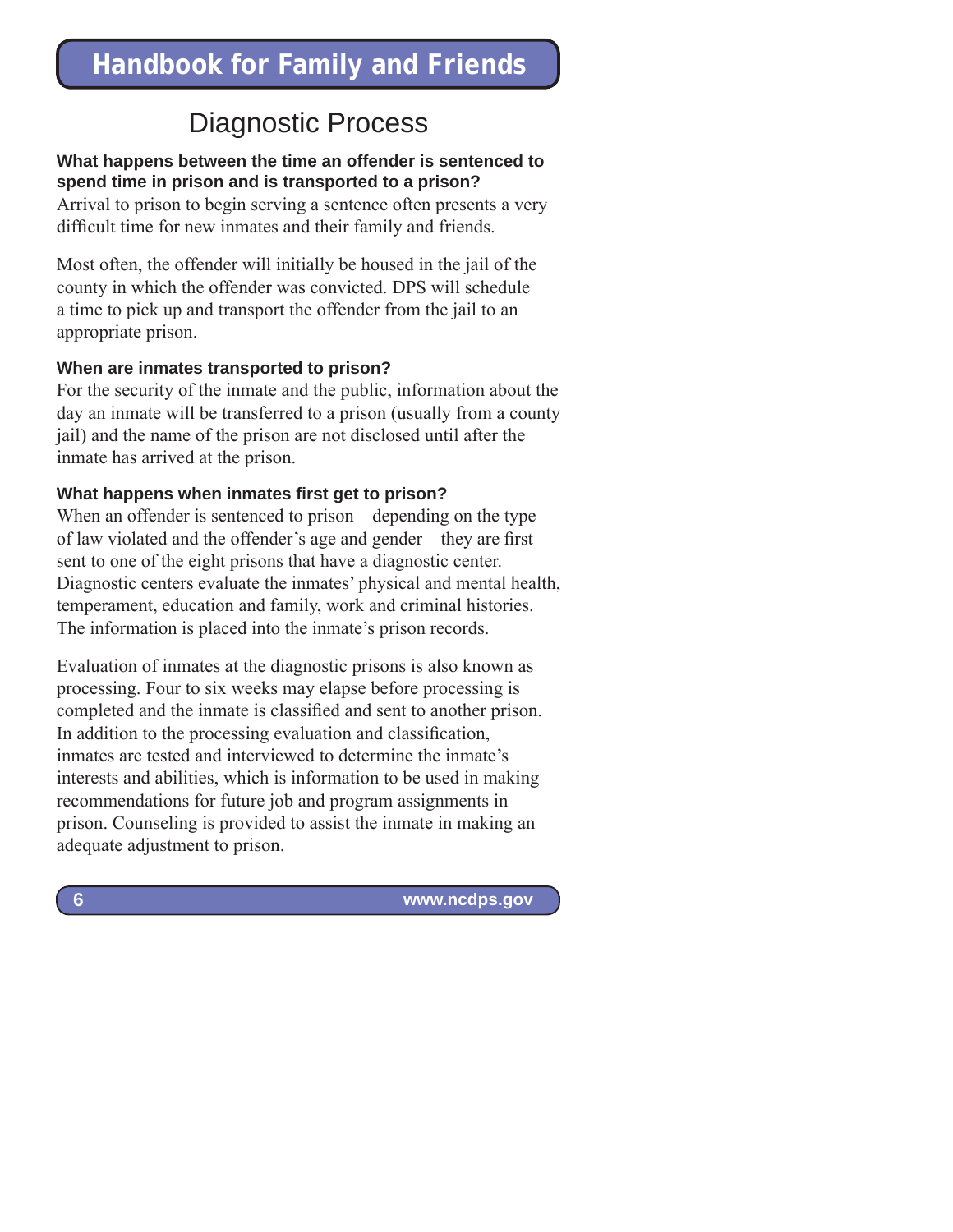An inmate orientation program explains rules, penalties, disciplinary procedures and how to obtain health services. A description of the inmate's current situation and a summary of available programs and work assignments are also provided to the inmate.

Based on this information, the offender is assigned to the most appropriate custody classification and prison facility when they leave the diagnostic facility.

**When is information available about an offender's sentence and the amount of time the offender will be incarcerated?** An offender's sentence is public record. It is filed in the office of the Clerk of Court in the county where the offender was convicted and sentenced. The Clerk of Court will have that information before DPS will.

The sentence does not state the date when an inmate's incarceration will end. The sentencing court will send a file of information about the sentence to DPS, and it will be placed into a records file for the inmate. One of the ways DPS uses that information is to estimate a date when an inmate will be eligible for release. It is known as a projected release date, and it can change based on several factors, including the inmate's behavior. Generally, four to six weeks are needed to make an initial projection of a date for release. DPS can provide information about the inmate's sentence at that time.

Another way DPS uses information from the courts – along with other information – is in determining an inmate's security classification for prison.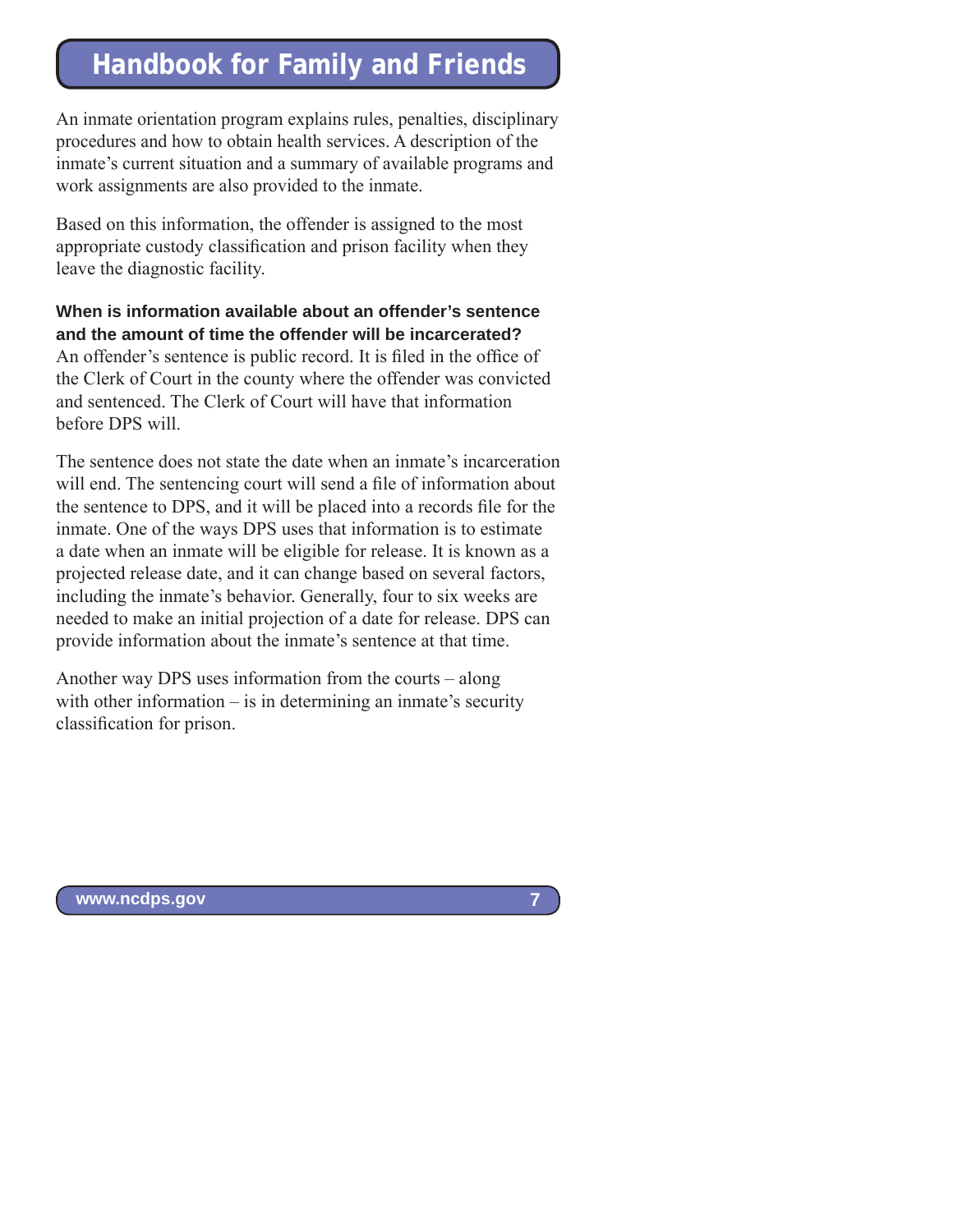#### **Are inmates allowed to keep their clothes and other personal items they have when they enter prison?**

The Department of Public Safety provides all of the inmates' personal needs such as underwear, shoes, socks, pants, shirts, coats and hats, and basic toiletry items, such as toothbrushes and tooth paste.

Unauthorized personal items will be stored or disposed according to DPS policy.

Personal items that a newly-admitted inmate may keep include:

- Books and periodicals.
- Eyeglasses and cases not made of metal.
- Equipment for severe visual and hearing impairment.
- Religious items (for example, medals and rosaries).
- Certain jewelry, such as a wedding band. (A personal watch is not included.)
- Unframed photographs not larger than  $8x10$  inches.
- Wallets or clear pocketbooks.

#### **Are there other personal items that an inmate may obtain and keep?**

Inmates are allowed certain personal items. The items and amounts of items allowed may vary from one prison facility to another because some prisons require more security and control. Also, personal items are limited due to fire safety codes, storage space availability, sanitation regulations, and for security and safety reasons.

A list of items allowed may be available at the prison where the inmate is housed. Unauthorized items or excessive amounts of personal items are considered contraband and may be taken from the inmate. These items may be mailed home or be discarded.

 **www.ncdps.gov**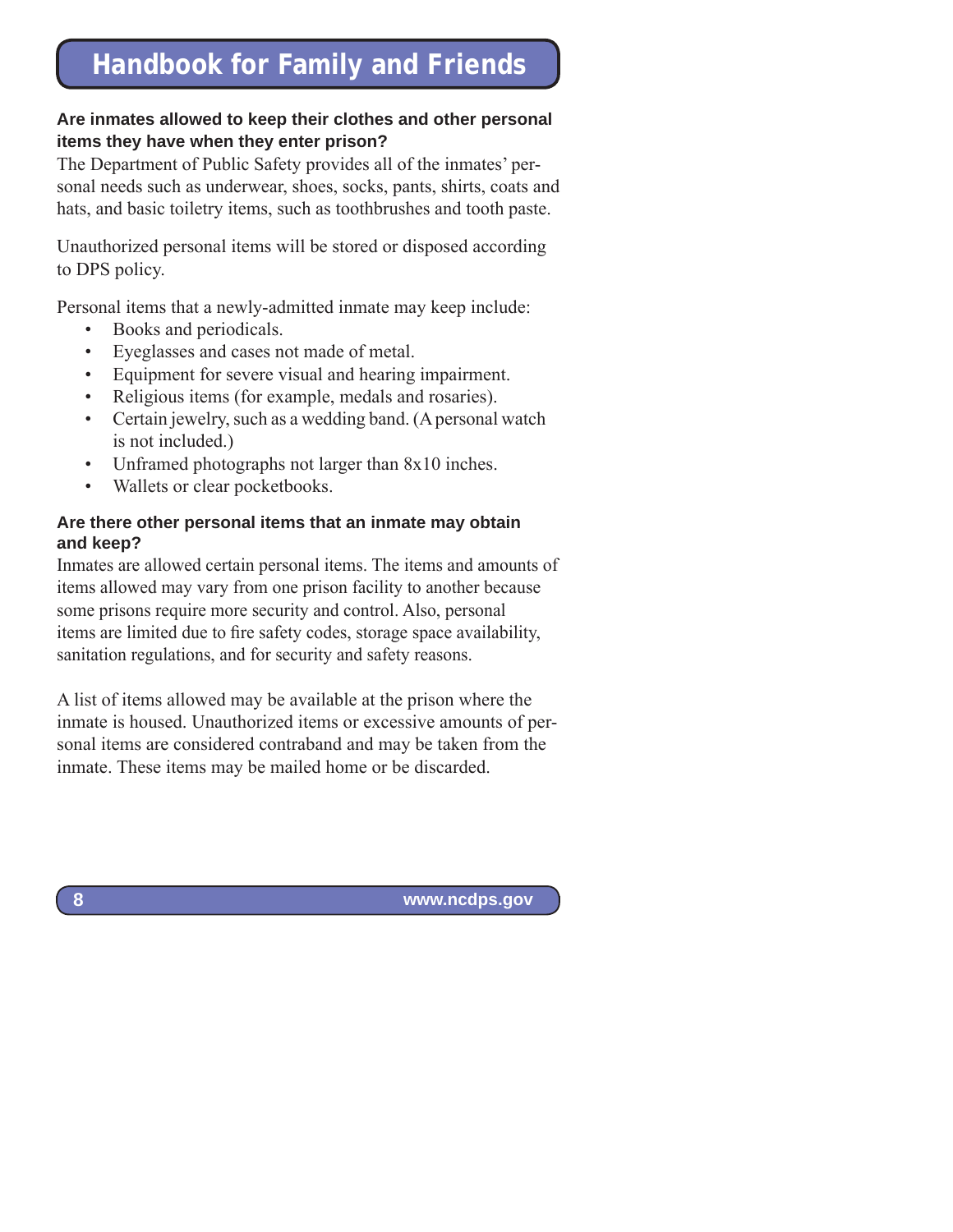#### **Where are the diagnostic centers?**

The male diagnostic centers are: Piedmont Corr. Institution Craven Corr. Institution 1245 Camp Road 600 Alligator Road Salisbury, NC 28147 P.O. Box 839 Telephone: (704) 639-7540 Vanceboro, NC 28586

Foothills Correctional Institution Polk Correctional Institution 5150 Western Ave. 1001 Veazey Road Morganton, NC 28655 Butner, NC 27509-2500 Telephone: (828) 438-5585 Telephone: (919) 575-3070

Telephone: (252) 244-3337

The female diagnostic center is:

 North Carolina Correctional Institution for Women 1034 Bragg Street 4287 MSC Raleigh, NC 27699-4287 Telephone (919) 733-4340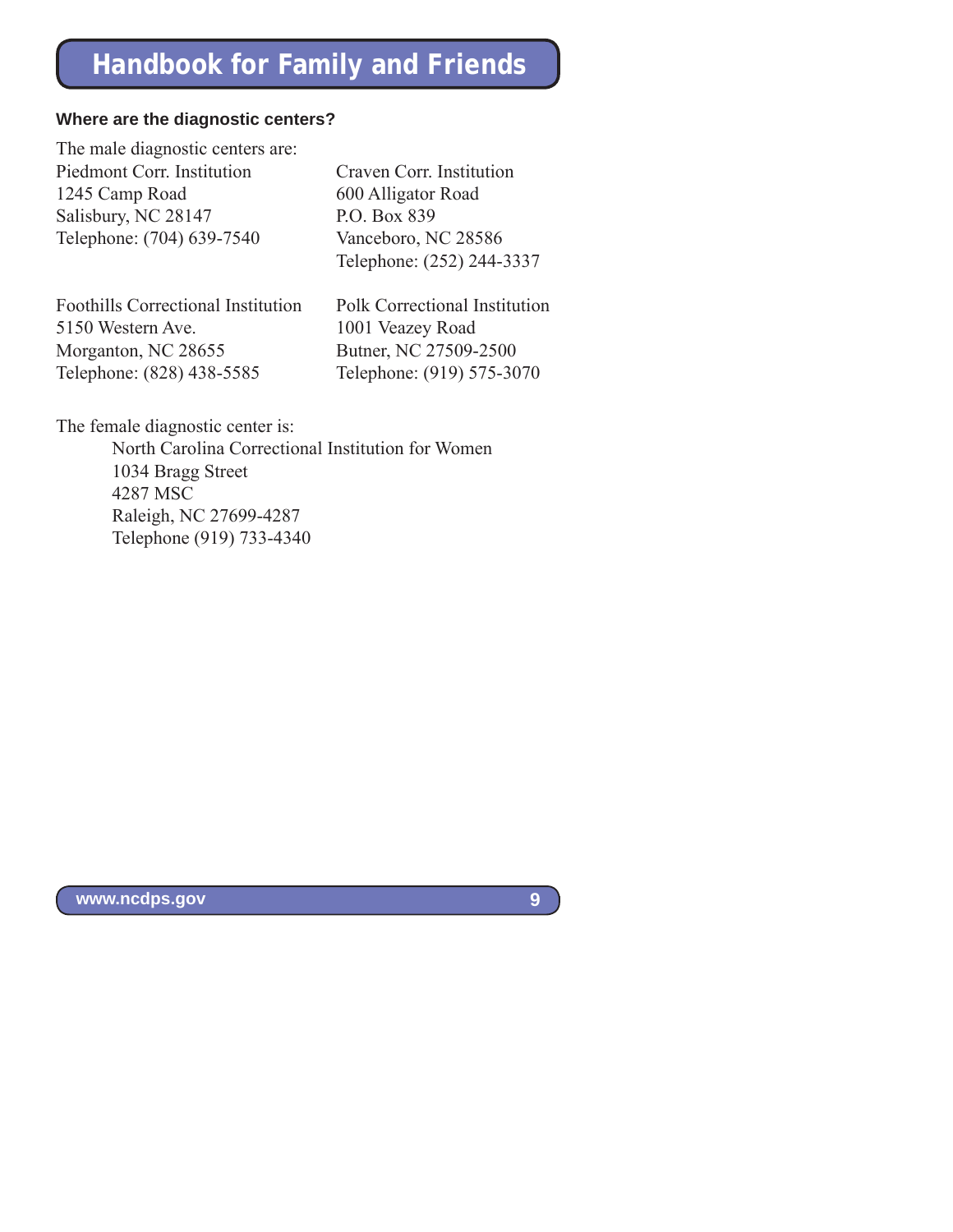### Classification

Classification is a determination of how much security will be needed to ensure inmates remain safely confined and/or managed. The custody classification level depends on the seriousness of the crime, willingness of the inmate to obey rules and regulations, and perceived potential for attempting escape.

Each prison is operated on one or more custody levels:

*Close Custody* is for inmates who need extra security and are under armed constant supervision. Close custody housing is generally made up of single cells and divided into cellblocks. Case management, work assignments, basic education, counseling and



Close custody cellblock

other programs are available to inmates in close custody.

*Medium Custody* is less restrictive than close custody and inmates are under armed constant supervision. Medium custody prisons have all programs and activities operating within the unit. Programs include academic and vocational education, substance abuse treatment, psychological and self-improvement programs, varied work assignments, as well as case management services. When working outside the prison, inmates are supervised by armed personnel.

*Minimum Custody* is the least restrictive and has the most privileges of the custody grades. Inmates who have been promoted to minimum custody must be within five years of their release date. There are three levels of minimum custody:

 **www.ncdps.gov**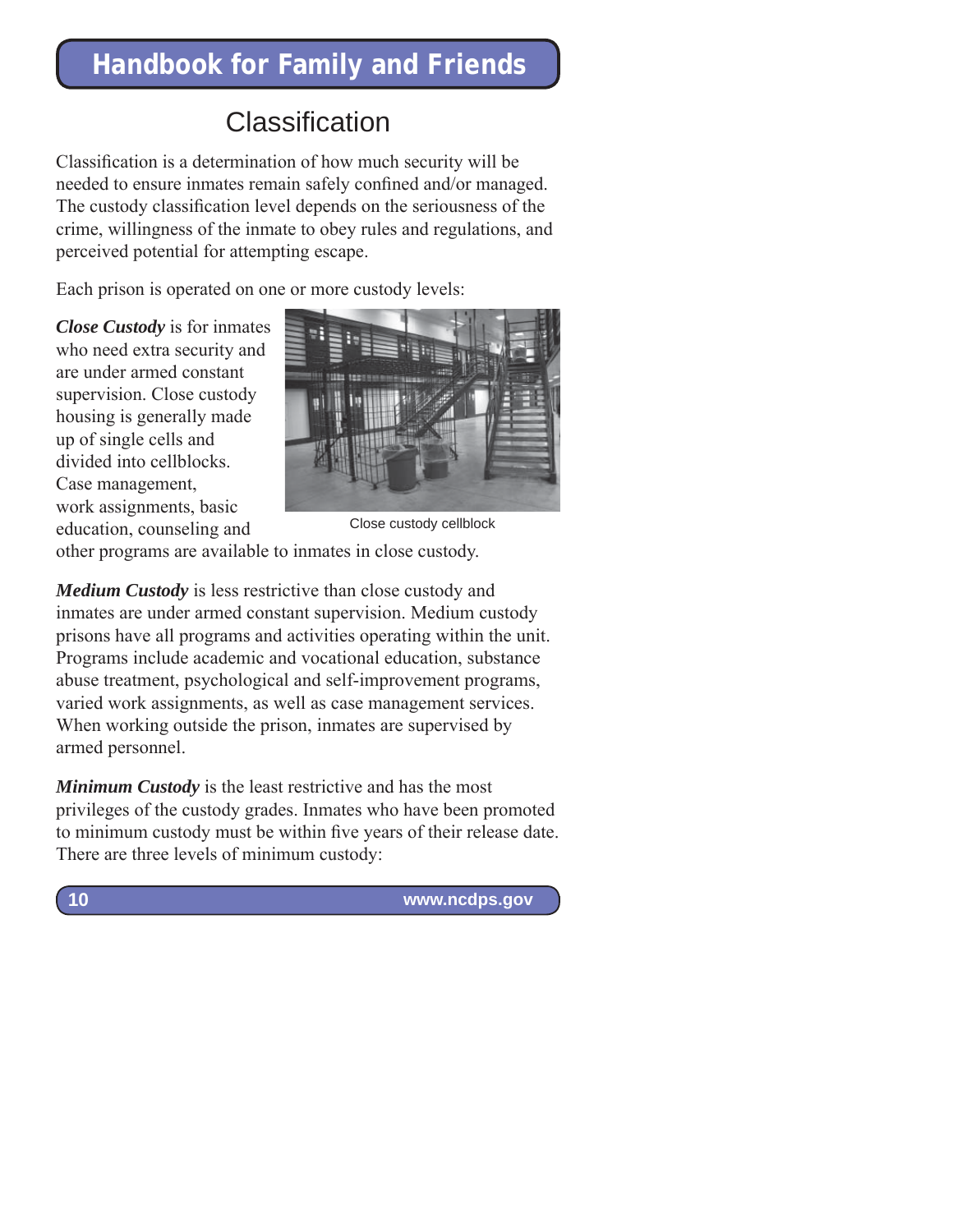- **Level I** inmates may work on the grounds or away from the prison as long as a correctional officer or agent of the DPS is with them.
- **Level II** inmates may work on the grounds or away from the prison with an assigned supervisor from another government agency. They can also be eligible to go out on a short term community pass with an approved volunteer.
- **Level III** inmates may be away from the prison for specific programs such as work release, jobs, home leaves, school or other kinds of training.

Inmates convicted of felony crimes, under certain conditions, can be considered for promotion to minimum custody once they

are within 60 months of release or within 60 months of their parole eligibility date.

All inmates undergo routine custody reviews, which determine if their custody is appropriately assigned. Progression (called promotion) to a



less restrictive custody grade is a privilege granted to inmates who obey rules and meet other requirements. Minimum custody cellblock

Other factors are also taken into consideration, including pending charges, physical and mental health needs, risk to the community, risk to other inmates and staff, number and nature of infractions, and amount of time since the inmate's last infraction.

### **Eligibility for promotion does not guarantee promotion.**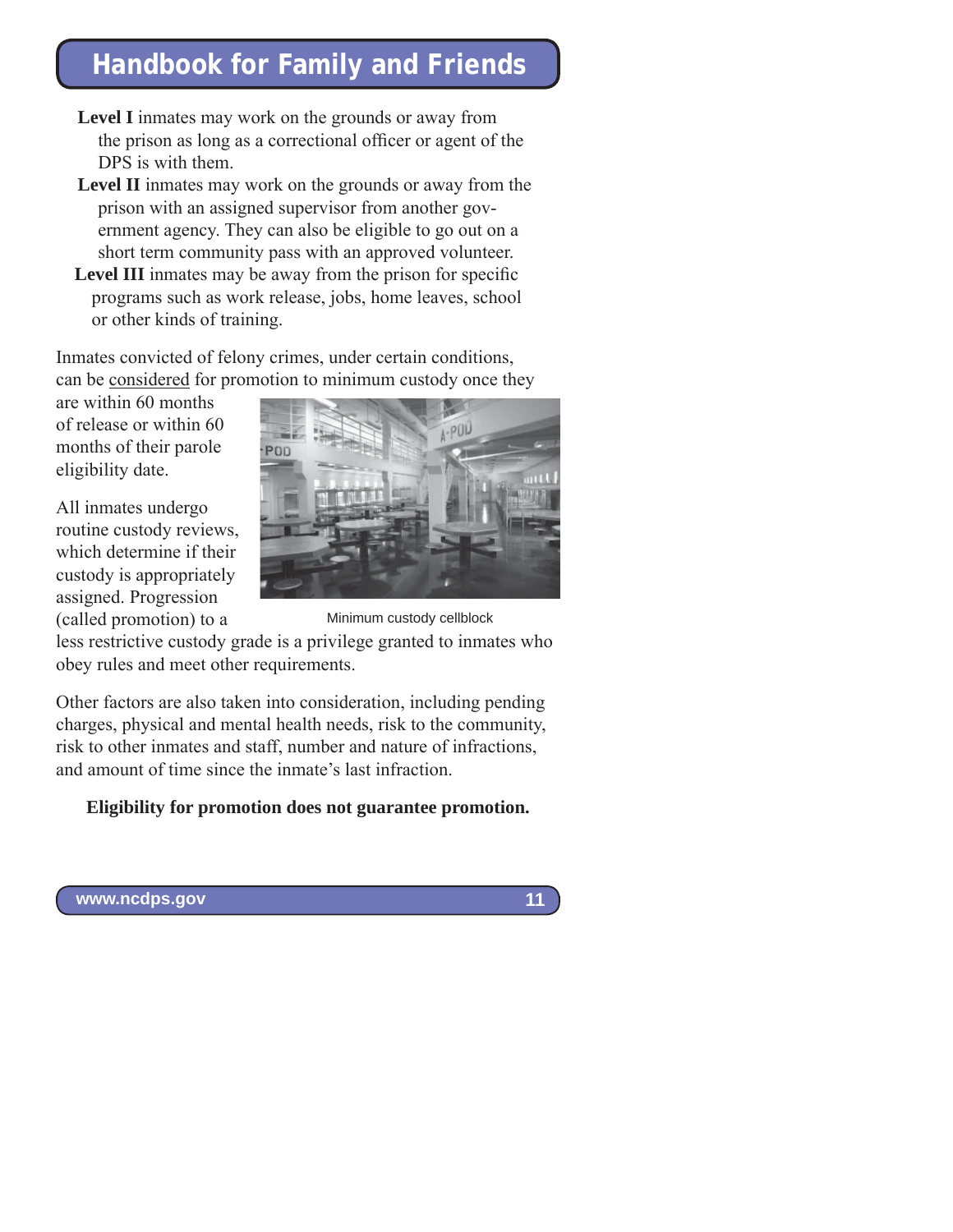#### **Are there other types of classifi cation assignments?**

Most inmates are assigned to regular population, which means they may move about the prison facility as needed due to their job or program assignment, for recreation and mealtime with other inmates. In addition to the various custody levels, inmates may also be assigned to restrictive housing, where inmates are separated from the regular population. These assignments include:

*Restrictive Housing for Administrative Purposes (RHAP)*

The classification status that temporarily removes an inmate from the regular population and places them in a single cell on a short-term basis to protect staff and other inmates, preserve order, provide control or protection of the inmate pending final classification or disciplinary action or to remove the inmate from regular population as a "cooling off" period.

*Restrictive Housing for Disciplinary Purposes (RHDP)*

This classification status is for inmates who are subject to punishment, in accordance with the Prisons authorized disciplinary procedures, after being found guilty of a disciplinary offense.

#### *Restrictive Housing for Control Purposes (RHCP)*

This classification status is for inmates who have shown disruptive behavior through disciplinary offenses, assaultive actions, or those who are so continuously a disruptive influence on the operation of the facility to the extent that additional structure and management by prison authorities are required. This control status is designed to control inmates who pose a threat to the safety of staff, other inmates and the security of a prison facility.

 **www.ncdps.gov**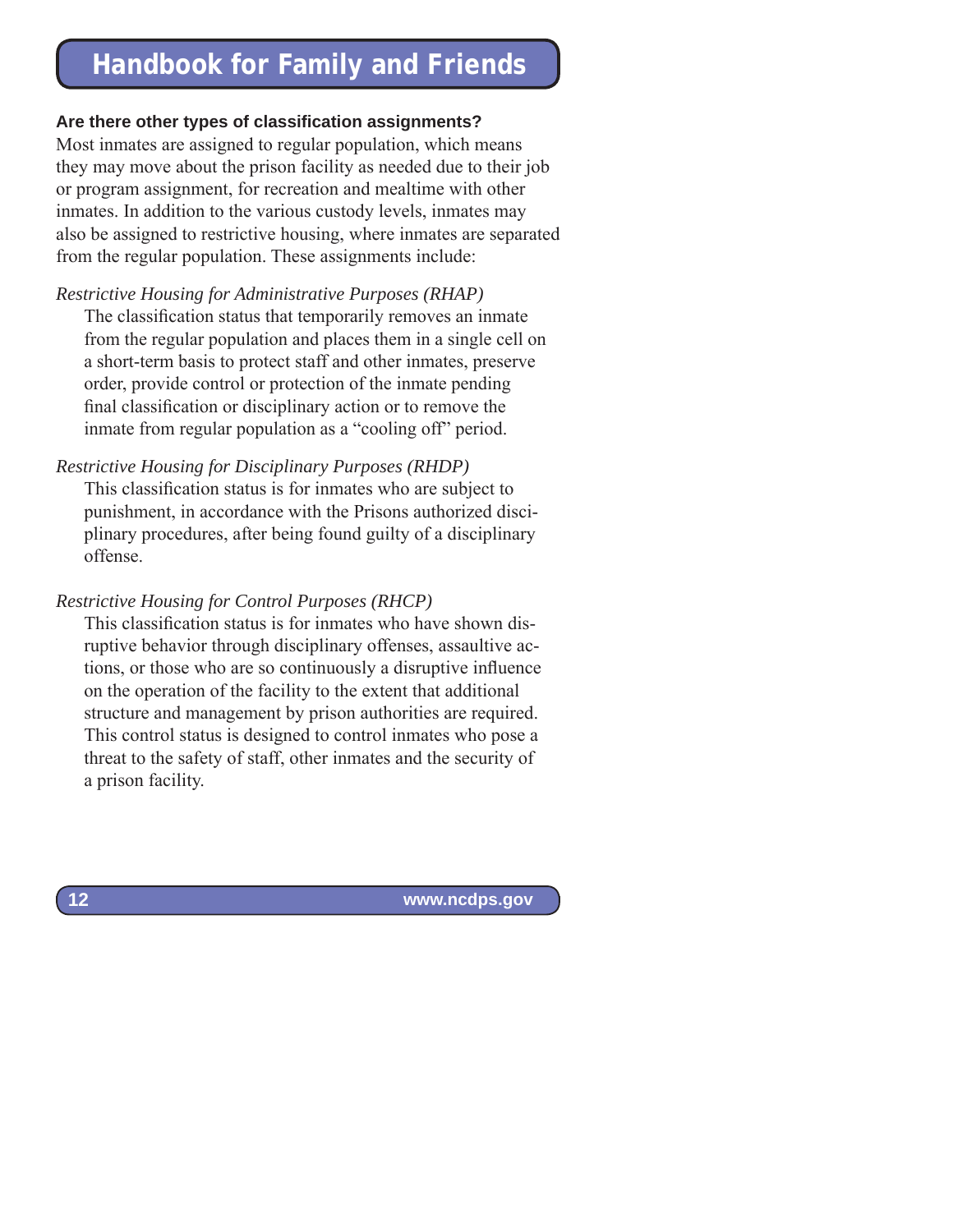#### *High Security Maximum Control*

This classification status is for inmates who pose the most serious threat to the safety of staff and other inmates and to the security of a prison facility. Inmates assigned to this control status require more security than can be given in RHCP.

#### *Protective Control*

This classification status is when the inmate is separated from the regular population when their lives or well-being may be threatened by staying in the regular population.



Restrictive Housing for Control Purposes, High Security Maximum Control

and Protective Control statuses require that an inmate meet with a special classification board known as the Director's Classification Committee (DCC)/Authority (DCA). Inmates in these statuses must go before the DCC/DCA every six months to determine appropriate housing needs.

### **Does North Carolina have the death penalty?**

Yes. Inmates sentenced to DPS under a death order commitment are housed in a secure area that is separate from the regular population. Only two facilities are authorized to have a death row housing unit. They are Central Prison and North Carolina Correctional Institution for Women.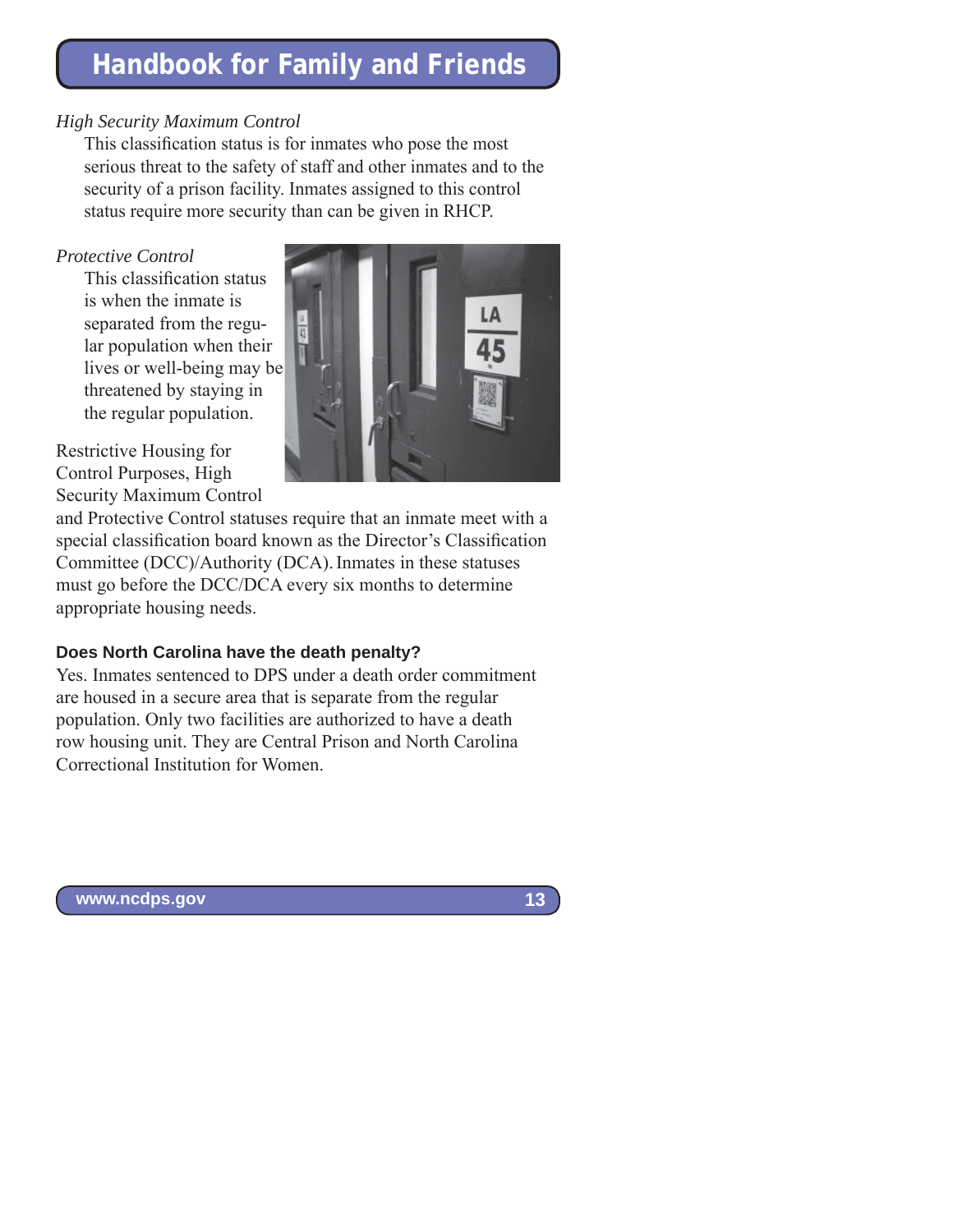### **Money**

### **Are inmates allowed to have money in prison?**

Each inmate has a personal account called a Trust Fund Account. Inmates may receive money from family members and friends only through JPay, a service that automatically deposits funds sent for an inmate into the inmate's account.

Money may be deposited to JPay in multiple ways. If a money order is used, it must be payable to JPay and sent with a deposit slip to JPay at this address:

> JPay P.O. Box 173070 Hialeah, FL 33017

Funds will be available to the offender within 10 business days. JPay will make every effort to make funds available sooner.

Deposits can also be made online at **JPay.com**. Depositors can use a credit or debit card. JPay also offers a mobile app. JPay also offers a 24/7 toll free telephone line to a live call center agent, who can help callers make deposits using their credit or debit card. The number is (800) 574-5729.

Cash deposits can be made at MoneyGram agent locations (including all Walmart stores and CVS Pharmacies). A receive code must be used. The receive code is 1224.

Inmate wages from job assignments at the prison, Correction Enterprises and construction jobs are deposited electronically into the inmate's account each week.

Inmates may request a special draw to send money home or for other needs. The prison facility superintendent must approve a special draw.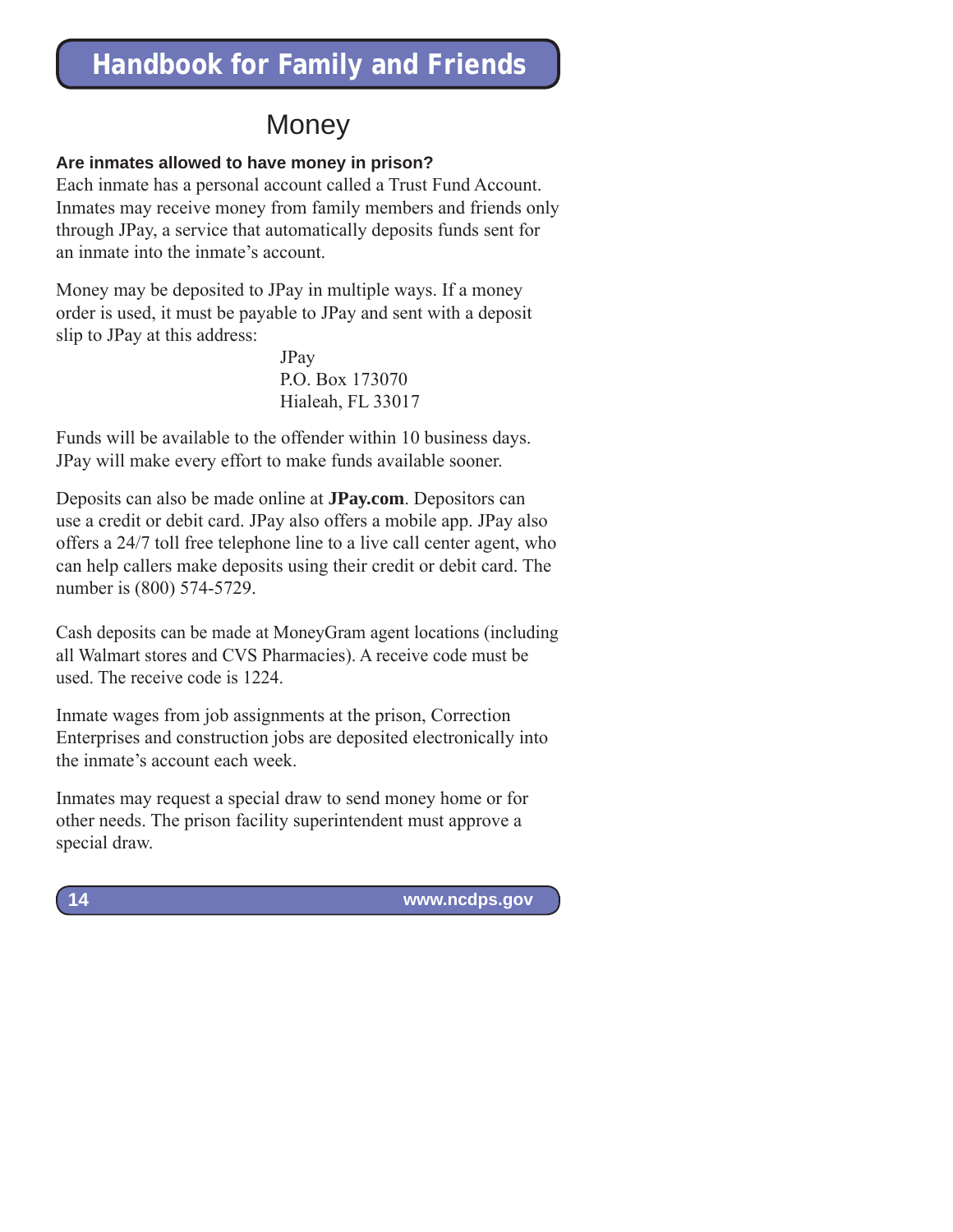#### **May inmates buy personal items?**

All prisons operate a cashless canteen where inmates buy items such as hygiene products, snack foods, soft drinks, watches, radios and stamps. Inmates are not allowed to have cash or coins on their person, but may spend up to \$40 each week from their trust fund account for personal use using the cashless canteen. Prisons will provide basic hygiene items for inmates who do not have the monies to purchase them.



Correctional institution canteen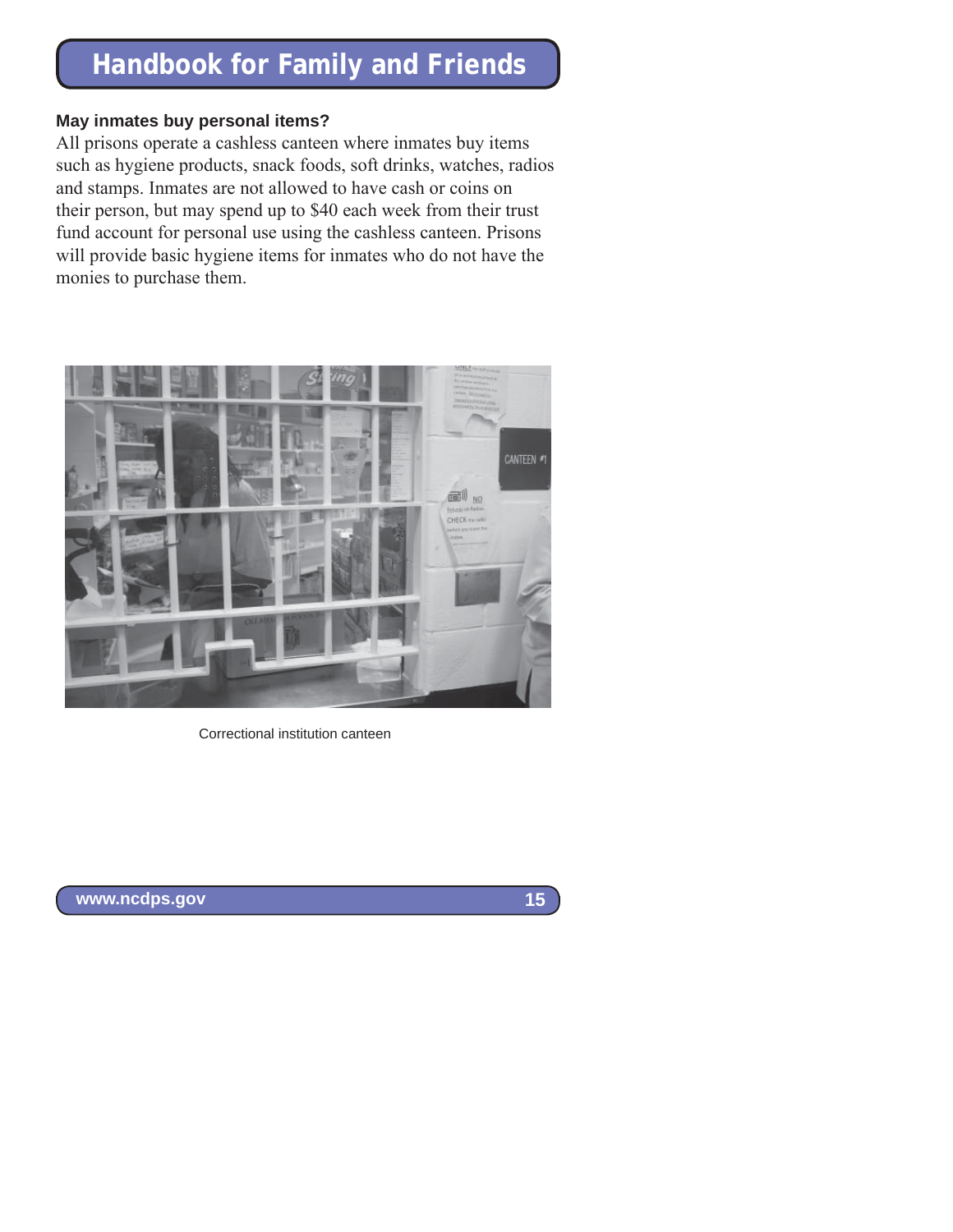### Communication

#### **Can inmates receive phone calls while in prison?**

Inmates are not allowed to receive telephone calls, except under extraordinary circumstances approved by the prison superintendent. Family members and friends may call the prison to speak to members of the staff, such as case managers.

Inmates are allowed to make telephone calls through a system operated by a company that has a contract with DPS. The system allows inmates to make phone calls to people who have set up an



At many correctional institutions, telephones for inmate use are in dayrooms and common areas.

account to pay for the cost of the calls. The name of the company is GTL.

To set up an account, contact the GTL Customer Service Center at 1-866-230-7761. Multiple payment methods are available.

#### **Can inmates use e-mail?**

E-mail requires Internet access, which inmates are not allowed to have.

#### **How do inmates send and receive mail?**

One of the most important ways to communicate with the inmate is through letters, and Adult Correction facilities encourage family and friends to write.

For security reasons, all incoming mail will be checked to see if it contains any illegal or unauthorized items. Outgoing mail from inmates may also be checked. Personal letters will not be read

 **www.ncdps.gov**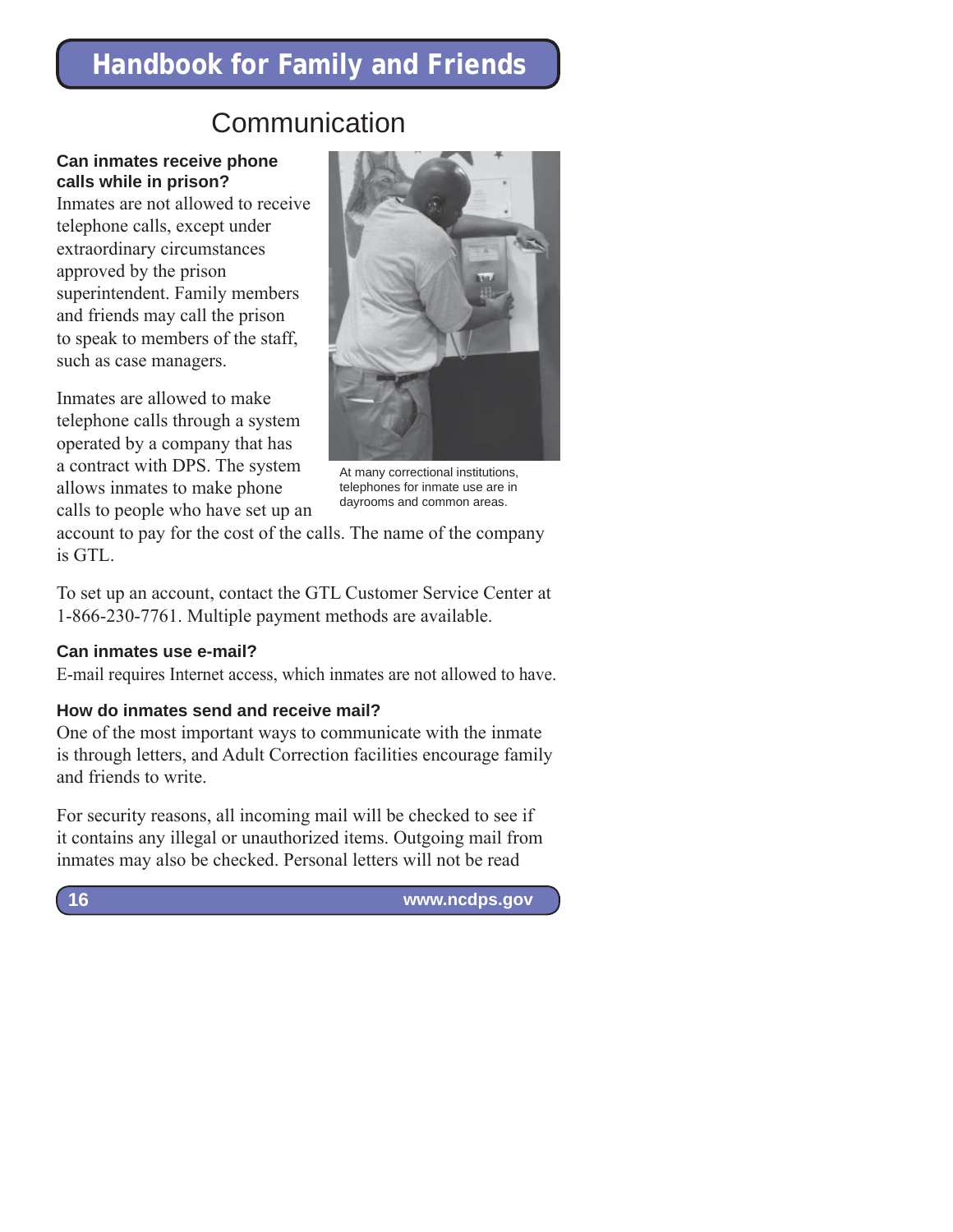unless the officer-in-charge or designee has reason to believe that the letter contains threats of harm or criminal activity, escape plans, or plans to violate prison rules. If the officer-in-charge decides to delay or not deliver the letter to the inmate, the inmate will be told in writing the reason for this action.

Incoming mail from lawyers, any legal aid service assisting inmates, and state and federal court officials must be opened in the presence of the inmate before it is checked for illegal or unauthorized items. Inmates who have no money and are determined indigent will be provided up to 10 stamps per month for 1-ounce personal letters. This limit of stamps does not apply to mail relating to legal matters.

Letters to an inmate should include the inmate's prison ID number, which is often referred to as the OPUS number. The letter should be addressed in this format:

> Inmate Name and OPUS Number Prison Name Prison Street Address or Post Office Box number City, State and Zip of the prison location

Example: John Smith #1234567 Maury Correctional Institution P.O. Box 506 Maury, N.C. 28554

#### **Are inmates allowed to have postage stamps?**

Inmates may buy their own stamps from the prison canteen. An inmate can have no more than 25 postage stamps at a time.

If an inmate is found to have more than 25, the excess stamps will go into a facility safe and be used to mail letters for indigent inmates.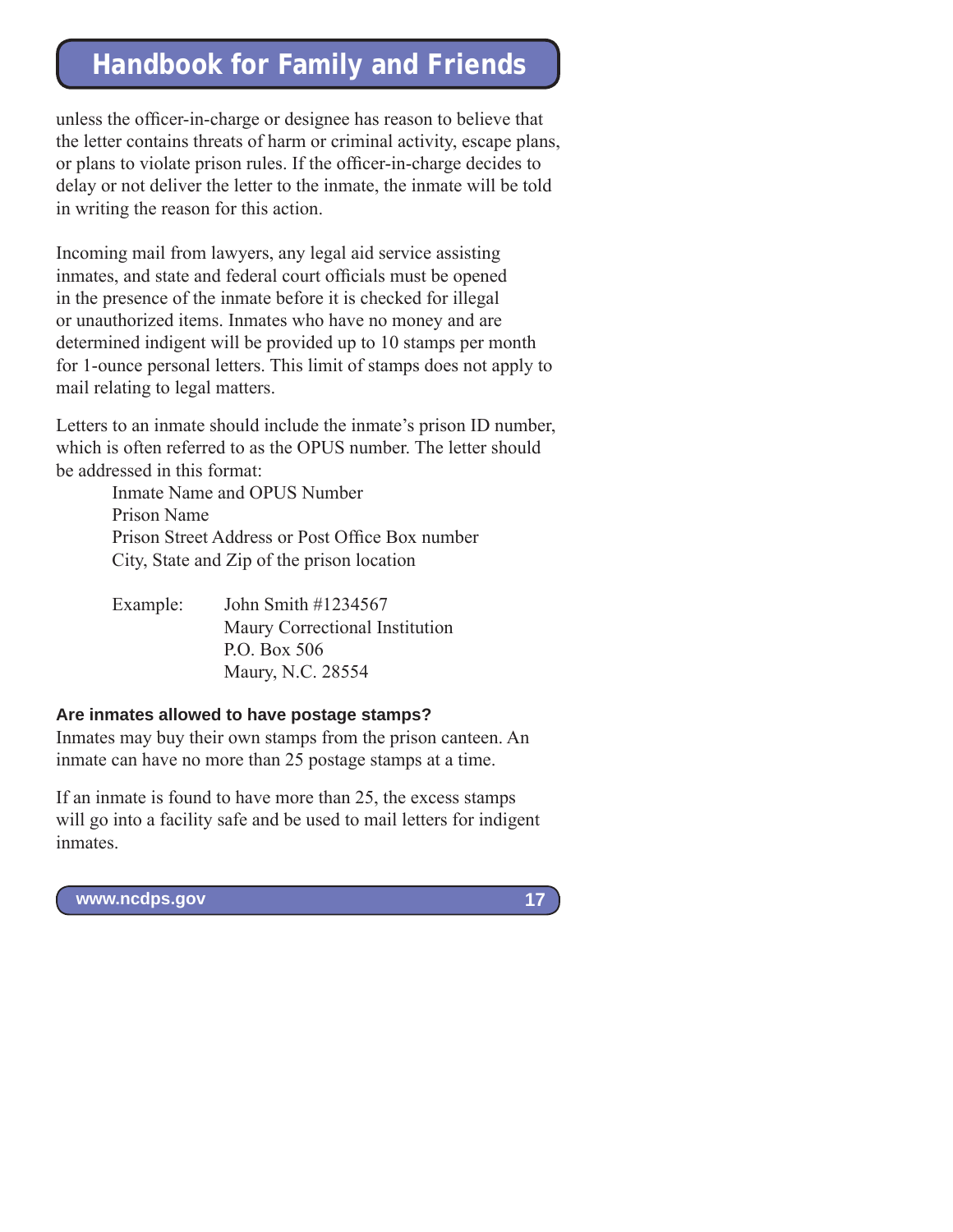Inmates are not allowed to receive stamps through the mail.

#### **Are inmates allowed to receive packages/other items through the mail?**

A limited number of items can be sent to an inmate through the mail. No "cash on delivery" packages will be accepted. All packages are always subject to inspection.

Items that an inmate may receive through the mail are:

- Clothing approved for use by inmates who have been granted community-based privileges.
- Clothing to be used upon release, if received within 15 days of release date.
- Unframed photographs, no larger than 8 inches by 10 inches.
- Legal papers.
- Pre-approved publications.
- Pre-approved religious items.

Approved items may vary from one prison to another due to the security level of the facility. Contact the prison where the inmate is housed before mailing anything.

### **Where can I get general information about an inmate?**

You may call the prison where the inmate is housed and speak with the case manager assigned to that inmate. Prison phone numbers are listed at the back of this handbook.

The Department of Public Safety has an website that provides publicly available information about inmates. Go to **www.ncdps. gov** and click on "Offender Search," and then on "Offender Public Information."

General information is also available at 1-800-368-1985.

**18**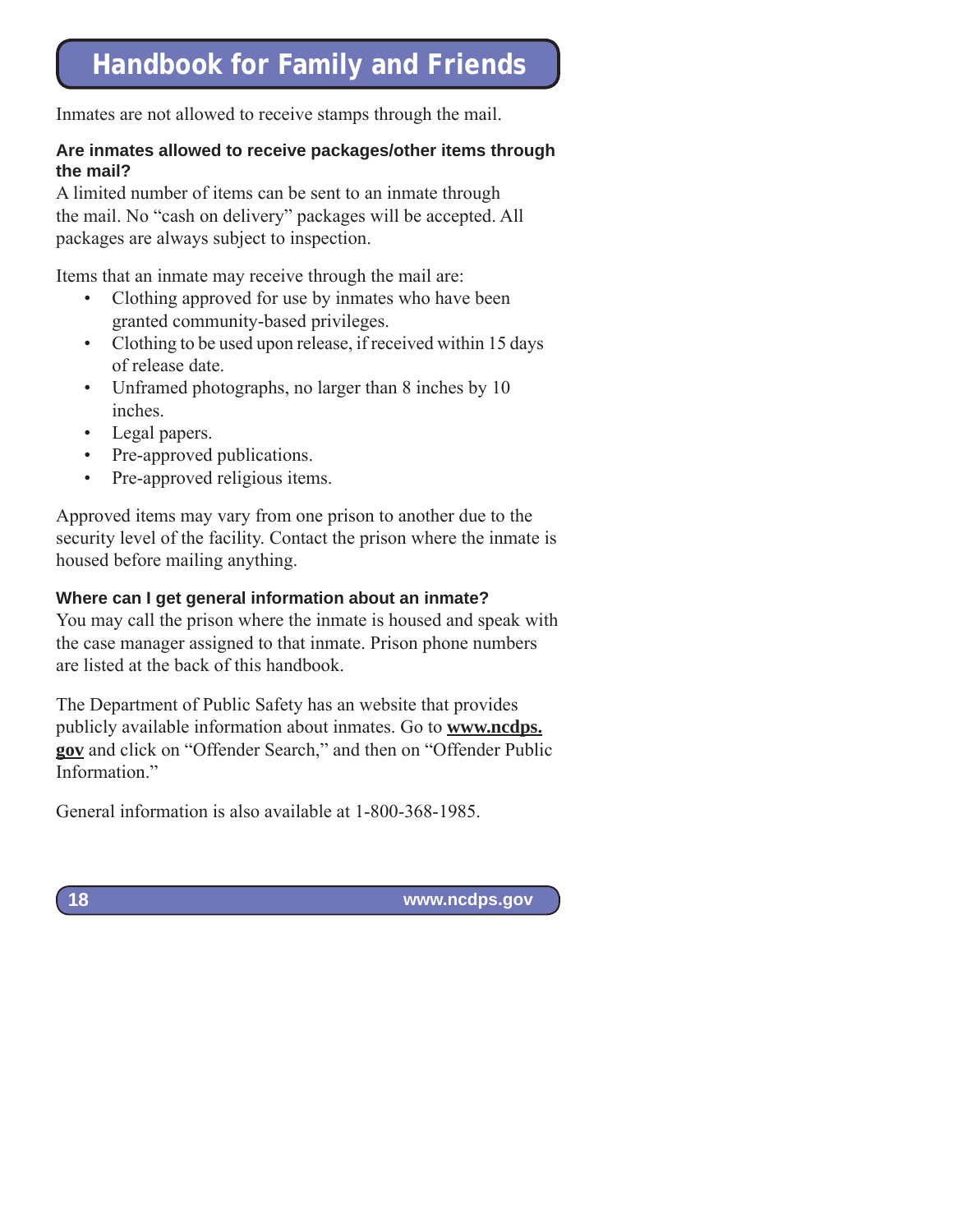### Visitation

Visitation means that someone from outside the prison is allowed inside the prison to see and talk with an inmate. For security reasons, visitation is controlled to protect the prison staff, the inmates and the public, including families and friends.

Visitation by family and friends is encouraged and can make a positive difference during an offender's incarceration. The Division of Adult Correction understands the importance of inmates maintaining contact with their family and friends. However, inmates are not assigned to specific prisons for the purpose of making visitation easier. It is important to remember that because visitation is a **privilege**, it can be restricted for inmates and visitors who violate the rules.

### **What is the application process for visitation?**

Inmates choose who they want to have as visitors, request official visitation applications and mail them to potential visitors. In applying to become a visitor, a potential visitor should:

- Should read and understand the instructions and rules that are with the application.
- Submit an original application. Copies of the form are not allowed.
- Fully complete the application.
- Include a copy of their ID (for example, a driver's license).
- Mail the application to the visitation office at the prison where the inmate is housed.
- Not send the application to the inmate. Applications are not accepted from inmates. *Inmates should include the prison name and address when sending the application to a potential visitor.*
- Call the prison to get the address if needed.

Inmates can have visitors only after the visitors applications have been approved by prison officials.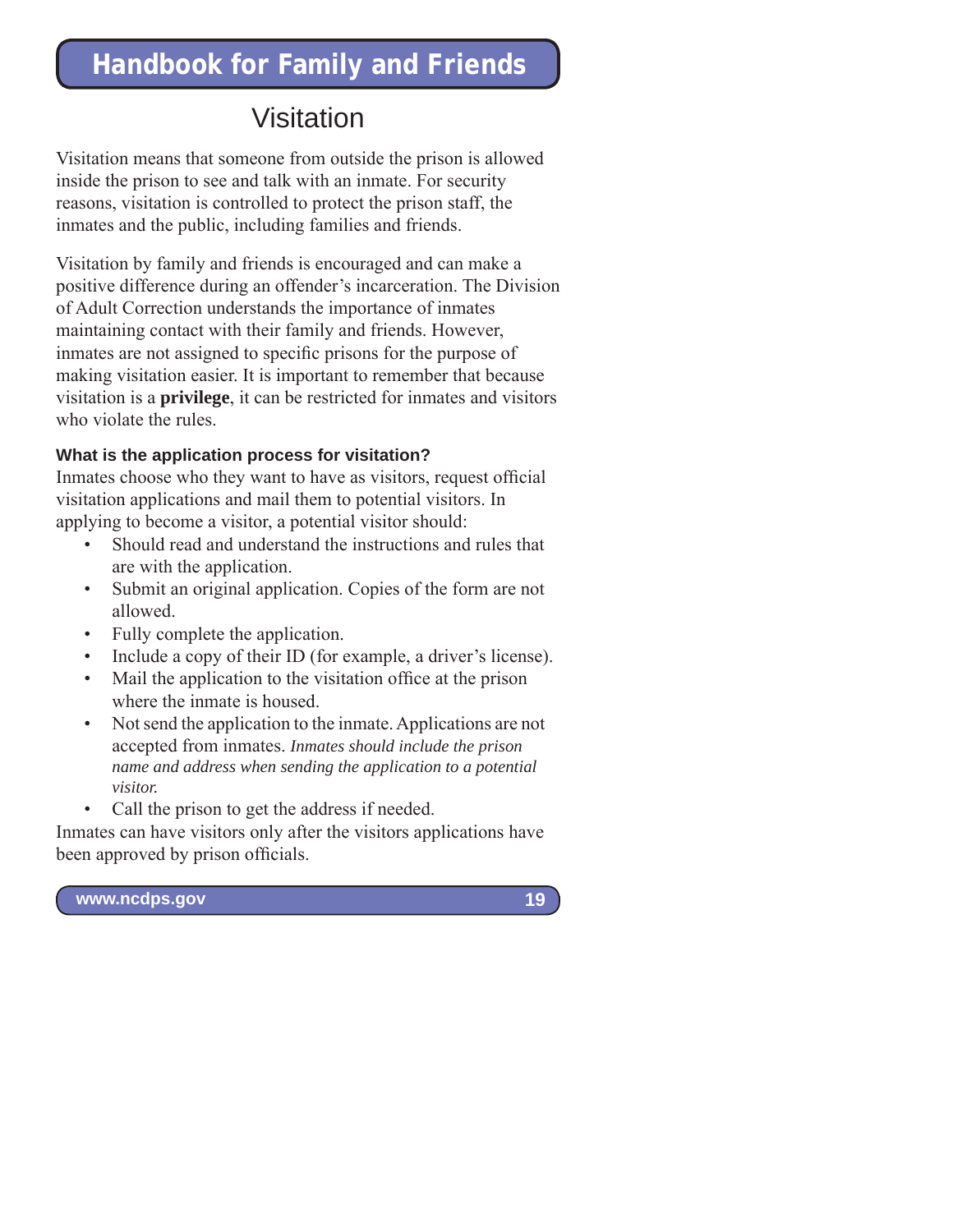The inmate will be notified whether a visitor's application has been approved. The inmate is responsible for notifying a potential visitor whether the application was approved.

An application must be completed for each potential visitor, whether the person is an adult or a child.

A visitation list remains active when an inmate transfers to a different facility.

Inmates have the right to remove visitors from their lists at any time. The open visitor slot can be refilled during open visitor enrollment.

Open enrollment is every six months based on the date when the inmate was admitted to prison. (For example, the open enrollment periods for an inmate admitted to prison in January are January and July.)

Inmates can have a maximum of 18 approved visitors. To add a new visitor during open enrollment, the inmate must first remove a current approved visitor from the list.

### **What type of identification is required to visit?**

Types of identification that are accepted for visitors are:

- Valid state issued driver's license
- State ID issued by Department of Motor Vehicles
- Military ID or Passport
- Birth certificate for minors (age 15 or less)

The same type of picture ID submitted with an application will be required for entry upon a visit.

Each applicant at least age 16 must choose one of the approved picture IDs and attach a copy to the application.

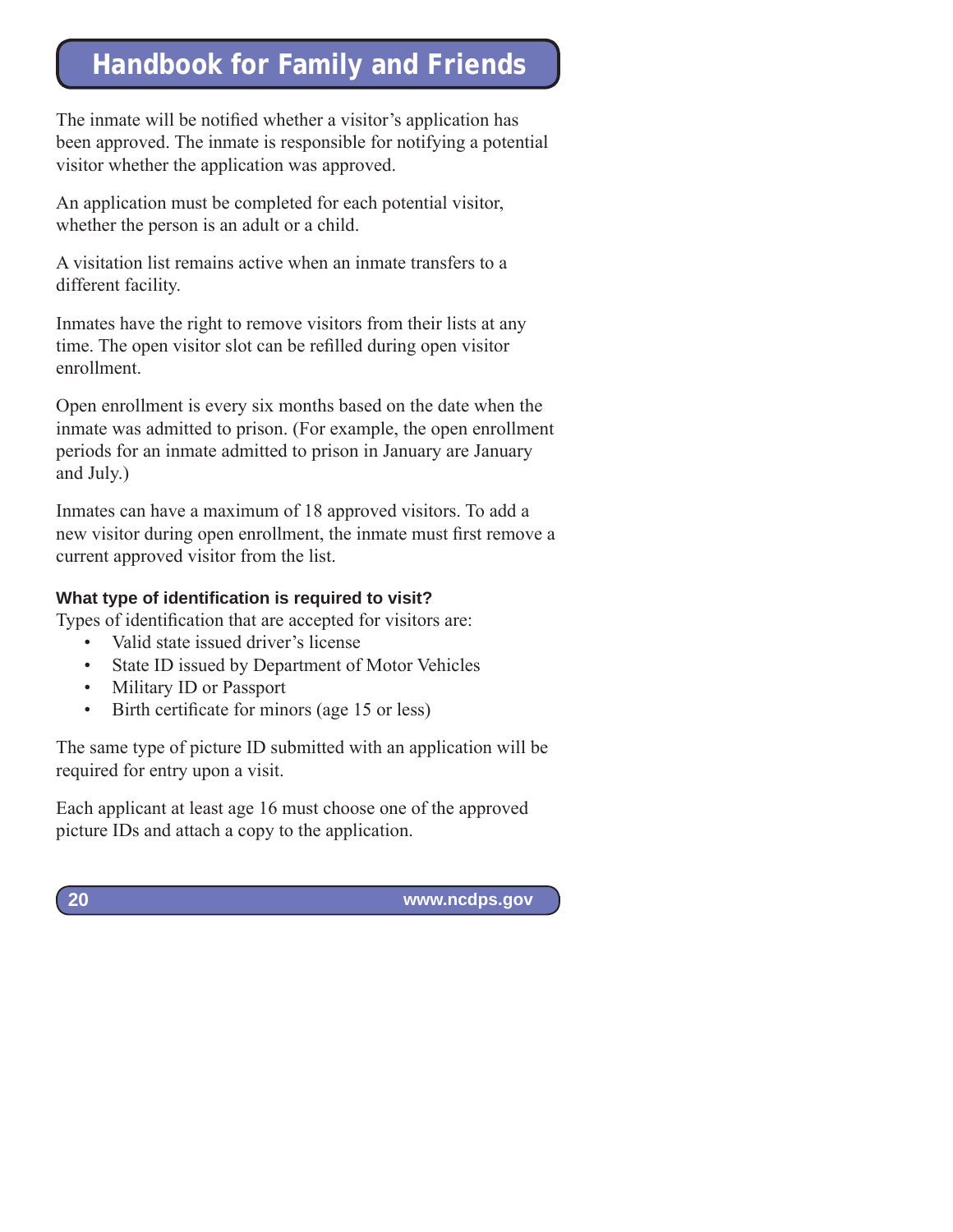Minors (less than age 16) must have a copy of their birth certificate attached to the application.

An application for a minor under age 16 must be updated upon the minor reaching age 16 to include a copy of a photo ID.

### **What are the visitation times and who can visit?**

Visitation days and hours are established by each prison facility.

### **Visitation will not occur on holidays.**

Normally, inmates will be allowed no more than one visiting session a week that does not last more than two hours. Generally, no more than three approved visitors may visit during the visiting session.

Minors who are less than age 18 must be on the inmate's approved visitation list. Minors must be accompanied by an adult and supervised at all times during the visit.

Many facilities have weekend visitation, but hours vary from prison to prison. Contact the specific prison to ask about visiting times. Many facilities offer weekday visitation by appointment only. Long lines and waiting may occur for weekend visitation.

Only immediate family members or those who have acted as immediate family, clergy, legal, law enforcement, family or juvenile services officials, or consular officials will be approved for visitation with more than one inmate.

Violations of visiting privileges may result in disciplinary action against the inmate and appropriate administrative or legal actions against the visitor.

### **What are possible reasons for denying a visitor's application?**

Grounds for disapproving a visitor application MAY be:

• Incorrect information on the application.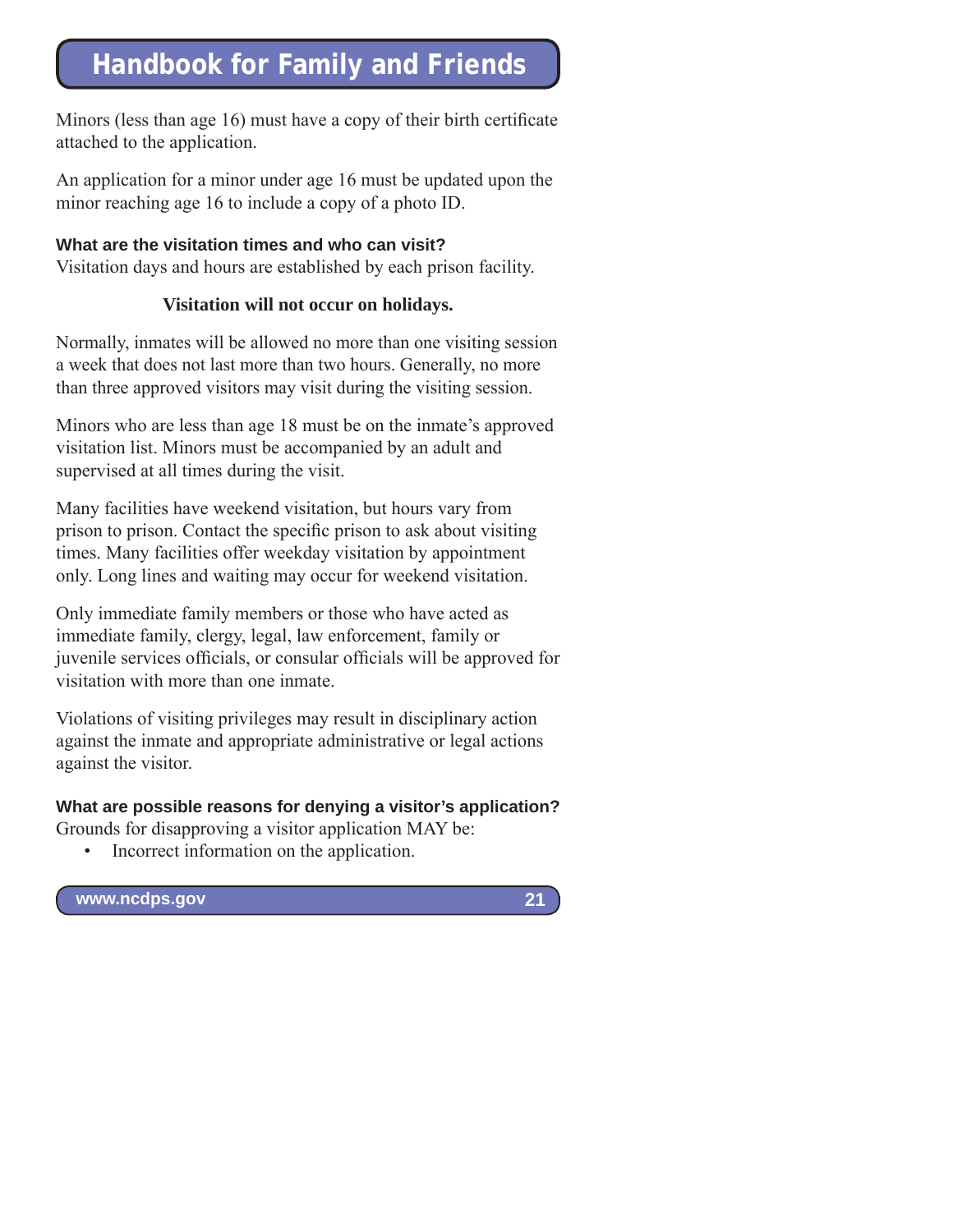- The application form was a copy, not an original application form.
- The application was not complete or did not include proper attachments.

Some exceptions may be made for immediate family members regarding these rules for disapproving a visitor application:

- The visitor has a prior criminal record.
- The visitor was a participant in the criminal activity for which the inmate is incarcerated.
- The visitor is a former inmate who has not been released for a minimum of 12 months.
- The visitor is on probation/parole, on supervised release or has not been off probation or supervised release for a minimum of six months.

### **Does visitation have a dress code?**

Visitors must dress appropriately. The dress code will be strictly enforced. It will be the inmate's responsibility to communicate these standards to his/her visitors.

These clothing requirements for visitors are in effect at all facilities:

• Shirts and shoes are mandatory.

**22**

- Halter tops, bare midriffs, strapless tops, tube tops, body suits, underwear-type tee-shirts, tank tops, sleeveless shirts or dresses that are inappropriately revealing, fish net shirts, or any type of shirt or pants made with see-though fabric are NOT allowed to be worn by any visitor (male or female). A sleeveless shirt or dress is considered inappropriately revealing when the female breast or lingerie can be seen.
- Visitors may wear Bermuda-length shorts provided they are not more than 3 inches above the kneecap.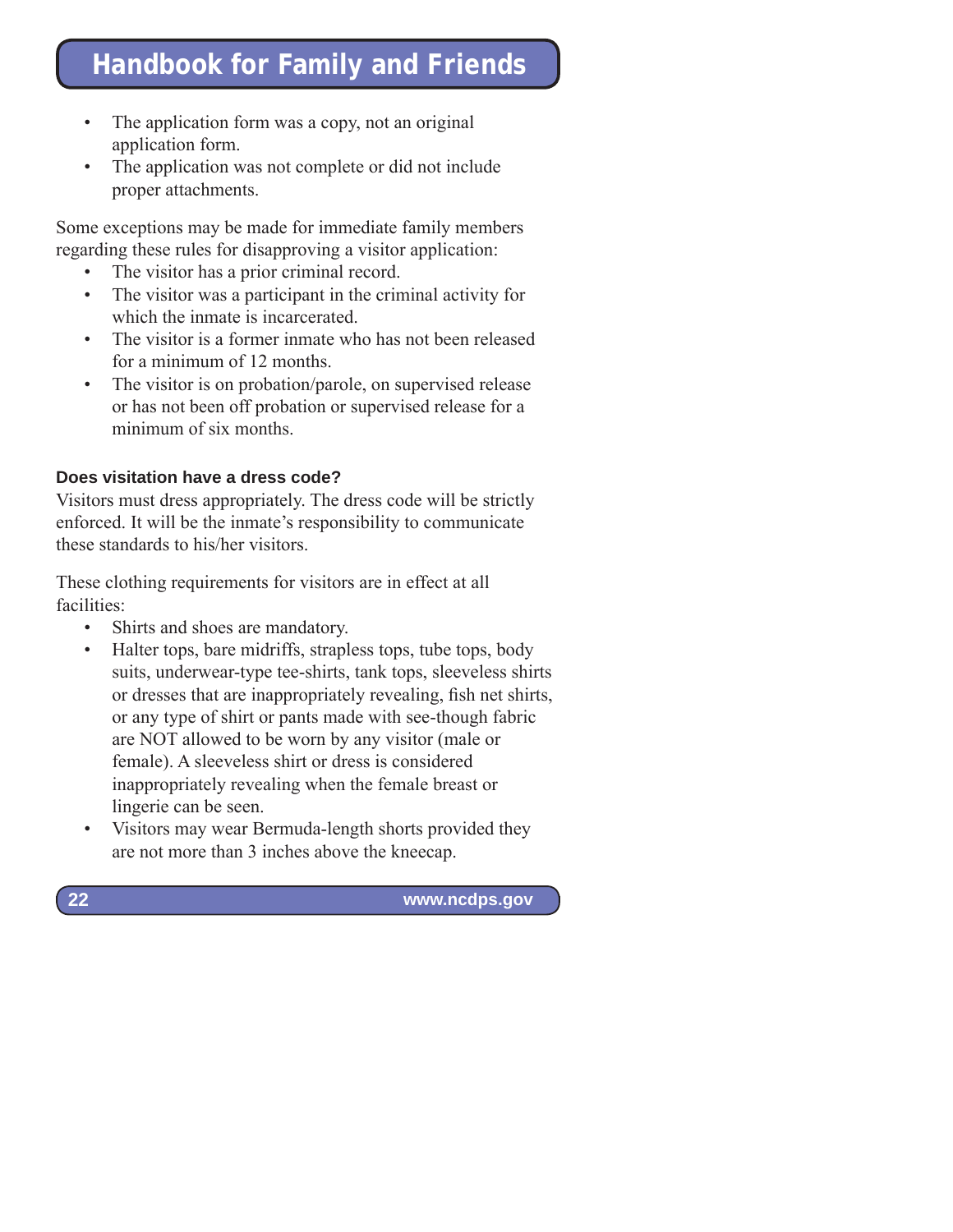- Females may wear dresses or skirts. Dresses or skirts may not be more than three inches above the kneecap. Slits in skirts and dresses may not be more than three inches above the kneecap. Dresses and skirts for pre-teens may be shorter than three inches above the kneecap.
- Any shirt or other articles of clothing will not be allowed if it has a picture or language that may be considered profane or offensive by current public standards or Adult Correction standards, or is related to a Security Risk Group (gang).
- Wave caps, doo rags and bandanas are not allowed.
- Slacks and pants are to be worn at or above the waist.
- Spandex clothing is prohibited.

Questions concerning the prison Visitation Policy/Procedure (D.0200) should be directed to the head of the prison where the inmate is housed.

#### **Can visitors be searched?**

Anyone entering a prison may be subject to a routine search of their person or personal items upon entering or leaving the prison facility, or at any time while at the prison. Dogs may be used to search vehicles, property and persons.

Visitors may refuse to be searched; however, entry to the prison will be denied and visiting privileges may be permanently suspended.

Inmates are searched before and after each visit.

Everyone entering a medium or close custody facility must be processed by passing through metal detection (walk-through, handheld and/or both). Anyone who does not clear metal detection will not be allowed into the facility and will be immediately reported to the facility head or designee.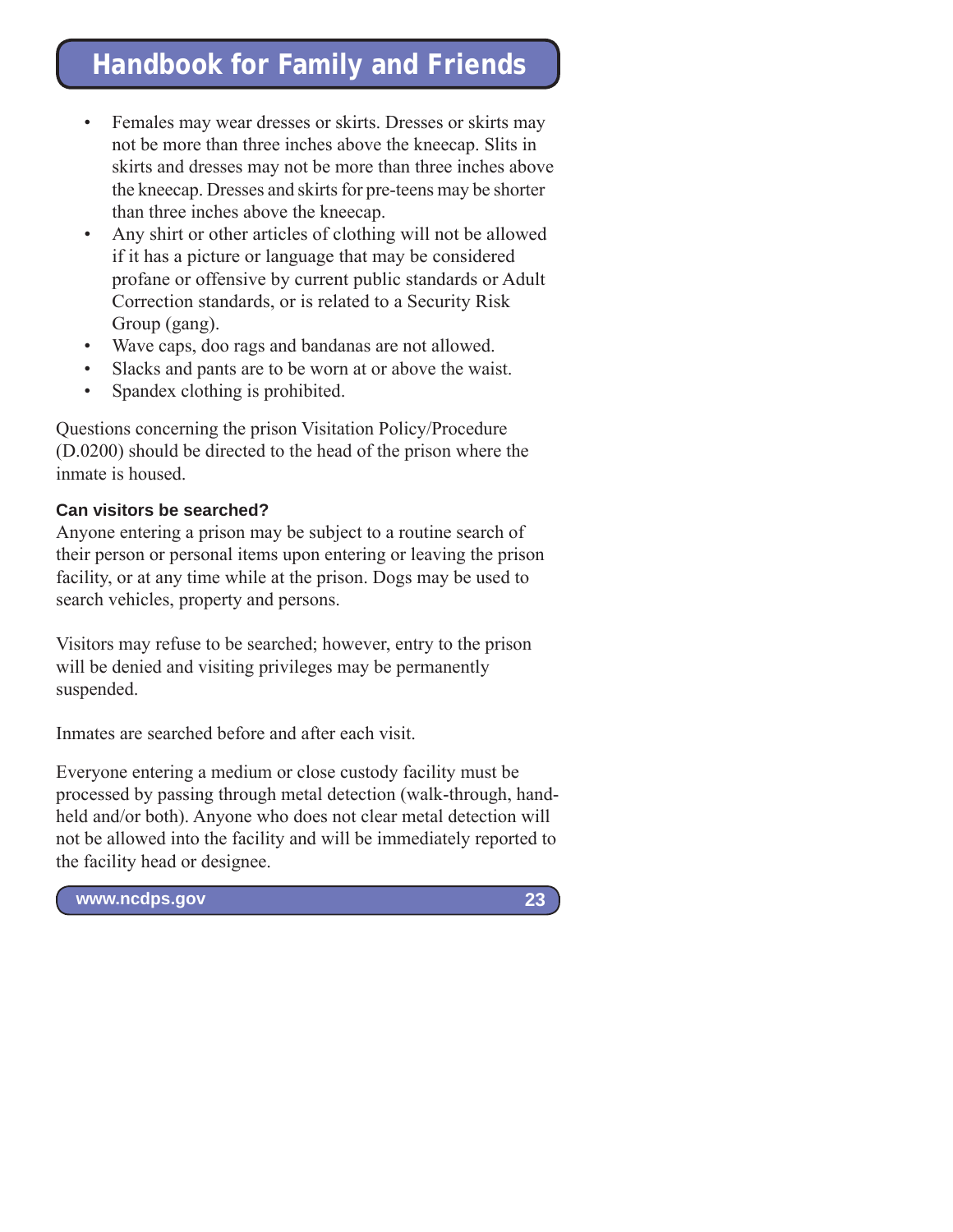Any visitor with a medical prosthesis or device that may alert metal detection must provide medical documentation from a doctor (such as a Pacemaker Identification Card) of the medical item in question.

#### **What items can be brought in at visitation?**

For security reasons, items allowed into the prison during visitation are limited. Weapons, alcohol and drugs are illegal on prison property.

Prohibited items are considered contraband.

It is a felony for anyone to deliver drugs or cell phones to an inmate or bring any illegal drugs onto prison property. Visitors who attempt to deliver or transport drugs onto prison property or deliver a cell phone to an inmate will have their visiting privileges permanently revoked.

It is a misdemeanor for a visitor to deliver tobacco to an inmate. Adult Correction facilities policy prohibits visitors from having tobacco in their possession while within the confines of a prison. A violation of the rules about tobacco will result in revocation of visiting privileges.

Such personal items as handbags, briefcases, diaper bags, cameras, recording devices, music boxes, cell phones and pagers must remain outside the prison during visitation.

Contact the prison if you have any questions about what may be taken into a prison.

### **Are visits allowed outside regular visiting hours?**

Special visits may be authorized by the prison facility superintendent when circumstances warrant the need for a visit to take place outside the regular visiting hours. Special visitors must be on the inmate's approved visitor list.

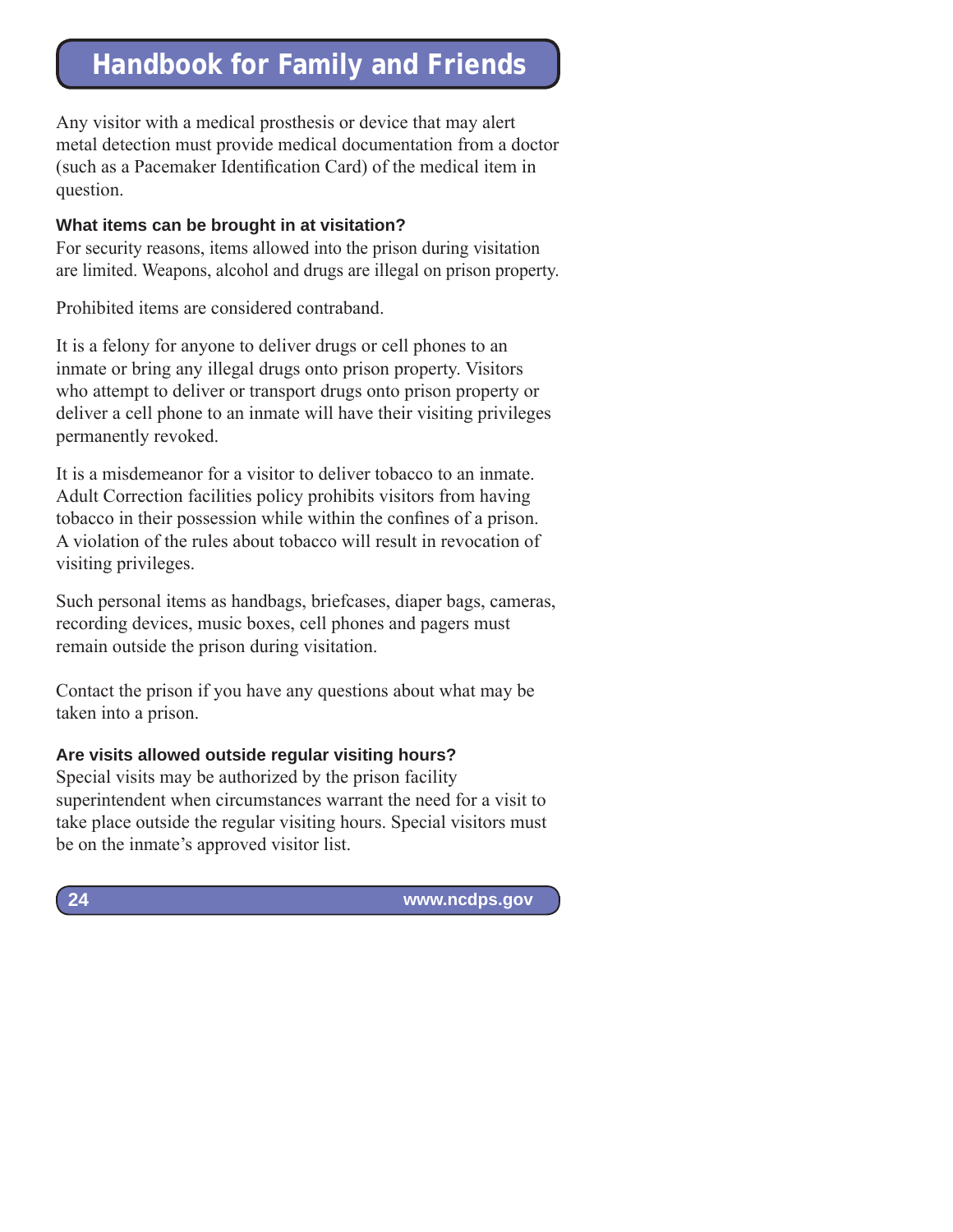Prior approval can be obtained by calling or writing to the prison superintendent in advance of the desired visiting day.

**May inmates in special conditions of confinement have visitors?** Special conditions of confinement are restrictive housing, death row, protective control, pretrial safekeepers and high security maximum control.

Visiting schedules are arranged by appointment only. Visitors must be on the inmate's approved visitation list.

Visits are limited to one hour. The officer-in-charge at the prison may change the visiting day, time and number of visits, or may suspend the visit.

Inmates in special conditions of confinement, high security maximum control, pretrial safekeepers and on death row customarily visit in the non-contact visiting area. No physical contact is allowed during the visit.

Inmates on protective control will generally be allowed contact visiting privileges in visiting areas where possible.

Inmates in disciplinary status will be allowed visits from attorneys, legal assistants and clergy. Personal visitation privileges may be limited consistent with security requirements.

Inmates validated as SRG level 2 (gang) will be allowed contact visits with approved immediate family members. Inmates validated as level 3 will be allowed non-contact visits with approved immediate family members. Inmates validated as security threat level 2 or 3 will not be allowed visits with individuals who are not immediate family members.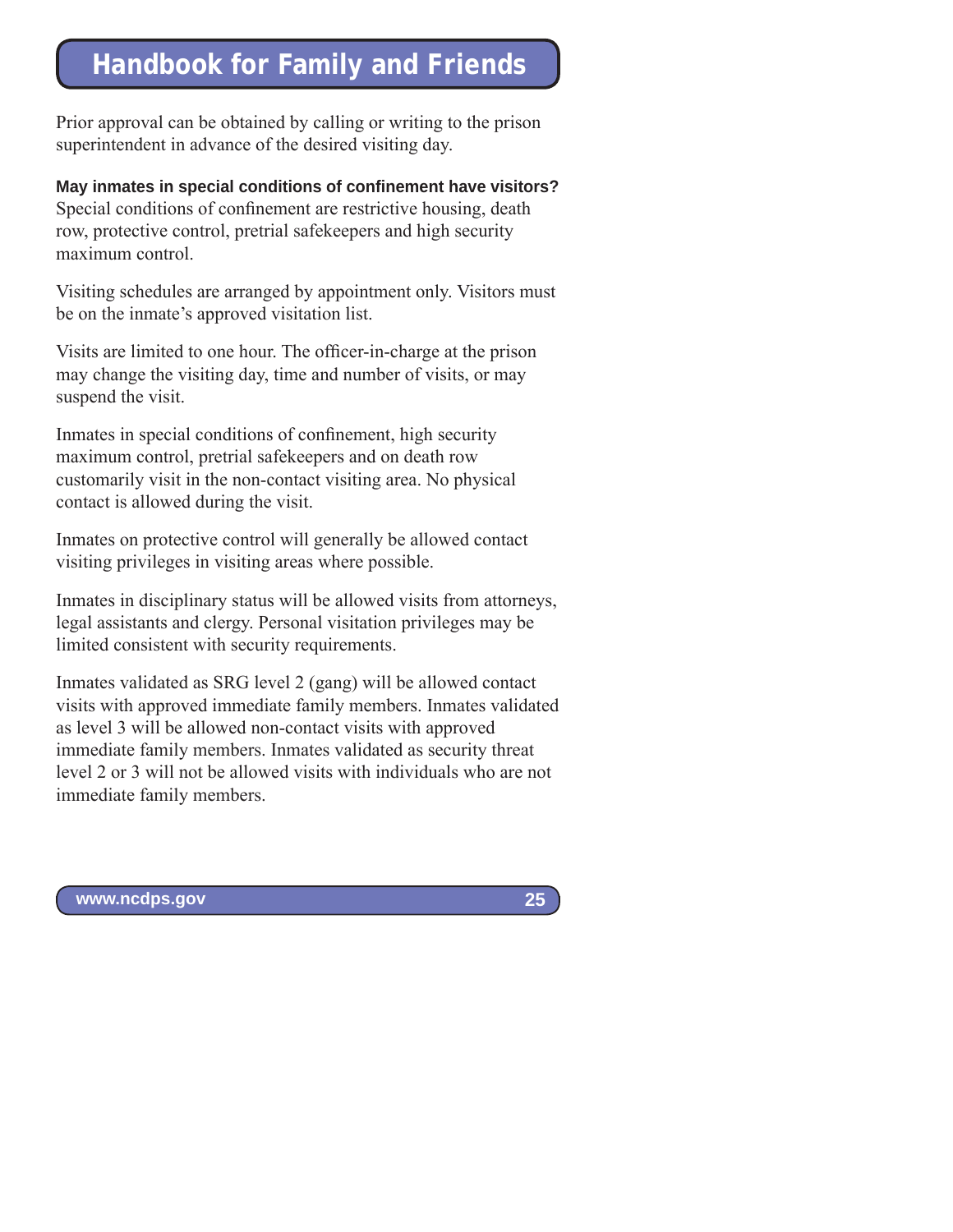Regular population inmates may be restricted to non-contact visits based on behavior detrimental to the security of the institution. (i.e. drug/alcohol disciplinary convictions, refusal to submit drug/alcohol test, disciplinary convictions or misconduct during visitation).

#### **What physical contact is allowed during a visit?**

Physical contact during any visitation is limited. While it is understandable that it may be very difficult not to have physical contact with your family member or friend, the amount and type of contact must be limited. Inappropriate displays of affection or sexual activity are not allowed. If an individual does not follow the rules, the visit may be terminated and visitation privileges may be suspended.

The Division of Adult Correction does not allow conjugal visits (sexual contact).

#### **Can visits be disapproved, suspended or terminated?**

Yes. Visiting privileges can be disapproved, suspended/restricted, or terminated for any of these reasons:

- The visitor has caused problems during previous visits.
- The visitor is under the influence of alcohol or drugs or has attempted to bring alcohol or drugs or contraband into the prison facility.
- The visitor refuses to be searched.
- The visitor does not have the proper identification.
- The visitor took part in the crime for which the offender is in prison.
- The visitor's presence at the facility is considered a security risk or the visitor might create problems for the inmate he or she wishes to see.
- The visitor has had visitation privileges terminated indefinitely at another DPS prison.

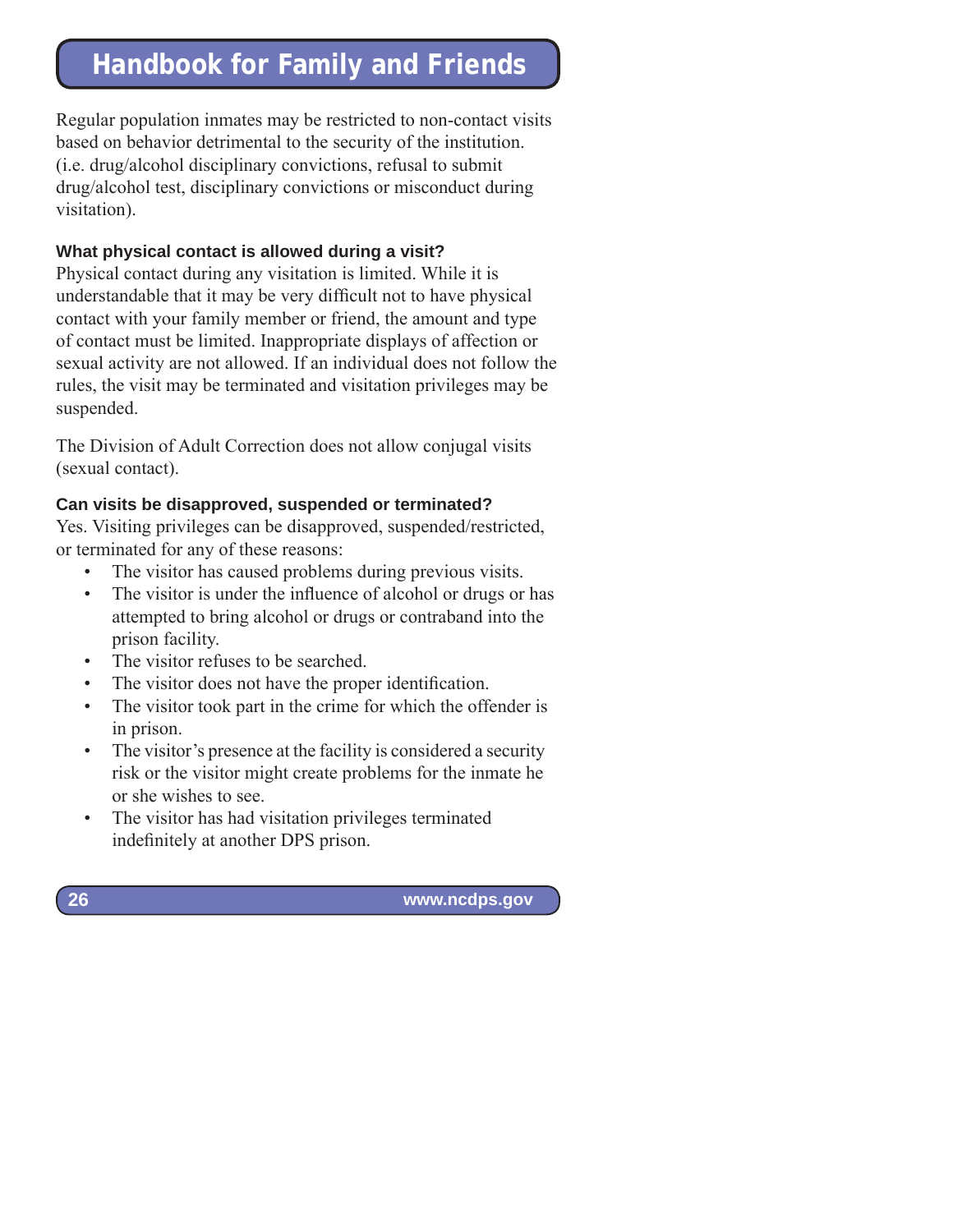- The visitor is a minor not accompanied by an adult.
- The visitor is a minor (age 17 or younger) and a victim of the offender.
- To comply with regulations on visitation by former employees of the DPS Adult Correction and Juvenile Justice.
- Any other reason considered necessary by the prison facility superintendent.

#### **Can an inmate attend a funeral or visit a critically ill family member?**

The Department of Public Safety has an Emergency Leave Policy for inmates regarding in-state and out-of-state emergency leaves.

Emergency leaves may be given to inmates when a critical illness or death of an immediate family member has occurred. Immediate family member is considered to be father, mother, sister, brother, husband, wife, child, grandparents, foster parents or other persons who have acted in the place of parents where such relationship can be verified.

Emergency leaves for in-state purposes may be granted for these reasons:

*Critical illness of an immediate family member* — The nature of the illness must be verified by a capable medical professional. The word "critical" means probable death within a short period of time. The birth of a child will not be considered a critical illness unless the doctor in charge determines the mother's condition is not normal and unusual serious conditions are involved.

*Death of an immediate family member* — Verification of death of an immediate family member may be received from a law enforcement officer (sheriff or police chief), doctor, funeral director or director of Social Services.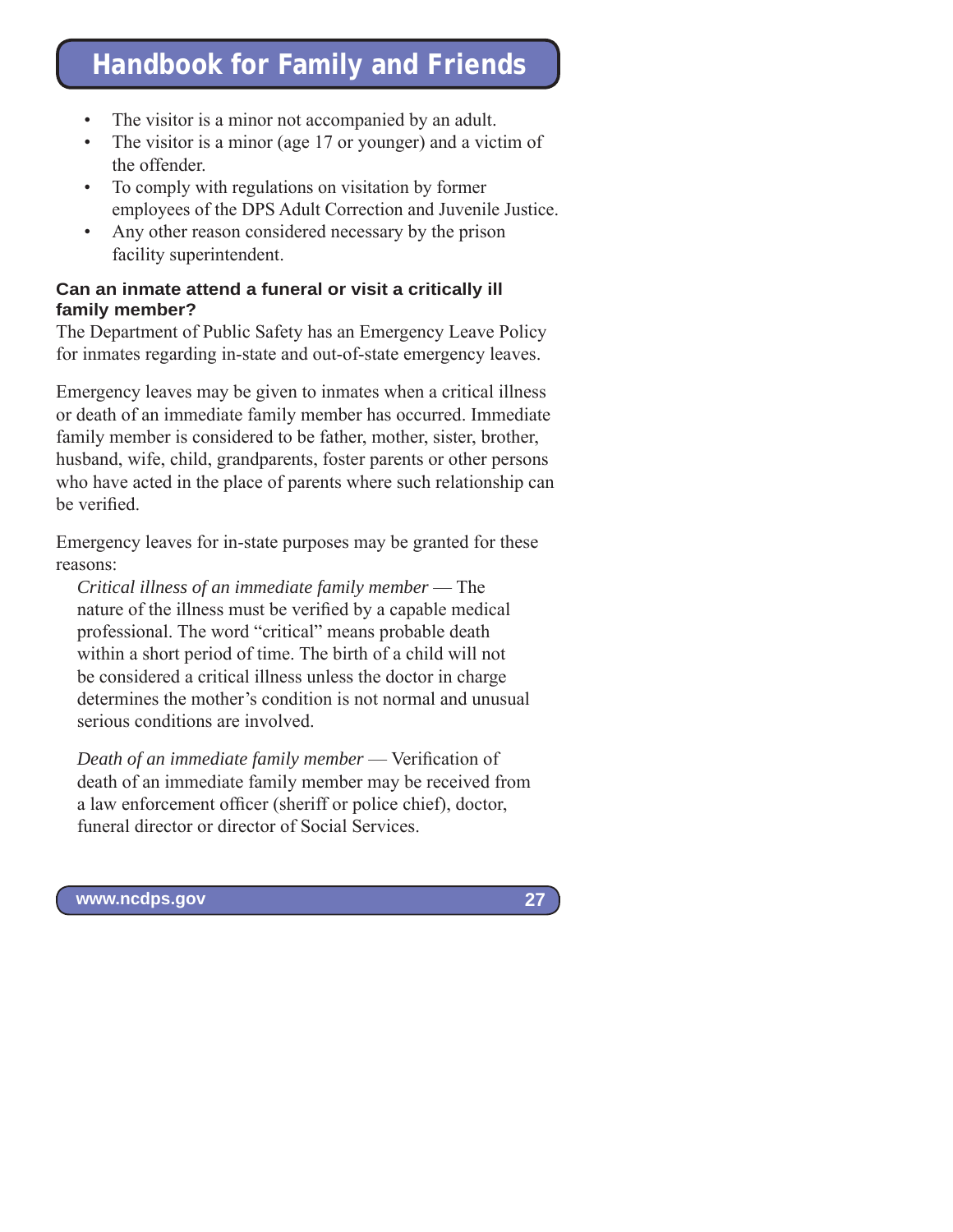The prison facility superintendent may approve emergency leave for minimum custody inmates, and the inmates may be given as much as 72- hour leave. Minimum custody inmates may attend funerals or private viewings, including for grandparents. Medium custody inmates are not eligible for emergency leave involving a grandparent unless the grandparent was the inmate's guardian or parent.

For security reasons, medium and close custody inmates will only be allowed to attend private viewings. Inmates on restrictive housing are not allowed to attend funerals or private viewings.

When Adult Correction facilities provide correctional officers to supervise the inmate on an emergency leave, the inmate or the family is responsible for paying back the costs of the supervision at the following rate:

- One correctional officer and one vehicle per day \$50
- Two correctional officers and one vehicle per day \$100

Emergency leaves to go outside the state of North Carolina for either critical illness or death of an immediate family member must be approved by the region director or his/her designee. Only minimum custody inmates are allowed to be considered for outof-state emergency leaves. A cash bond of \$500 must be posted with the prison facility superintendent and the inmate must sign a waiver of extradition (Form DC-228).

#### **Can an inmate be transferred to a prison close to home?**

Adult Correction recognizes that families like their relatives in prison to be housed close to home. Unfortunately, because of limited bed space, custody level, the inmate's program needs and other factors, transfers close to home may not be possible.

 **www.ncdps.gov**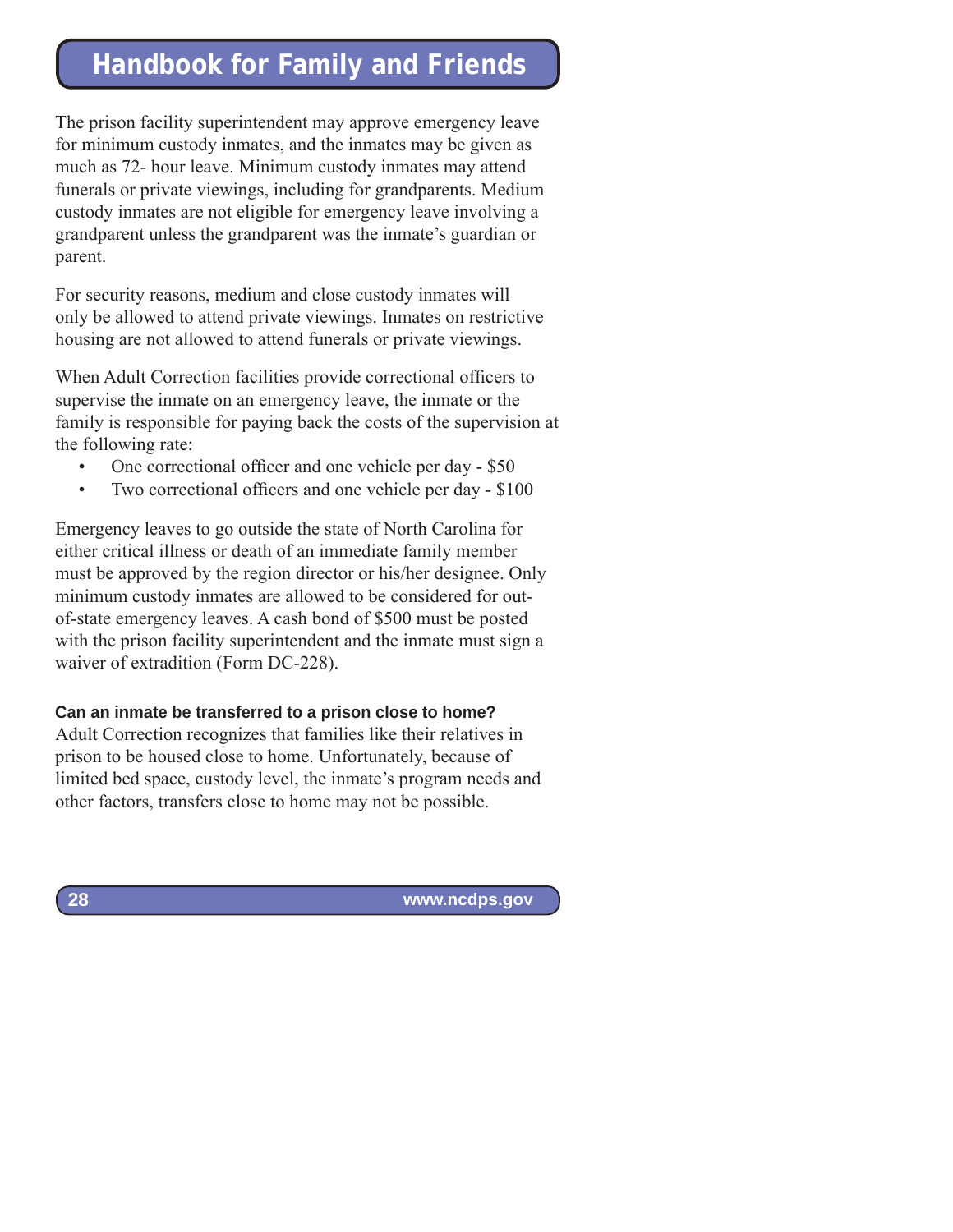If an inmate wants to transfer to another prison, the inmate is responsible for writing a request to his or her case manager. However, the request does not guarantee that the transfer will be granted.

To be eligible to have a transfer request considered, inmates must have been in their current prison (after processing) for a minimum of 90 days and must be free of infractions.

#### **Can an inmate request to get married?**

Yes. Marriage requests are reviewed and approved by the prison facility superintendent. All DPS requirements and legal requirements must be met to marry. Both the inmate and fiancée must consent to the marriage in writing. If the inmate or fiancée has been married before, a verified copy of the divorce papers must be submitted.

Custody or housing restrictions can make it difficult or impossible to complete the paperwork requirements. DPS does not assist inmates in meeting the legal requirements.

Facilities will not transport an inmate from the confines of a prison for the purpose of obtaining a marriage license. When marriage requests are approved, the inmate and fiancée can consult with a minister or religious counselor.

For more information, contact the chaplain at the prison facility where the inmate is housed.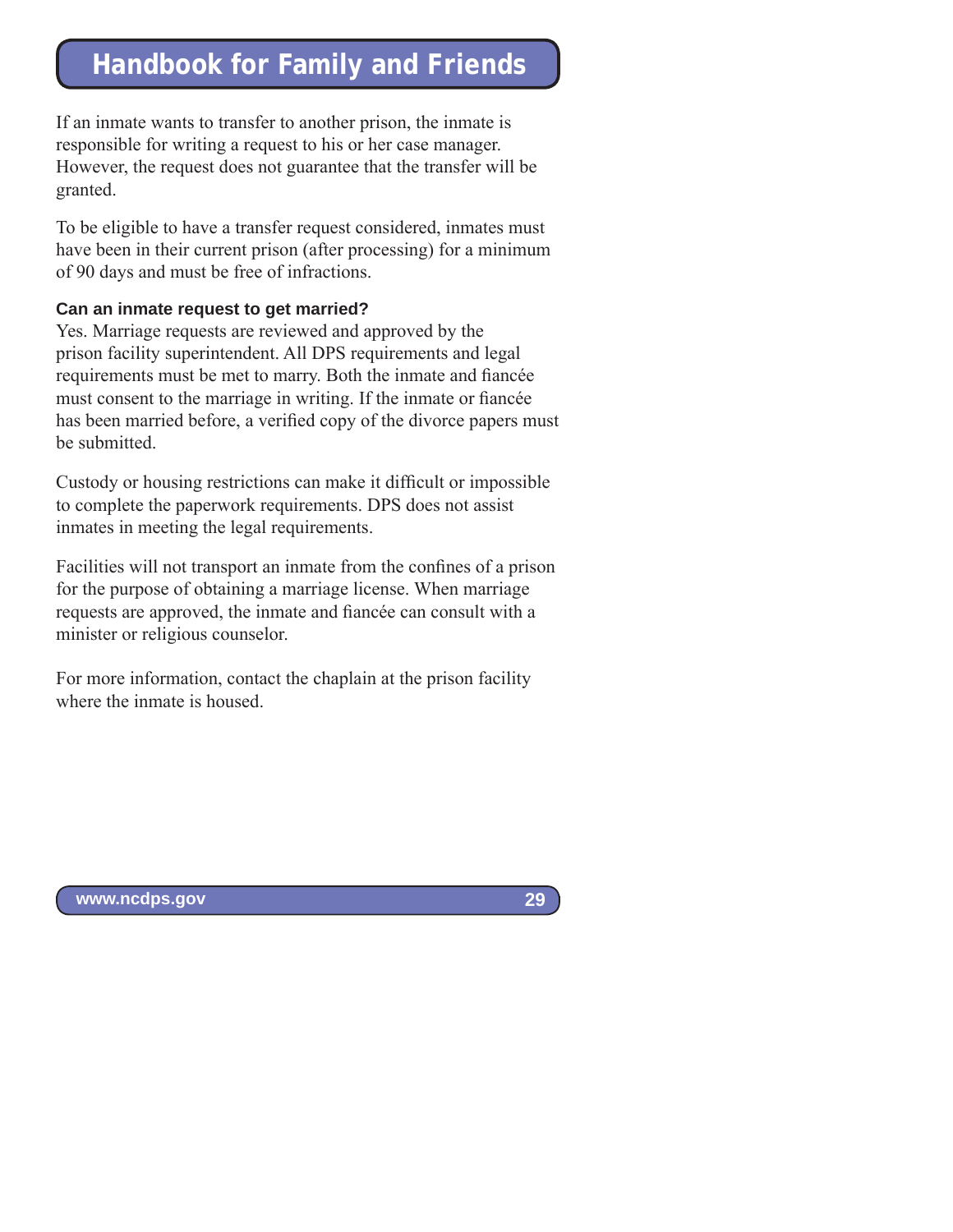### Children of Incarcerated Parents

### **How does prison affect the children of offenders?**

When a parent goes to prison, children are often confused and feel left out. Some feelings the children might have are loneliness, fear, anger, sadness and guilt. Their friends may also make fun of them.

Children need to have an adult to talk to about their feelings. They may act out these feelings in ways such as a poor grade in school, fighting, a lot of crying, having bad dreams or stopping participation in social activities. Children may develop physical changes such as complaining of headaches, illnesses, or injuries.

These changes in behavior are cries for help and the child may need encouragement and support. It is also important to note that even children who were not living with the parent before the parent went to prison feel a lot of emotions.

Every child is unique, each family is different and each child within a family is different. But it is important to tell the children the truth. It is scarier for them not to know. It is also important for the children to have contact with their parent who is in prison as much as possible through letters, telephone calls and visitation.

Other things you can do to help children deal with their parent being in prison:

- Allow children to express their feelings. Respond to the feeling the child expresses. It is important not to tell the child what they should be feeling and not force them to talk about it.
- Listen to a child's words and actions. If a child says they miss mom or dad, that's a good time to begin talking about their feelings. Also, if you see a change in behavior during

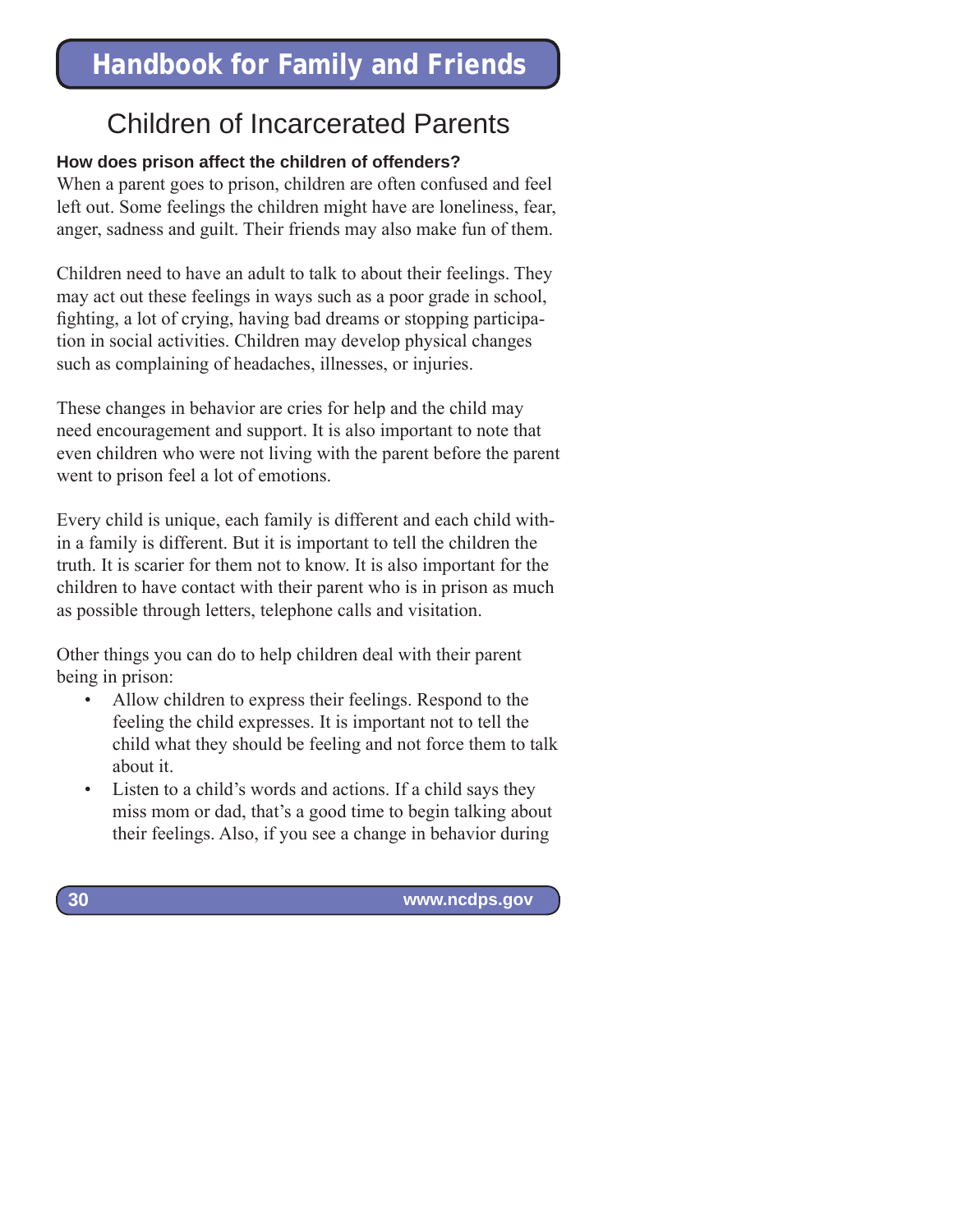special occasions such as Father's Day or Mother's Day, that is an opening for conversation.

- Talk to the child about the parent's absence. For example, some children may feel better knowing that their parent is no longer in danger because they are not on the streets. Answer their questions honestly.
- Help the child express his or her feelings in appropriate ways. Words and/or tears are a better way of expressing their feelings other than those such as fighting, getting into trouble with the law, or using alcohol or drugs.
- Support the child who can and wants to write his/her parent in prison, send pictures, greeting cards, etc.
- Prepare the child for a prison visit. If at all possible, make one or two visits alone before the child's visit so you can tell the child what the prison looks like, where the visits take place, how long the visit will be, what the visitation rules are, etc. Help the child prepare for his or her parent's release. This can also be especially important if the child will not be reunited with their incarcerated parents.
- Outside support can often help the child and family. A favorite aunt or uncle, a teacher, social worker, church, a prison ministry group in your area, or community programs such as the Big Brother/Big Sister Program can help sup-

#### **Are there any books and other resources that can be helpful to parents and caregivers who care for children of offenders?**

Here is a list of books and resources that may be helpful. Most of the books can be found at Amazon and Barnes & Noble.

*When Andy's Father Went to Prison* by Martha Whitmore Hickman Albert Whitman and Co. 5747 Howard Street Niles IL 60648-4012 ISBN #0-8075-8874-1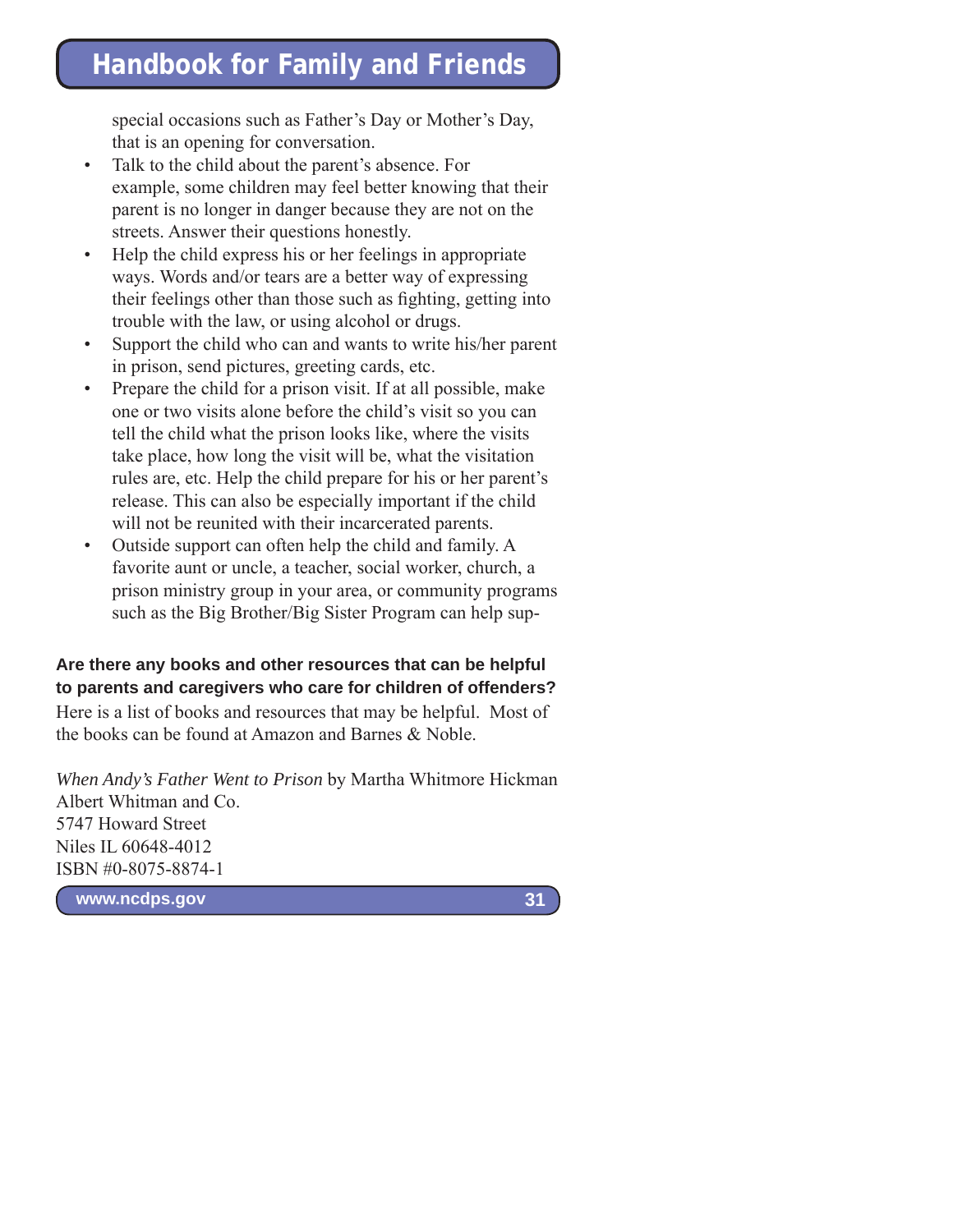*My Mother and I Are Growing Stronger* by Inez Maury New Seed Press PO Box 9488 Berkeley CA 947099 ISBN #0-938678-06-X

*An Inmate's Daughter* by Jan Walker Raven Publishing, Inc. P. O. Box 2866 Norris, MT 59745 **www.ravenpublishing.net**

*I Didn't Leave Because of You* by Tyechia White

*Daddy, Can You Hear Me?* by Thomas O'Neal Davidson Ultimate Joy Publications **(612) 281-5167 www.daddyhearme.com**

*What Will Happen to Me?* by Howard Zehr

*Wish You Were Here: Teens Write About Parents in Prison* by Autum Spanne

*Kofi 's Mom* by Richard Dyches

*My Daddy's In Jail* by Anthony Curcio

*My Daddy Is In Jail: Guide & Activities* by Janet M. Bender

*Visiting Day* by Jacqueline Woodson

*Secret Saturdays* by Torrey Maldonado

*Mama Loves Me From Far Away* by Pat Brisson

*A Terrible Thing Happened* by Margaret M. Holmes

*The Invisible String* by Patrice Karst

**32**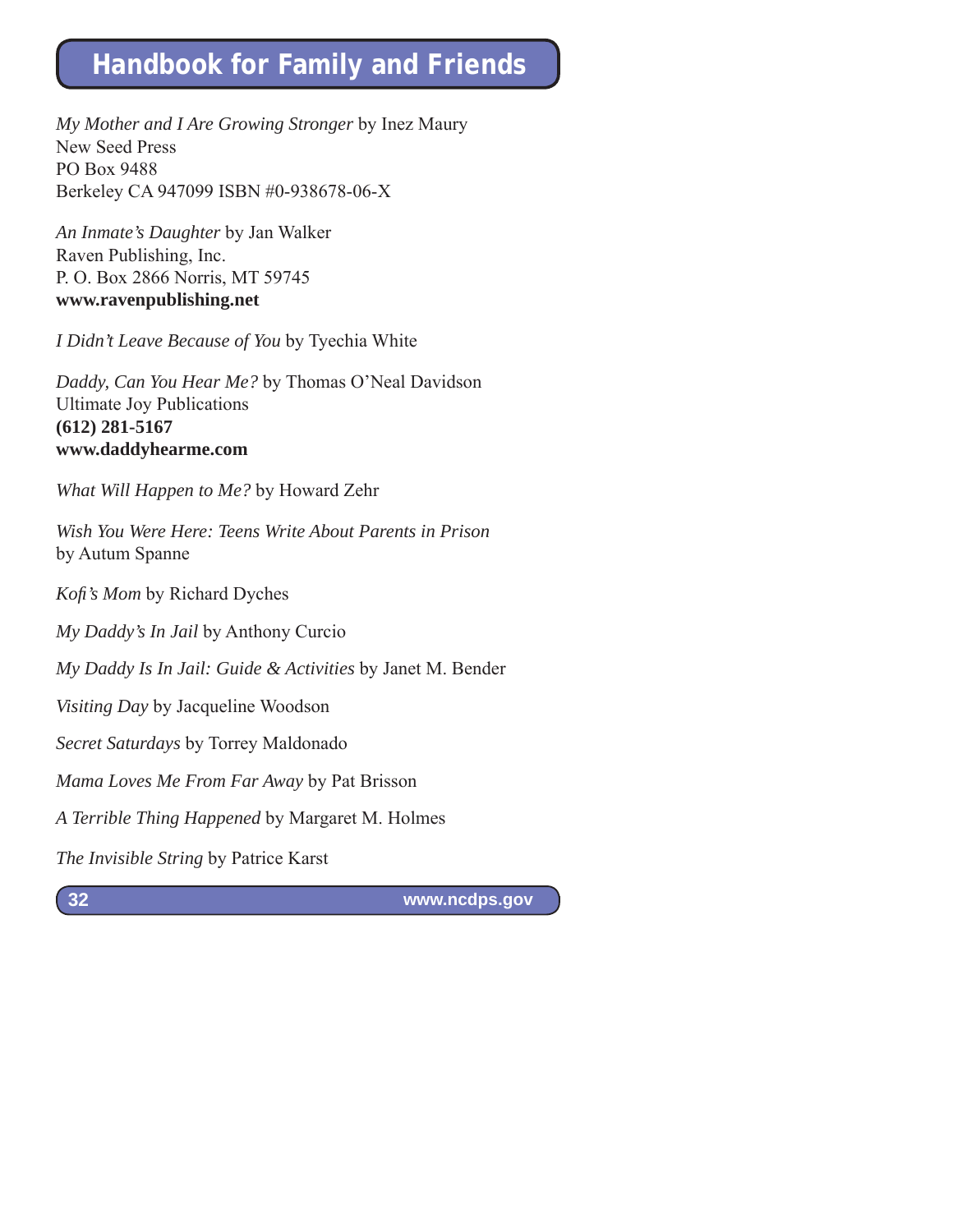#### **Additional Resources**

National Resource Center for Children and Families of the Incarcerated (856) 225-2718 **www.nrccfi @camden.rutgers.edu**

National Fatherhood Initiative (800) 790-DADS **www.fatherhood.org**

Project Iron Kids books for children of the incarcerated **www.projectironkids.com**

Our Children's Place P.O. Box 1086 Chapel Hill, NC 27514 919-904-4286 **ourchildrensplace@gmail.com www.ourchildrensplace.com**

Straight Talk Support Group – supporting families and friends of the incarcerated 3500 Westgate Drive Durham, NC 27707 919-699-4093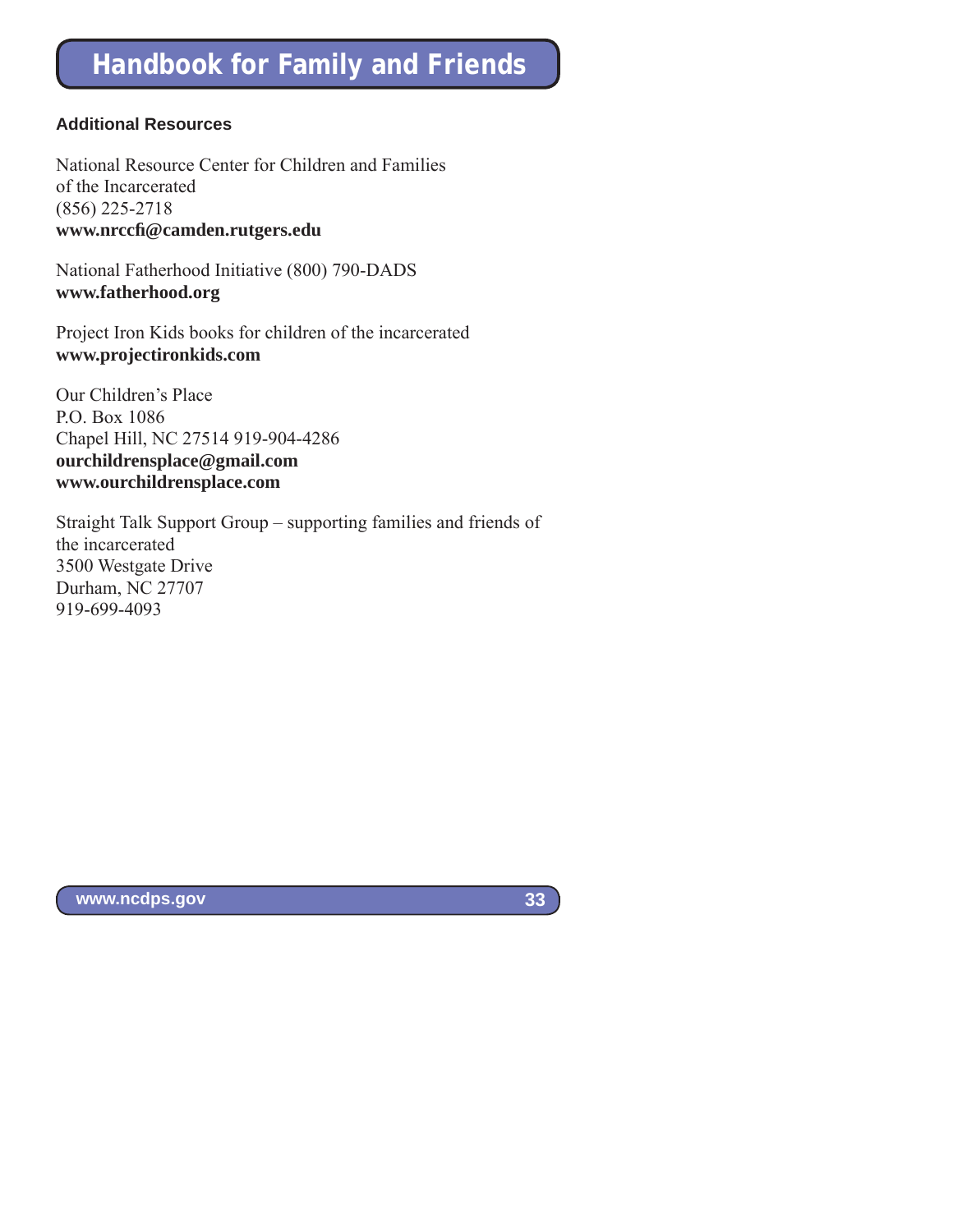### Programs

#### **What programs are available to inmates?**

Programs and services for inmates are important to promoting personal growth and responsible behavior that will eventually make them contributing members of the community. Programs vary at each prison. Briefly, the programs are:

#### **Case Management**

Case management is a program of services provided to each inmate in Adult Correction facilities. The correctional case manager works with the inmate to help determine his or her needs, risks and interests to develop a correctional plan.

How inmates spend their time in prison is determined by the programs and services outlined in their correctional plan and by their overall behavior. Case management provides the services and resources necessary to improve each inmate's well-being and promote law-abiding behavior.

#### **Work Assignments**

All inmates are expected to work during their stay in prison. The prisons have a variety of jobs to which inmates are assigned. Each prison depends on the inmates to operate the kitchen, to provide housekeeping and maintenance, provide labor to maintain state roads and do the many other tasks that support the prison and other governmental agencies.

Each inmate who works receives time credit reductions from his or her sentence. They also receive an incentive wage in the amount of 40 cents, 70 cents or \$1 per day, depending on the job they hold. Inmates working in Correction Enterprises or with the Inmate Construction Program can earn up to \$3 a day.

 **www.ncdps.gov**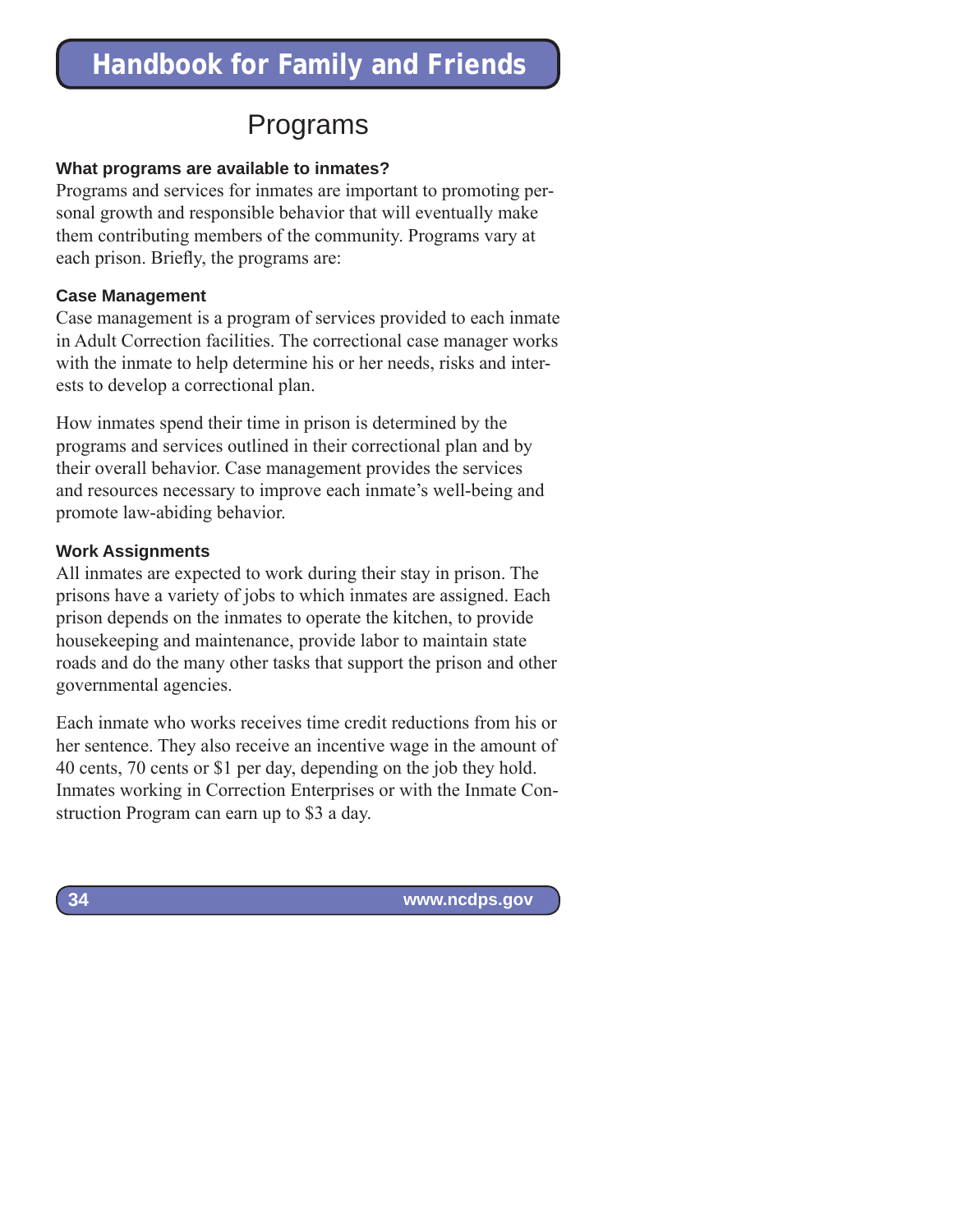

Inmates at work in the Correction Enterprises sewing plant at Scotland Correctional Institution.

Inmates working in the Prison Industry Enhancement program can earn a wage comparable to the prevailing wage in the local economy while working at a manufacturing operation inside the prison walls. Requiring inmates to work is an important part of prison life. It is an effort to teach good work habits and encourage inmates to work when they return to society.

#### **Work Release**

Work release is a program that allows selected minimum custody level III inmates the privilege of having a job in the community while being in prison and to prepare them for their release from prison.

Inmates on work release leave the prison during the day and return to the prison after their workday is over.

Inmates on work release earn at least minimum wage and from this wage they must pay a portion of the cost of being in prison. Also, they must pay support for their dependents, pay restitution or fines, and pay taxes. Inmates on work release are usually approaching the end of their sentence.

Work release is a privilege and not every inmate may obtain work release prior to his or her release. An inmate on work release cannot have any contact with family members at the work release job site.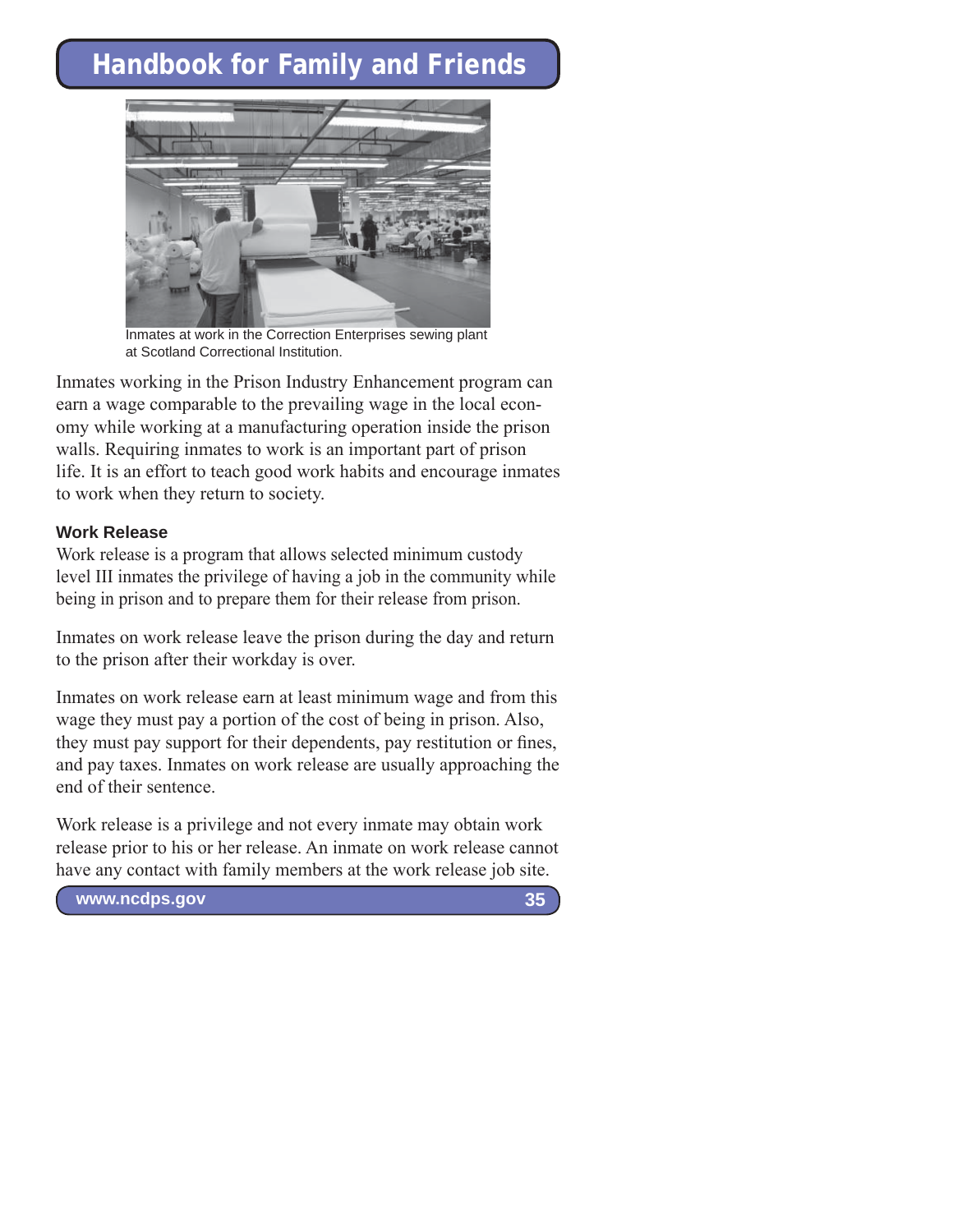#### **Education**

Inmates have many opportunities to improve their education. Programs are offered for inmates to work toward receiving Adult Basic Education, their High School Equivalency, and/or to learn a vocational skill in a wide variety of areas.





Inmates can graduate while incarcerated through the programs offered in North Carolina's prisons.

Inmates can take college level courses while incarcerated.

Special programs are available to inmates who have learning disabilities or special needs. Day and evening education programs are offered so inmates can combine work and education.

#### **Study Release**

This program allows selected minimum custody level III inmates the privilege of furthering their education in a college setting within the community. Inmates must also have participated in other activities in the community to be eligible (i.e., community leave passes). Prison superintendents are the approving authority for inmates to participate in this program.

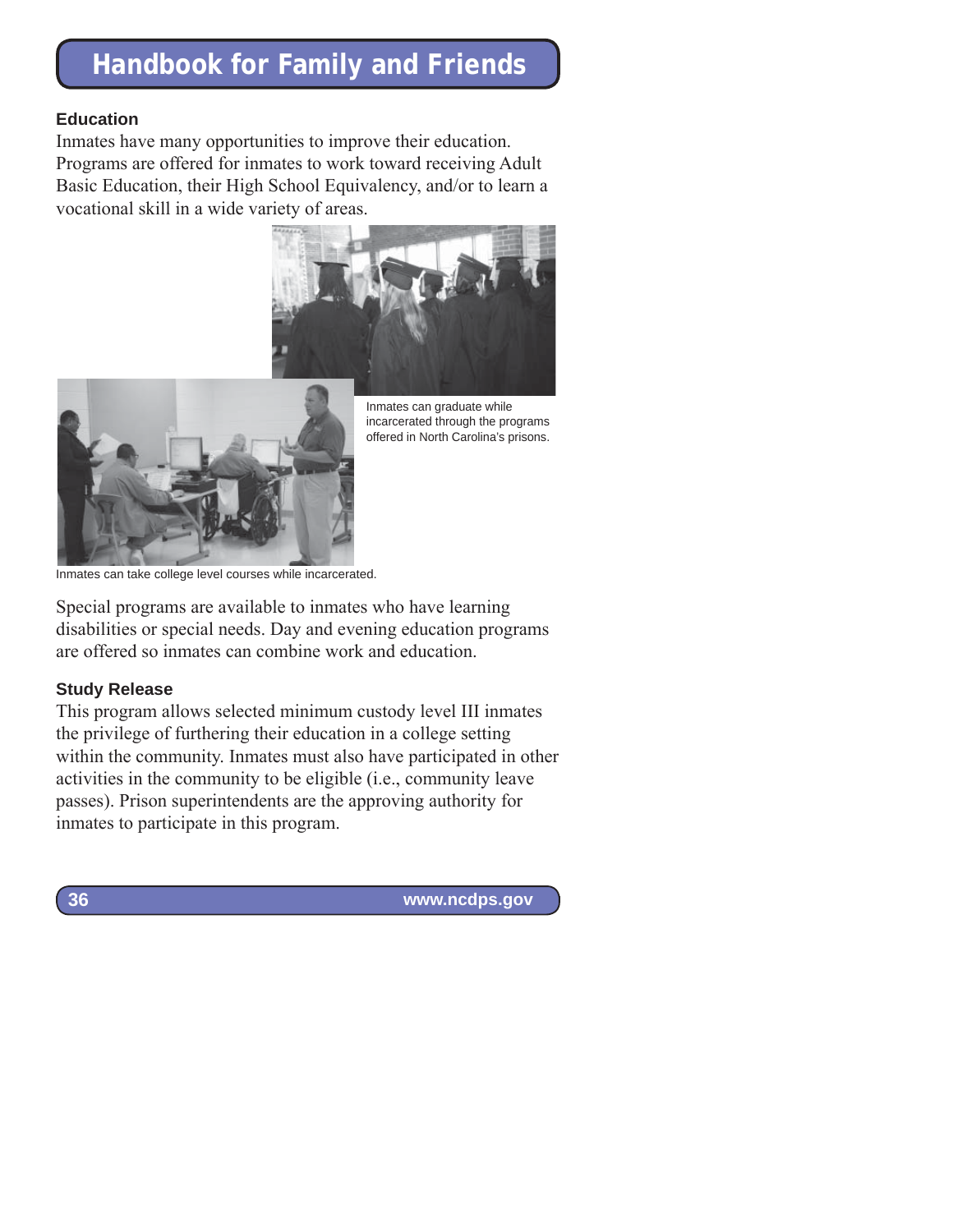#### **Community Volunteer Leave Program**

This program, also called "CV Passes," allows selected minimum custody level II and level III inmates to go into the community with an approved volunteer sponsor for up to six hours, no more than three times a week. Inmates who are a part of this program are approaching the end of their sentence and have demonstrated positive behavior and responsibility.

DPS trains citizens to be community volunteer sponsors. The purpose of this program is to allow inmates an opportunity to get re-acquainted with the community, attend religious services or participate in other positive activities that will help in their transition into the community.

A family member cannot be a community volunteer sponsor for a relative in prison. An inmate on a community volunteer leave pass cannot have any contact with family members.

#### **Self-Improvement Programs**

A major goal of the Division of Adult Correction is to encourage inmates to change those behaviors that contributed to their arrest and imprisonment. Self-improvement programs such as Anger Management, Character Education, Think Smart, Life Skills and Thinking for a Change are some of the programs inmates can attend to help them make better decisions, improve their selfworth, and learn effective problem solving skills.

#### **Domestic Violence Education Programs**

These two part-time Domestic Violence Education Programs are at Lanesboro Correctional Institution Medium and Dan River Prison Work Farm. A full-time program – S.T.O.P. and Change Direction Domestic Violence Education and Treatment Program – is a 20 week psycho-educational program at Albemarle Correctional Institution.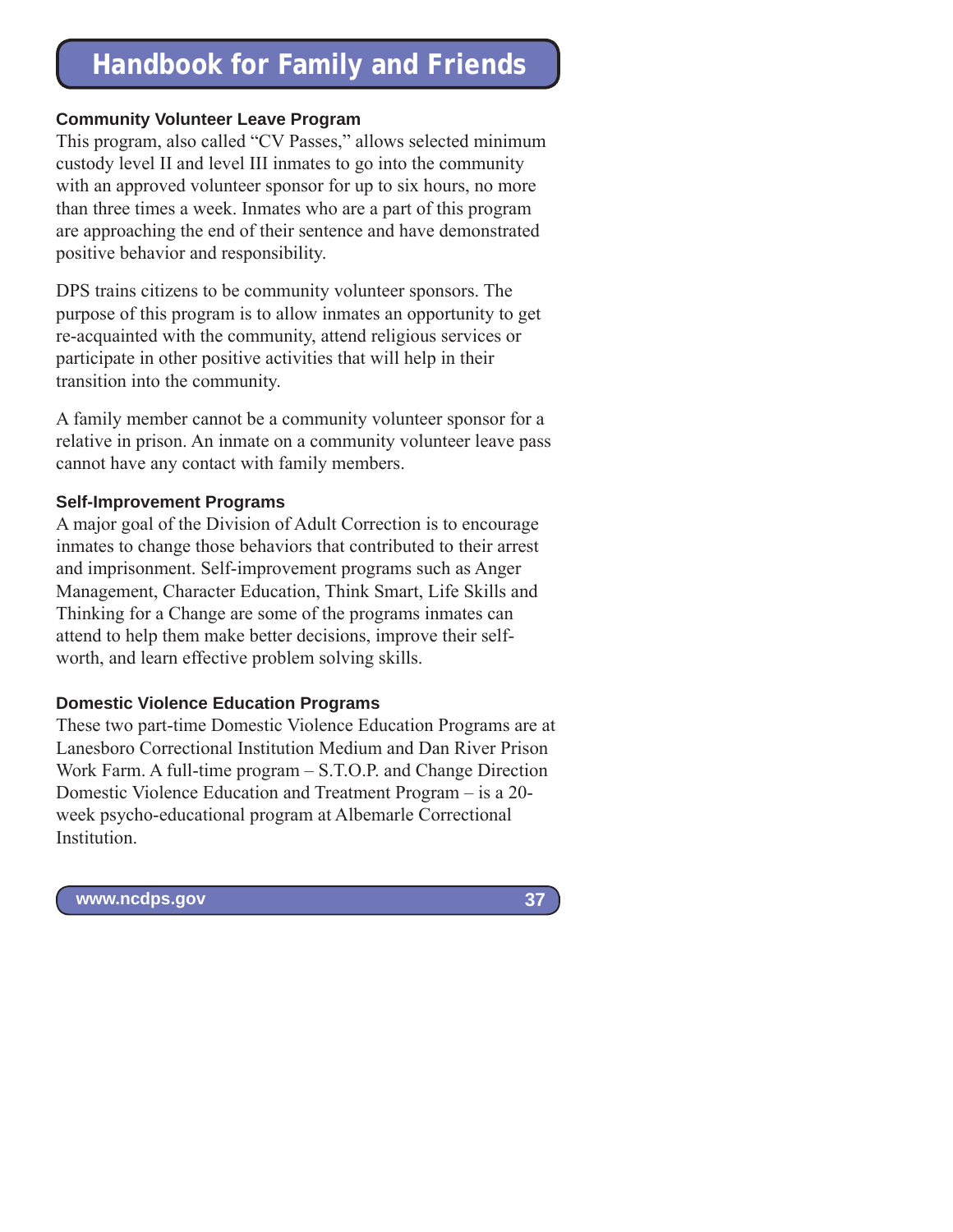#### **Religious Services**

Adult Correction facilities authorize religious practices for all major religions. Organized worship services are provided for most faith groups.

Chaplains are employed at many prisons. The role of the chaplain is to assist and encourage inmates in spiritual matters and provide pastoral care.

Each week, chaplains, along with religious volunteers from the community, provide Bible study, worship services, religious training and ministry to the inmates. Adult Correction facilities have rules on what religious items inmates can have in their possession.

#### **Parenting Programs**

Adult Correction facilities recognize the importance of family. A number of classes are offered that assist inmates in being better parents by helping them to recognize the needs of their children, and responsibilities to them. These programs help inmates work to maintain and improve relationships with their children and family during this difficult time and upon their release.

Some of the parenting programs offered are Motheread, F.A.T.H.E.R. (Fathers Acting To Heal, Educate and Reconnect), Father Accountability, STEP (Systematic Training for Effective Parenting), and Prison MATCH (Mothers and Their Children).

Parenting programs are offered at various prisons. The MATCH Program is only offered at the North Carolina Correctional Institution for Women in Raleigh.

#### **Transition Planning**

Planning for an inmate's release back into the community at the end of the sentence is very important to the inmate's success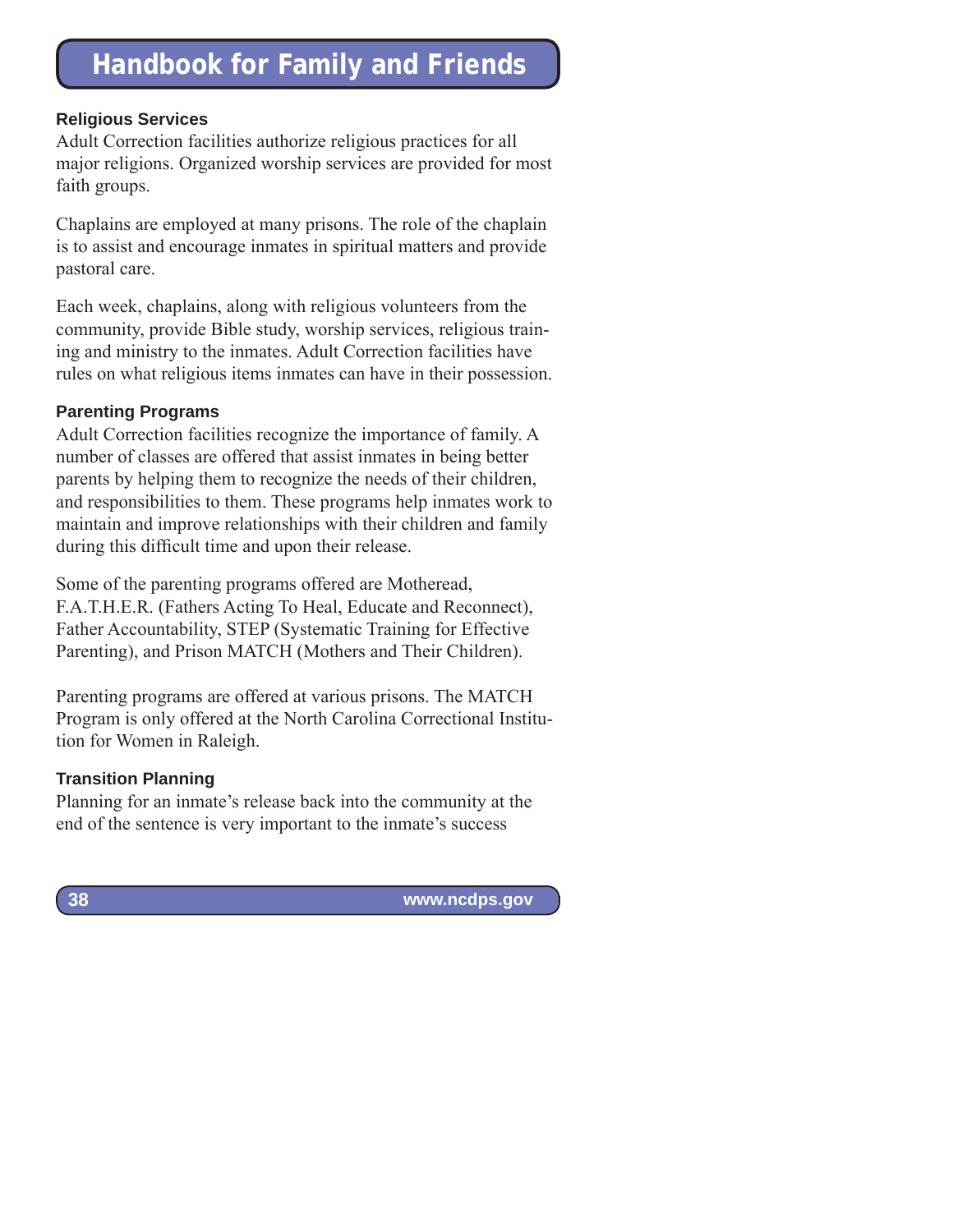after prison. Time spent in prison learning new skills and developing good habits is necessary for a law-abiding future upon release. These programs assist inmates in planning how to find employment, housing, transportation, continue in their addiction recovery, further their education, and how to seek out available resources in the community. Family and friends can assist the inmate with this planning.

#### **Home Leave Program**

This program is available to minimum custody level III inmates who are within 12 months of a release date or parole eligibility date. The purpose of this program is to allow inmates to begin re-establishing themselves with their families and communities. No sex offender inmate will be allowed to participate in the home leave program. No inmate serving Life will be allowed to participate in the home leave program unless recommended/approved through the Mutual Agreement Parole Program.

An approved responsible, adult and immediate family member serves as the home leave sponsor and must be with the inmate at all times. All activities planned for the family visit are pre-approved by the prison staff and restrictions are placed on the visits. The inmate and family sponsor must follow all of the rules and instructions.

Only those inmates who have gained the highest level of trust are granted family visits.

#### **Sex Offender Accountability and Responsibility**

This is a treatment program in Adult Correction facilities for male inmates who are sex offenders. Inmates in this program learn appropriate and responsible social and sexual behavior. Inmates must volunteer for this program, admit to committing a sexual offense, and be willing and able to participate in a highly emotional group as part of the treatment experience.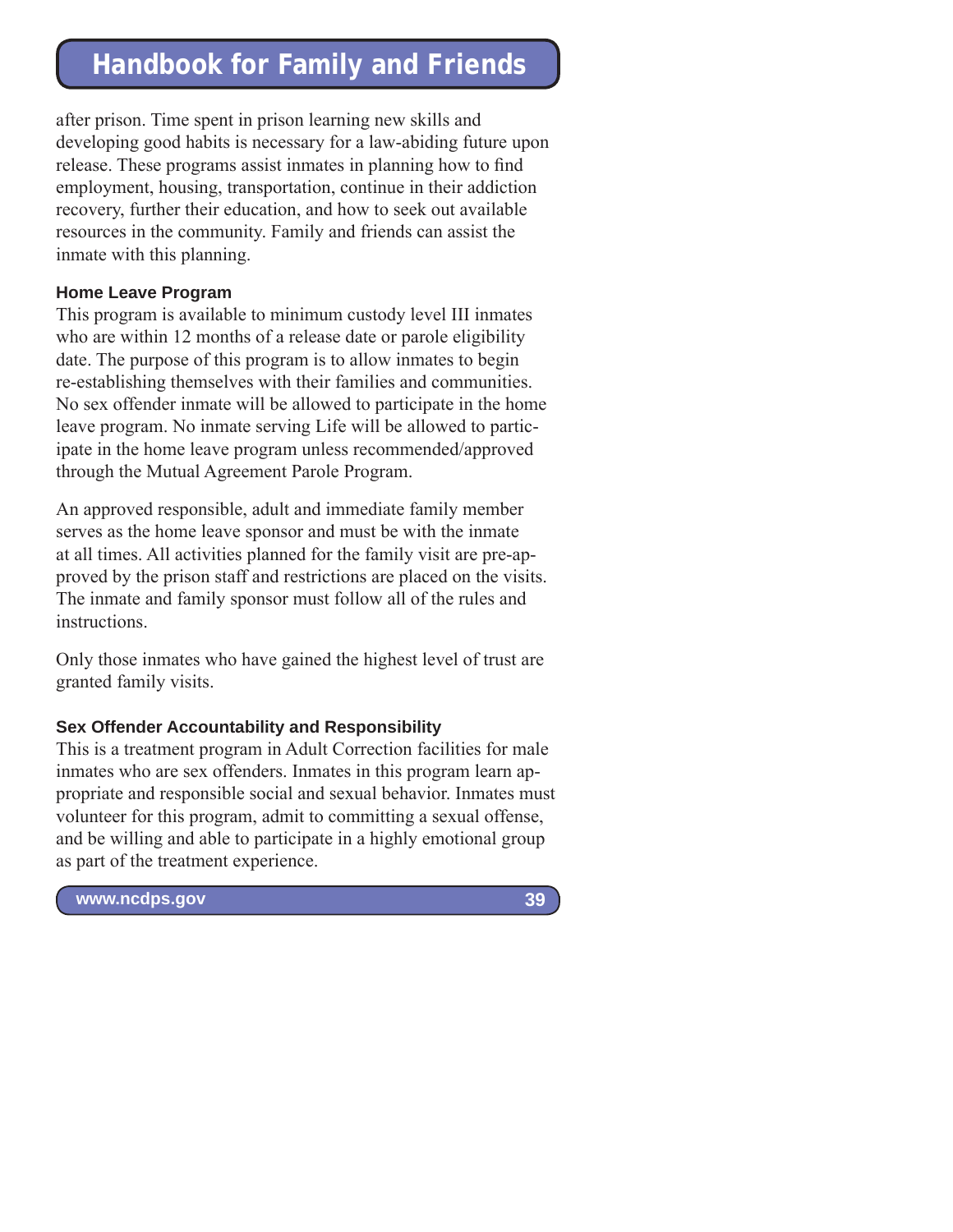#### **Recreation, Arts and Crafts**

Inmates are given the opportunity to participate in recreational activities as well as arts and crafts classes and contests. These activities are opportunities for improvement and usually offered after work activities are done.

### **Drug and Alcohol Addiction/Substance Abuse Treatment**

The use of drugs and alcohol in a prison setting presents a threat to the safety and security of staff, inmates and visitors, and is a violation of law.

All inmates are subject to drug testing due to cause or suspicion, prior to release from prison, or they can be randomly selected at any time. Drug testing through drug screening is an effort to keep inmates from using or possessing drugs, reduce violence and ensure inmates released from prison are drug free.

Inmates who fail to cooperate with drug testing or breath alcohol testing and inmates who test positive for drug or alcohol use are subject to disciplinary action.

#### **Do inmates get treatment for substance abuse?**

The primary responsibility of Alcoholism and Chemical Dependency Programs (ACDP) is to deliver treatment programs and services to inmates in realistically dealing with their substance abuse, and develop a support network to aid in avoiding substance abuse in the future.

About 85 percent of crimes that result in prison incarceration are linked to substance abuse like alcoholism and/or drug addiction. Often offenders' addictions are determined before they arrive at prison. Addictions are also determined during processing.

Relapsing into substance abuse after leaving prison very often leads to a return to prison. Support of families and friends is criti-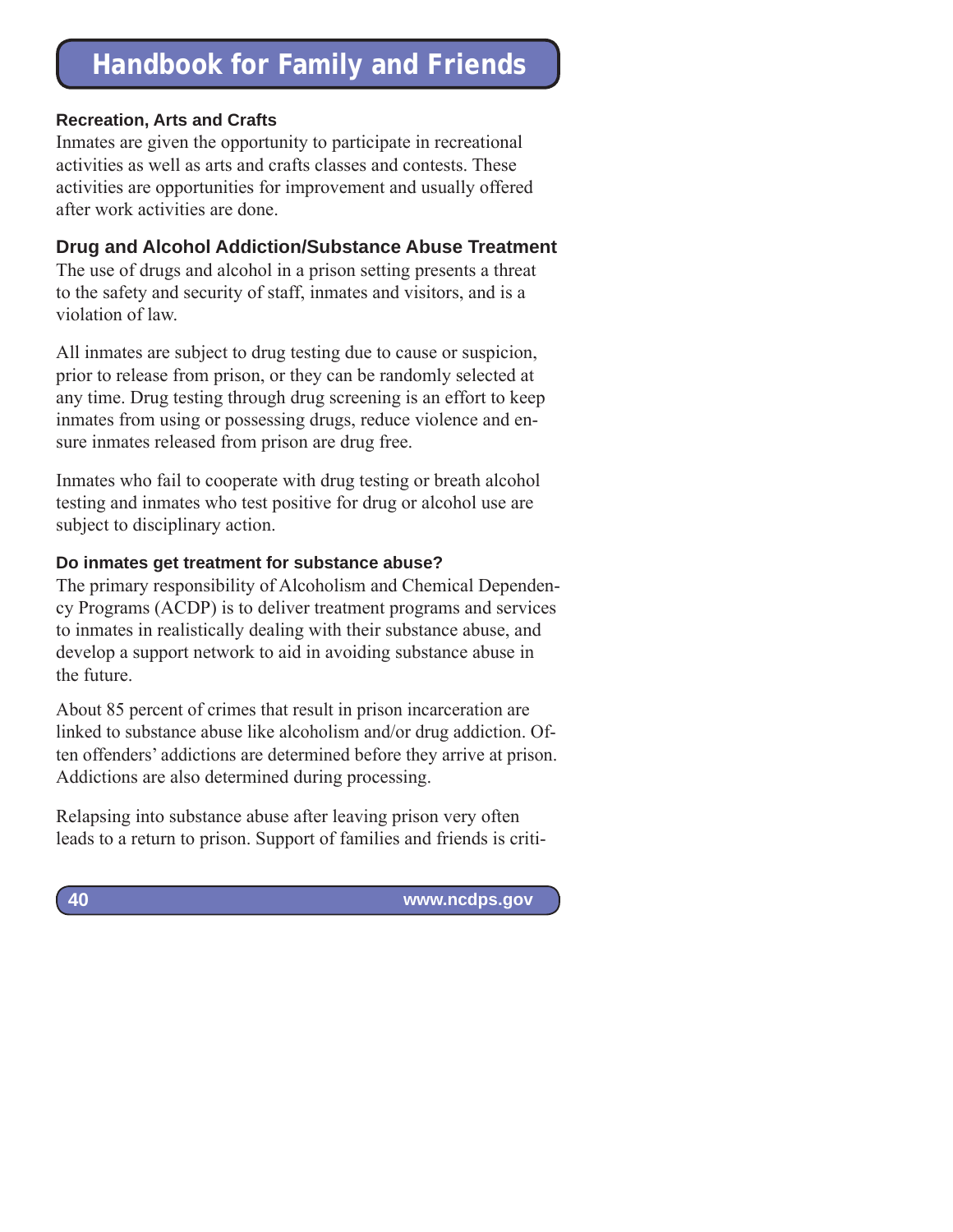cal to former inmates' success in remaining substance free. Treatment programs are offered at certain prisons:

#### **Residential Treatment**

Substance abuse treatment programs offer continuing treatment and recovery services to inmates. It begins when an inmate is identified upon entering prison as needing drug/alcohol treatment. Inmates are then referred to one of Adult Correction facilities' several residential treatment facilities across the state.

During the offender's time in prison, he or she may attend Alcoholics Anonymous and/or Narcotics Anonymous to continue in his or her recovery.

#### **Long-Term Residential Substance Abuse Treatment (RSAT)**

Long-term residential substance abuse treatment programs involve three to four hours of daily chemical dependency treatment. Currently, ACDP has one RSAT program operating at Dan River Prison Work Farm.

These staff members coordinate a three-month post-release community transition aftercare plan. This is an essential part of the planned range of care. Newly released offenders have referrals to local Treatment Alternatives for Safer Communities agencies, which help the former inmates readjust to community living and to address recommended continuing treatment needs.

#### **Community-Based Residential Treatment**

ACDP has two community-based residential treatment facilities for people on probation, parole or post-release supervision.

### *DART Cherry*

This facility offers a 90-day therapeutic community program. Offenders in these programs return to the supervision of a probation/parole officer upon release. A 300-bed communitybased residential treatment facility in Goldsboro provides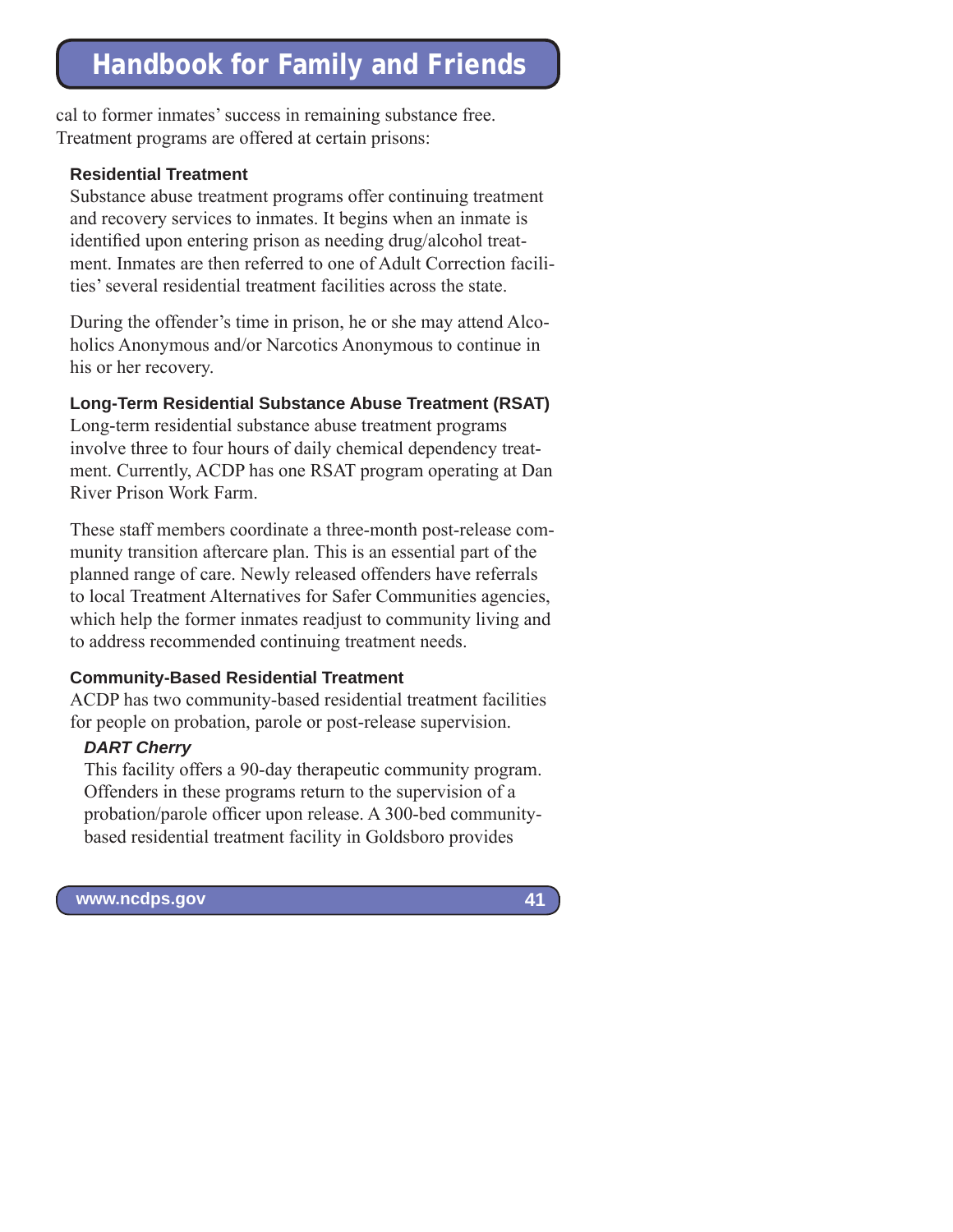substance abuse treatment services to male offenders who are on probation and/or paroled and under the supervision of Community Corrections. This program can be ordered by a judge as a condition of probation or by the Parole Commission as a condition of his parole.

### *Black Mountain*

A 50-bed community-based residential center in Black Mountain, N.C., the facility provides substance abuse treatment services to female offenders who are on probation or parole and under the supervision of the Division of Community Corrections. This program can be ordered by a judge as a condition of probation or by the Parole Commission as a condition of her parole. Black Mountain offers a 90-day substance abuse program that uses proven methods, focusing on group and individual therapy, in addition to substance abuse education.

ACDP provides long term therapeutic treatment services for male and female inmates. Long term programs last four to 12 months and are "back-end loaded," which means inmates that, when successfully complete the program, they leave prison immediately or soon thereafter, returning to the community.

### **Therapeutic Community Program**

Four substance abuse therapeutic programs are offered for inmates. Three of the programs are for female inmates: Women's Recovery from Addictions Program at Eastern Correctional Institution for Women, Last Alternative Therapeutic Community of Hope at North Carolina Correctional Institution for Women and Choice for Change Drug Abuse Program at Southern Correctional Institution for Women. One New Directions program is for male inmates at Morrison Correctional Institution.

 **www.ncdps.gov**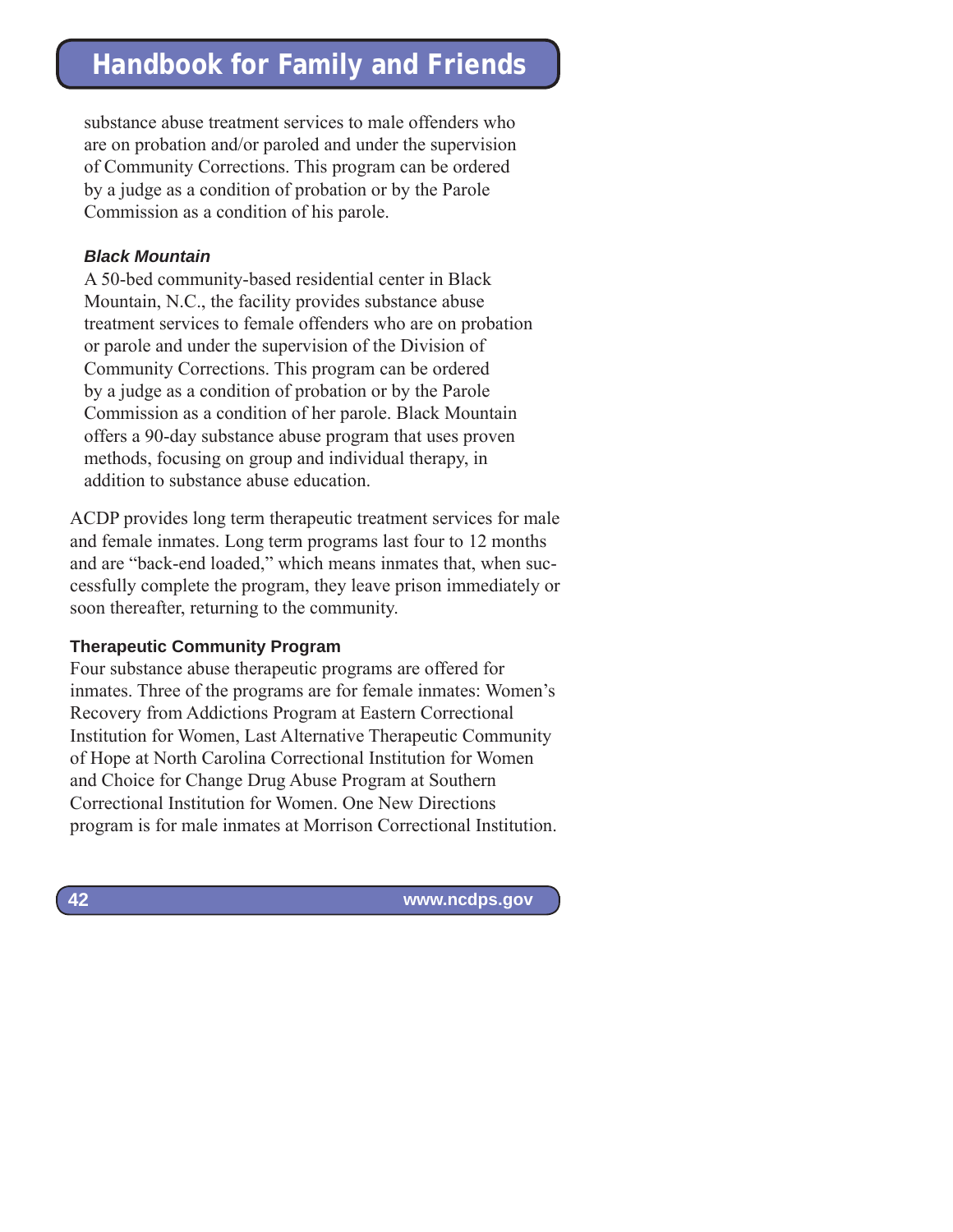## Food Services

### **What types of meals are served in prison?**

Inmate meals in Adult Correction facilities are composed of healthy foods which contain approximately 2,700 calories per day. We serve three hot meals a day with a variety of vegetables, starches and meats.



Many of the foods are grown on the prison farms and pro-

Prepared food on the serving line.

cessed by inmates. All of the menus are written by registered dietitians to meet the Dietary Reference Intakes (DRI) established by the Food and Nutrition Board of the National Academy of Science.

### **Are therapeutic diets available?**

All therapeutic diets are prescribed by the inmate physician at the facility where the inmate is housed. Nutritional adequacy determination is based on the DRI as determined by the Food and Nutrition Board of the National Research Council. If the inmate is housed in one of the medical facilities he or she will have a consultation by a registered dietitian.

### **Are special menus available for holidays?**

Special menus are used for July 4th, Thanksgiving, Christmas and New Year's Day. Non-pork preferences are met by a lacto-ova-vegetarian entree at all meals. Other religious diets are set forth in the Division of Adult Correction/Prisons "Religious Practices Resource Guide and Reference Manual."

### **Who cooks the meals served in prison?**

All of the meals are prepared by inmates under the supervision of correctional food management staff.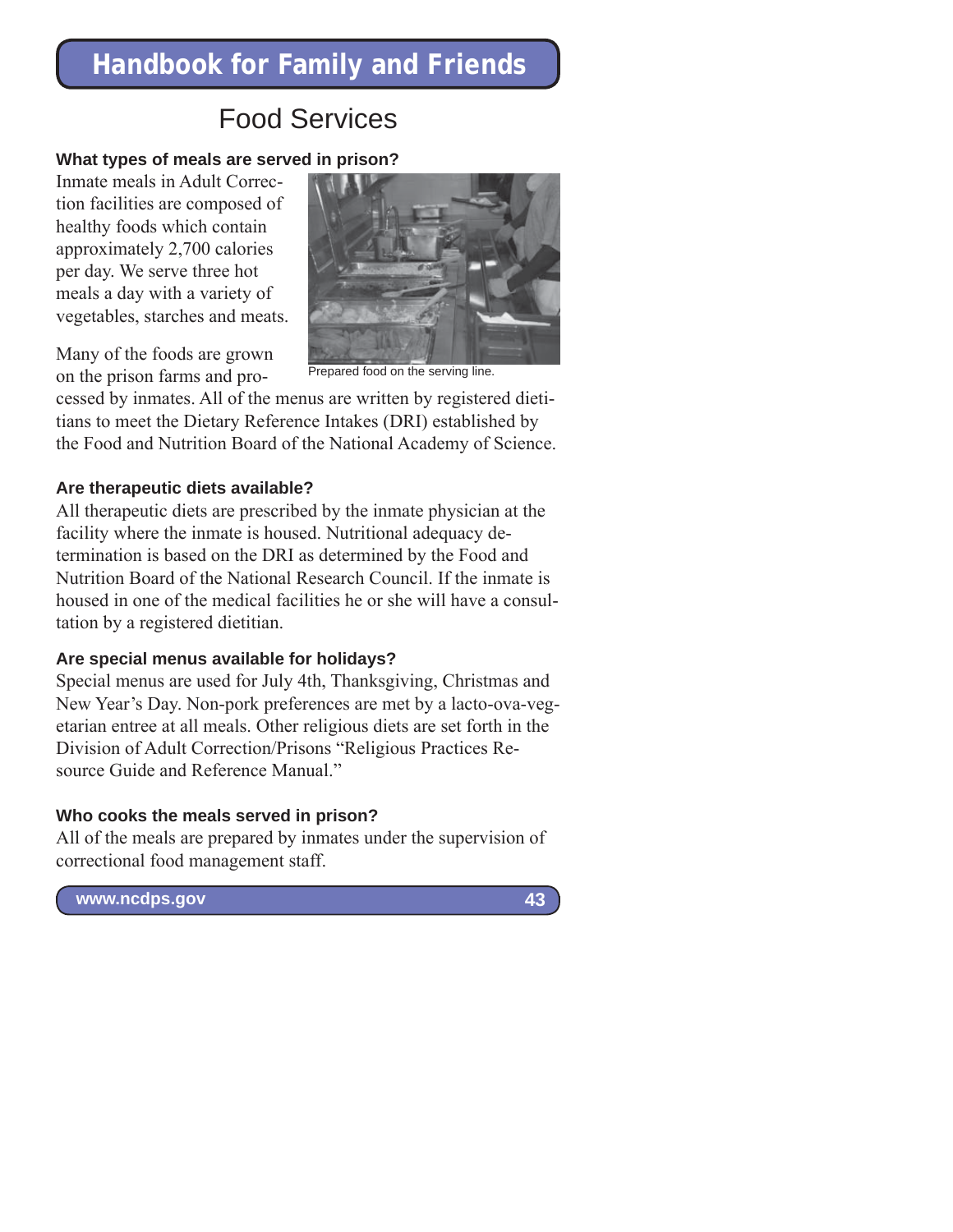

Inmates prepare meals under the supervision of correctional food service officers.

DPS has nine Food Service Technology Programs offered to inmates. The classes are taught by staff from community colleges statewide. Inmate bakers, cooks and stock clerks learn to follow menus, recipes, production sheets and inventory processes in class and on the job in prison kitchens.

This curriculum prepares inmates for a career in food service, especially when combined with the practical application of working in a prison food service operation.

#### **What types of foods are raised on the prison farms?**

Inmates raise sweet potatoes, corn, squash, cabbage, onions, white potatoes and string beans. They also raise chickens to become laying hens and then process fresh eggs.

#### **How do the inmates process food?**

Inmates working in a cannery at Caledonia Correctional Institution process more than 150,000 cases of food per year using methods like any other large vegetable cannery. At Harnett Correctional Institution, a meat processing plant produces all types of meat patties.

These operations follow all of the safety guidelines from the N.C. Department of Agriculture and federal inspections. Both of these plants meet all requirements for producing safe and healthy food.

 **www.ncdps.gov**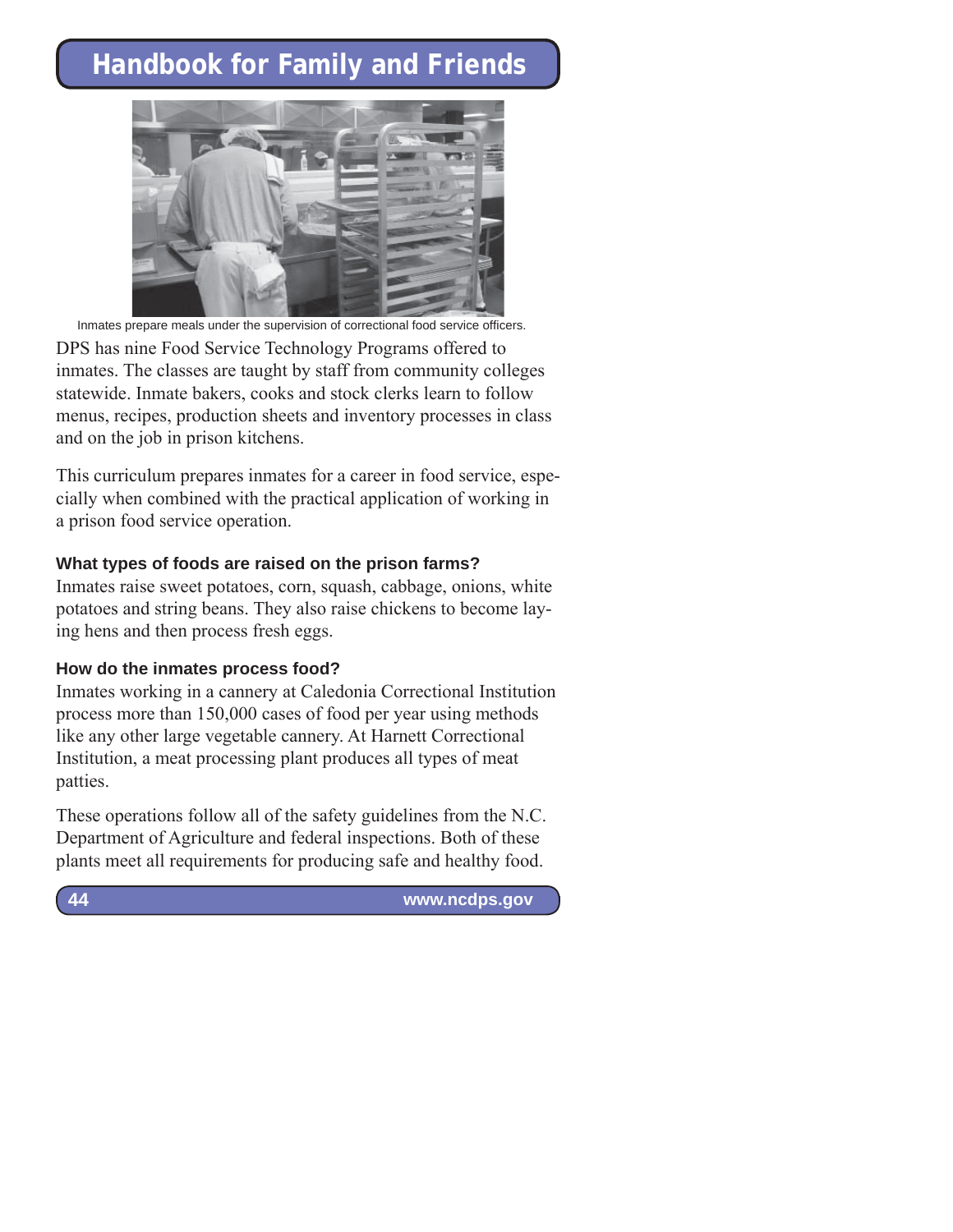# Health Care and Mental Health Services

### **What kind of health care do inmates receive?**

Inmates are provided health care services for medical, mental health and dental concerns. Health care services stress prevention and early identification of health concerns. Each prison is capable of meeting its inmates' basic medical and mental health needs.

Upon entering the prison system, each inmate is evaluated medically and assigned an acuity rating which correlates with the amount of nursing care required to meet the inmate's medical and mental health needs. This initial evaluation includes a physical exam, dental screening, TB testing and an update on immunizations. Blood tests may be drawn based on health history



and state requirements. The acuity rating is also a critical factor in determining an inmate's housing assignment.

Inmates are urged to complete a request for release of medical records form to be sent to their

Medical treatment area.

previous doctor(s) for ongoing medical conditions. The signed release gives the provider physician the inmate's permission to have medical records forwarded to the institution's medical unit for review and to have as a part of the medical file.

**How do medical needs affect the housing assignment for inmates?** Every inmate is housed in a facility that is capable of meeting the inmate's medical and mental health needs.

### **How does an inmate make a health care appointment?**

Inmates who need to make an appointment with health care staff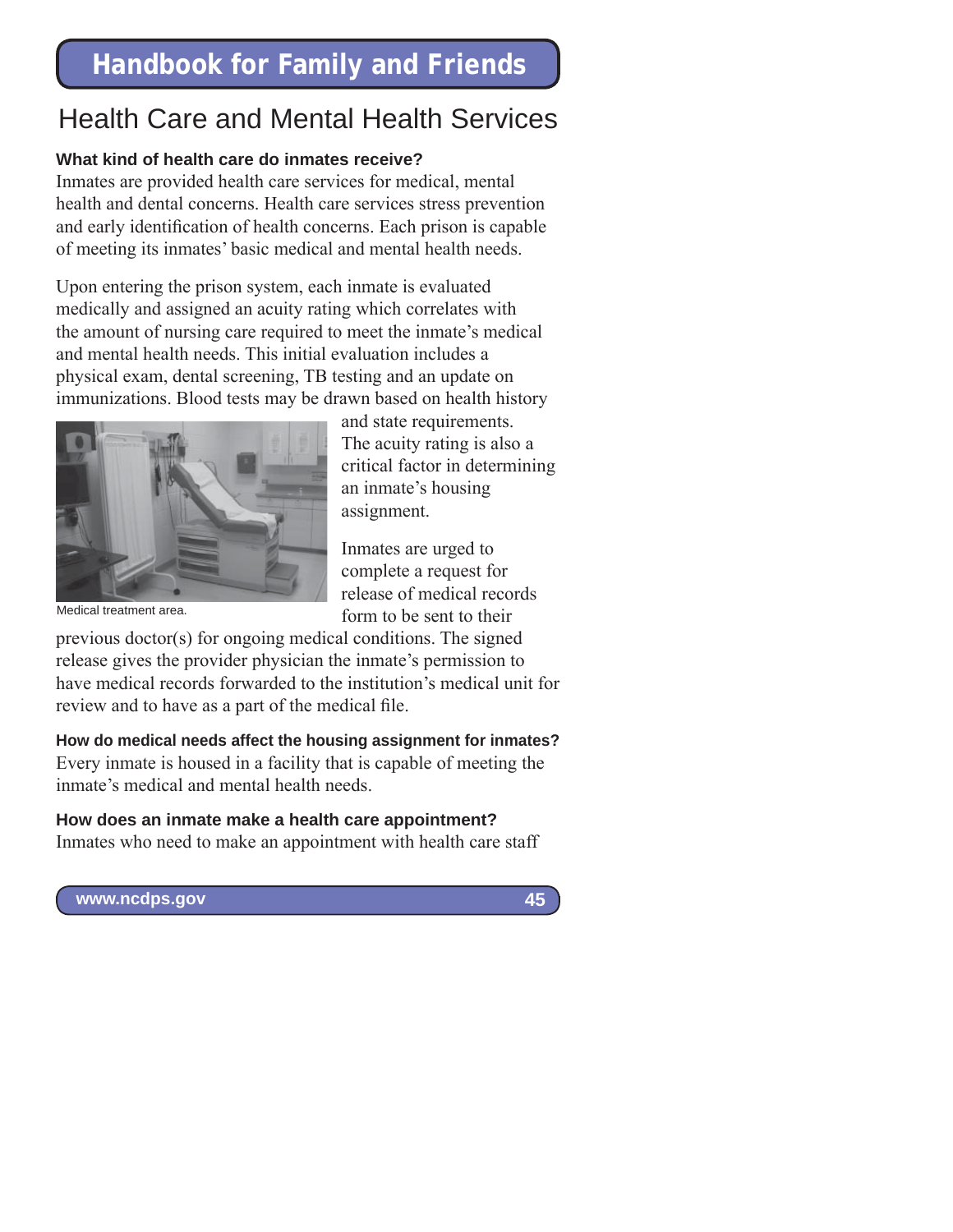complete a sick-call form requesting medical care. The sick call schedule is posted. All requests are reviewed, prioritized and scheduled according to the urgency of the problem. Emergency medical care is provided when needed.

#### **Do inmates pay for health care services?**



Since 1997, inmates have been charged a co-pay, or fee, when they request sick call, which is for routine medical and dental care. This fee is currently \$5. The fee is \$7 for a self-declared emergency visit outside the normal sick call appointment. The fee is not charged if a defined emergency occurs.

No fee is charged for health care visits initiated by Adult Correction facilities, such as initial screenings, physicals and emergency care. Regardless of ability to pay, no inmate is denied access to health care.

medical care to inmates.

**Can inmates use their family physician to provide medical services?** In most circumstances, Adult Correction is charged with ensuring that all inmates receive appropriate medical, dental and mental health care.

The division's physicians and dentists provide medical and dental services. Inmates in minimum custody may be allowed to use their personal specialists or family physician if the expenses are paid completely by the inmate or the inmate's family.

### **What if an inmate needs to be hospitalized?**

Several prisons have medical facilities on site that provide in-patient care. Local community hospitals provide medical care and treatment when the onsite facility cannot provide needed services.

**46**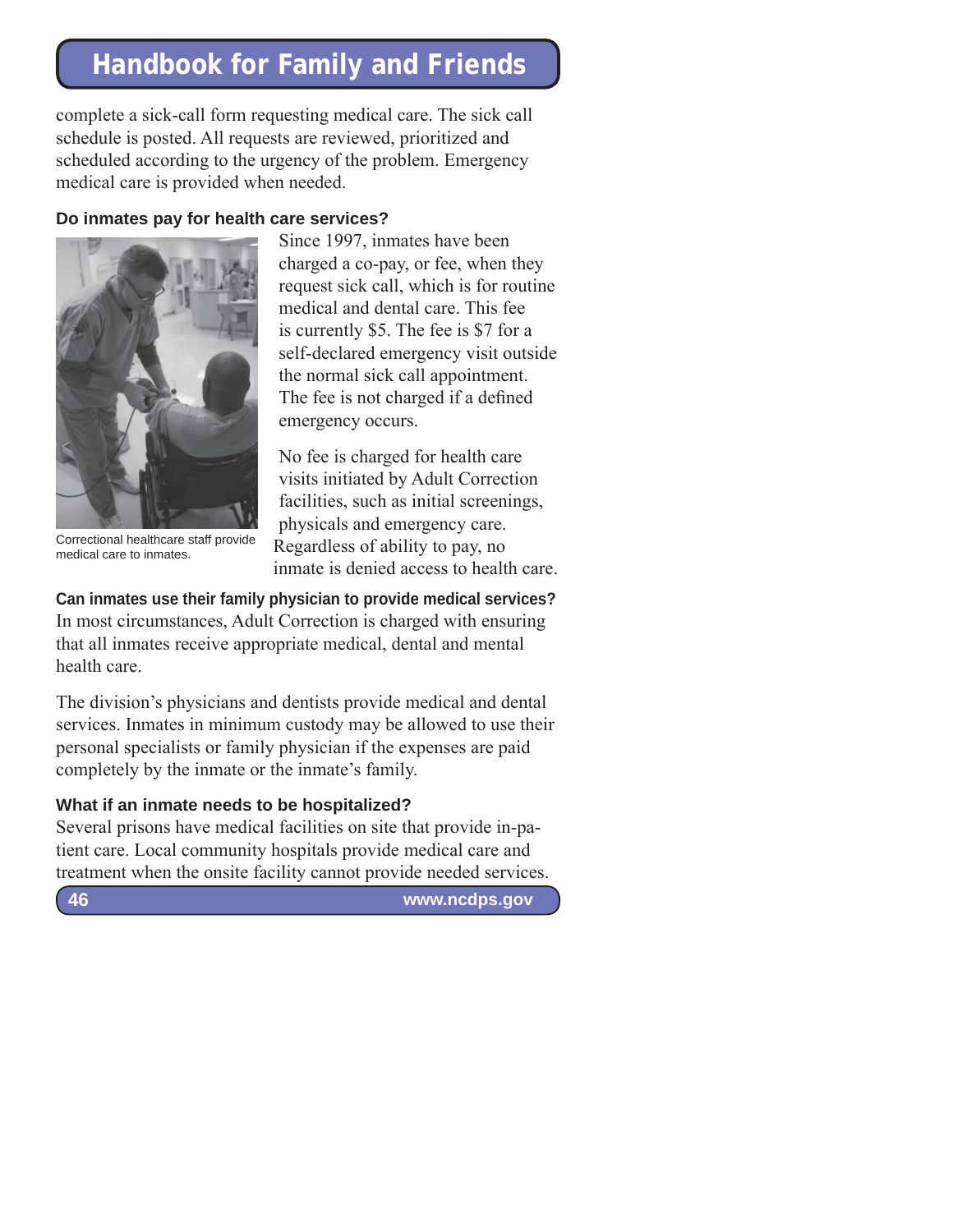### **What services are available to pregnant inmates?**

All pregnant inmates are housed and receive services at the North Carolina Correctional Institution for Women in Raleigh. They receive a full range of prenatal care at the health care unit at the prison.

If a pregnant inmate should require specialized medical care, she is referred to services in the community. All deliveries take place at an outside hospital. Correctional staff is assigned to be with the inmate during her entire stay at the hospital.

A medical social worker at the prison provides specialized social work services to pregnant inmates. Services include counseling, assisting the pregnant inmate in making the best possible placement plan for her child, parenting classes, maternal health education and other support groups.

#### **What if treatment by a specialist is necessary?**

Outside specialists are available when ordered by the primary care provider and approved by the Utilization Review Department to provide medical treatment. Those specialists are oftentimes associated with one of North Carolina's medical centers and/or major hospitals and provide cardiology, orthopedics, dermatology, oncology, hematology, oral surgery, general surgery, gynecology and other specialty care. Some specialty clinics are also established within facilities to provide services onsite at the prison.

#### **What if questions arise about treatment or medical condition?**

Family members and friends are often concerned about the medical condition of an inmate. Adult Correction facilities, like any medical care provider, must abide by the guidelines governing the patient's right to confidentiality of medical records information. The inmate may sign a medical release that would authorize proper medical staff to discuss care and provide updates regarding medical condition and treatment.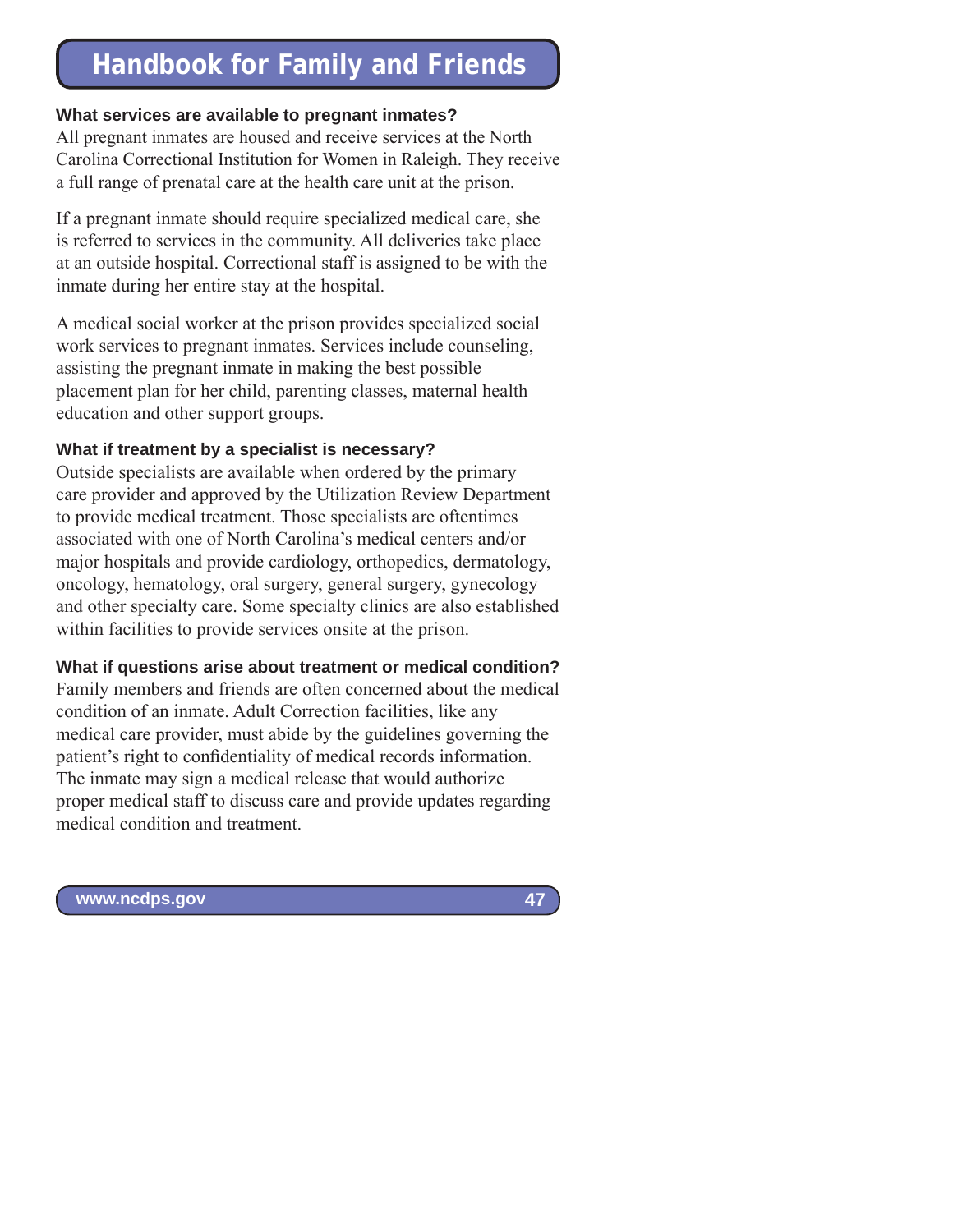### **What efforts are made to control contagious disease?**

Guidelines from the Centers for Disease Control and the North Carolina Department of Public Health are followed. New inmates are tested for tuberculosis and syphilis, as required by state law. They are offered HIV testing (may opt out) upon arrival to prison. Routine testing, including annual TB screening, continues to occur for both staff and inmates. An inmate will be placed in separate housing if he or she poses a health risk to others.

## **Mental Health Services**

General outpatient mental health services are available at all prison facilities. Typically, psychologists and social workers provide individual and group therapy programs to address most issues related to mental health. The prison psychology staff is available to meet with and evaluate any inmate who is referred or who asks to speak about problems with prison adjustment or other concerns that may indicate a mental illness.

There may be specific and ongoing programs to address such issues as anger management, stress management, communication skills and others. In addition, outpatient psychiatric services are available for inmates who require treatment with medications.

### **How does an inmate receive mental health services?**

An inmate can request to see mental health staff simply by scheduling an appointment.

The unit's medical department often first notices mental health concerns and an inmate may be referred to mental health by medical staff. Also, other staff members (correctional officers, case managers, etc.) may suspect that an inmate is having a problem and refer the inmate to the mental health staff. Each prison facility has procedures for how referrals to mental health are handled.

 **www.ncdps.gov**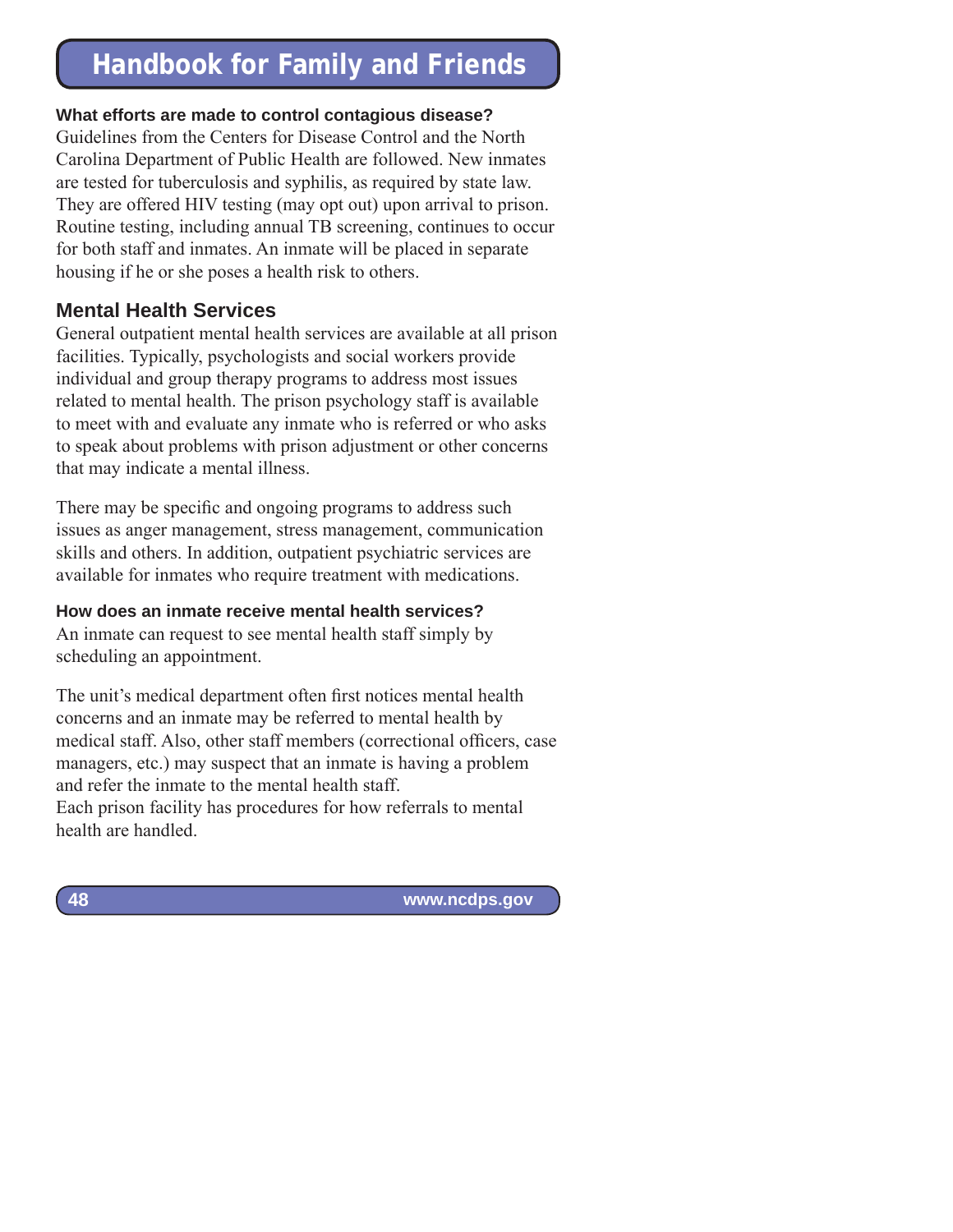### **What treatment is available for inmates who have a serious and persistent mental illness?**

Adult Correction has several facilities equipped and staffed to provide more intensive and structured treatment for those needing this service. Inpatient facilities provide a place for the evaluation and stabilization of acute illnesses and unstable chronic mental illness. Typically, an inmate is admitted while his or her condition is evaluated, treated and stabilized. Once stable, the inmate could be sent to another prison facility for follow-up or to a residential program for long-term care and observation.

Inmates with chronic mental illness who lack the skills necessary to function in the general population are reviewed for possible housing and treatment in a residential program.

Treatment may include training to improve adaptive skills as well as educational programs to reinforce the need for ongoing monitoring and treatment of a serious mental illness. Programs are in place for chronically mentally ill inmates, providing structure and additional skills training.

#### **What services are available to inmates with developmental disabilities?**

Services for inmates with developmental disabilities (also known as "DD") are provided. An individual is considered to have a developmental disability if the disability is connected to a mental or physical impairment or a combination of both. Mental retardation is the most common developmental disability in the prison population.

The N.C. Department of Public Safety, Division of Adult Correction, Prisons, acknowledges its responsibility to comply with the American Disabilities Act of 1990. Reasonable accommodations necessary to allow inmates with disabilities to effectively and safely participate in or have access to jobs, programs, activities and services in the correctional facility environment will be provided.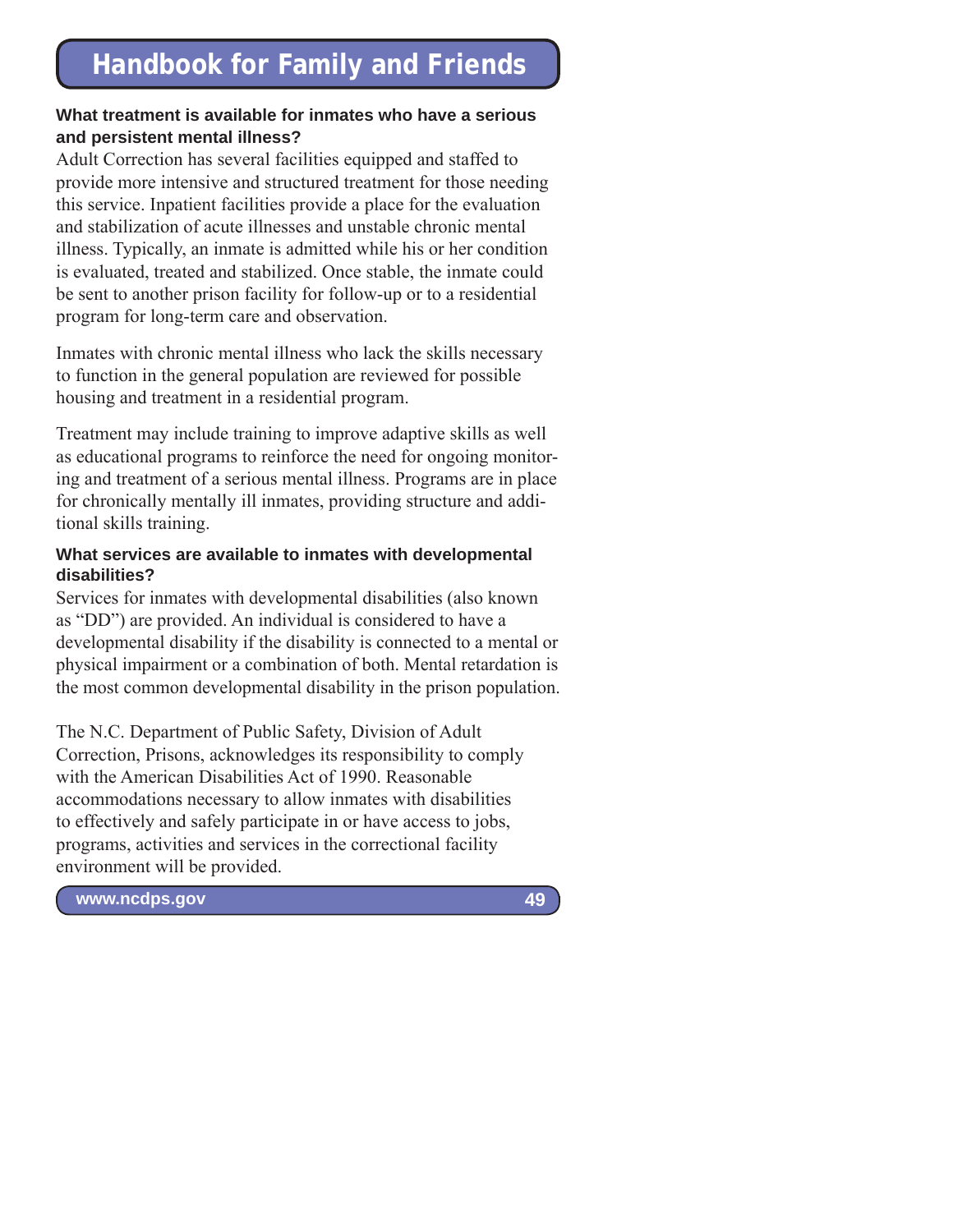Each new inmate is evaluated, and if identified as having a developmental disability, specialized services are provided and are ongoing until his or her release. A treatment plan is developed to meet the inmate's needs and for successful transition back into the community.

Certain prison facilities are considered as "special housing" to meet physical limitations inmates may have.

### **What happens when an inmate needs mental health care after being released from prison?**

All inmates who are involved in Mental Health Services, including those with developmental disabilities, receive aftercare planning prior to their release. Adult Correction facilities work closely with community resources to set up aftercare programs that give inmates the opportunity to continue with their mental health treatment after release from prison.

The aftercare plan is completed by the social worker who is assigned to that prison facility. The plan consists of a home plan, mental health and/or medical care referrals, financial plan, and other community referrals that may include the Department of Social Services, educational programs, job training/employment, Social Security Office for Social Supplemental Income (SSI) where applicable, Vocational Rehabilitation Services, Section 8 or HUD for housing purposes.

The plan may also include substance abuse programs such as AA and NA to meet those needs upon release. Applications for public assistance can be started before release by contacting the social worker assigned to the prison where the inmate is housed. Most of the time, these applications must be completed after the inmate is released from prison.

 **www.ncdps.gov**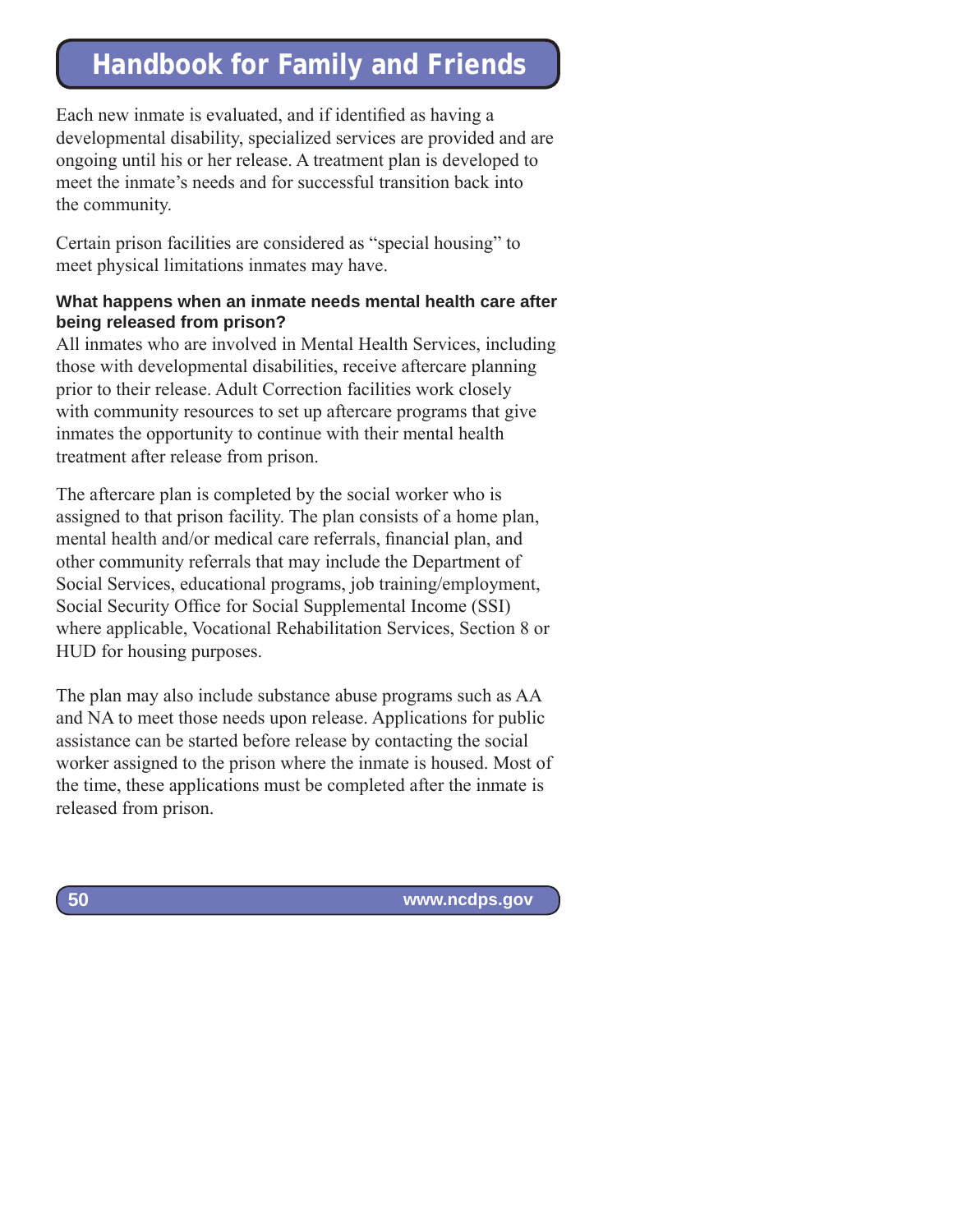## Inmate Conduct Rules and Disciplinary Procedures

Good behavior of inmates is expected and necessary to ensure safety and security in the prisons for both the inmates and staff. Rules are established and must be followed. The Division of Adult Correction, Prisons, informs inmates about the rules, disciplinary procedures and punishments during the admission process. It is important to closely follow the progress of the inmate and encourage good behavior.

#### **How is an individual charged with a rule violation?**

If a staff member observes and/or determines that an inmate has violated prison rules, a report is prepared. This report is commonly known as a "write-up." If the facility head or designee determines that disciplinary action is appropriate, an official report is prepared. Care is taken to make sure procedures are followed correctly, that inmate rights are protected, the investigations are thorough, and all information is properly documented.

When the charges are presented to the inmate, the inmate may voluntarily offer a plea of guilty and accept lesser punishment or suspended punishment/sanction guilty or may plead not guilty and appear before a disciplinary hearing officer (DHO). The DHO is a DPS Adult Correction, Prisons employee from outside the prison who will review all of the evidence and determine guilt or innocence. If the inmate is found not guilty, the violation will be removed from the inmate's OPUS records.

If the inmate pleads guilty, the DHO will determine the appropriate punishment according to policy. If the inmate pleads not guilty but is found guilty by the DHO, the inmate may appeal the decision to the Prisons Director. The director or designee will review the records and make a final decision.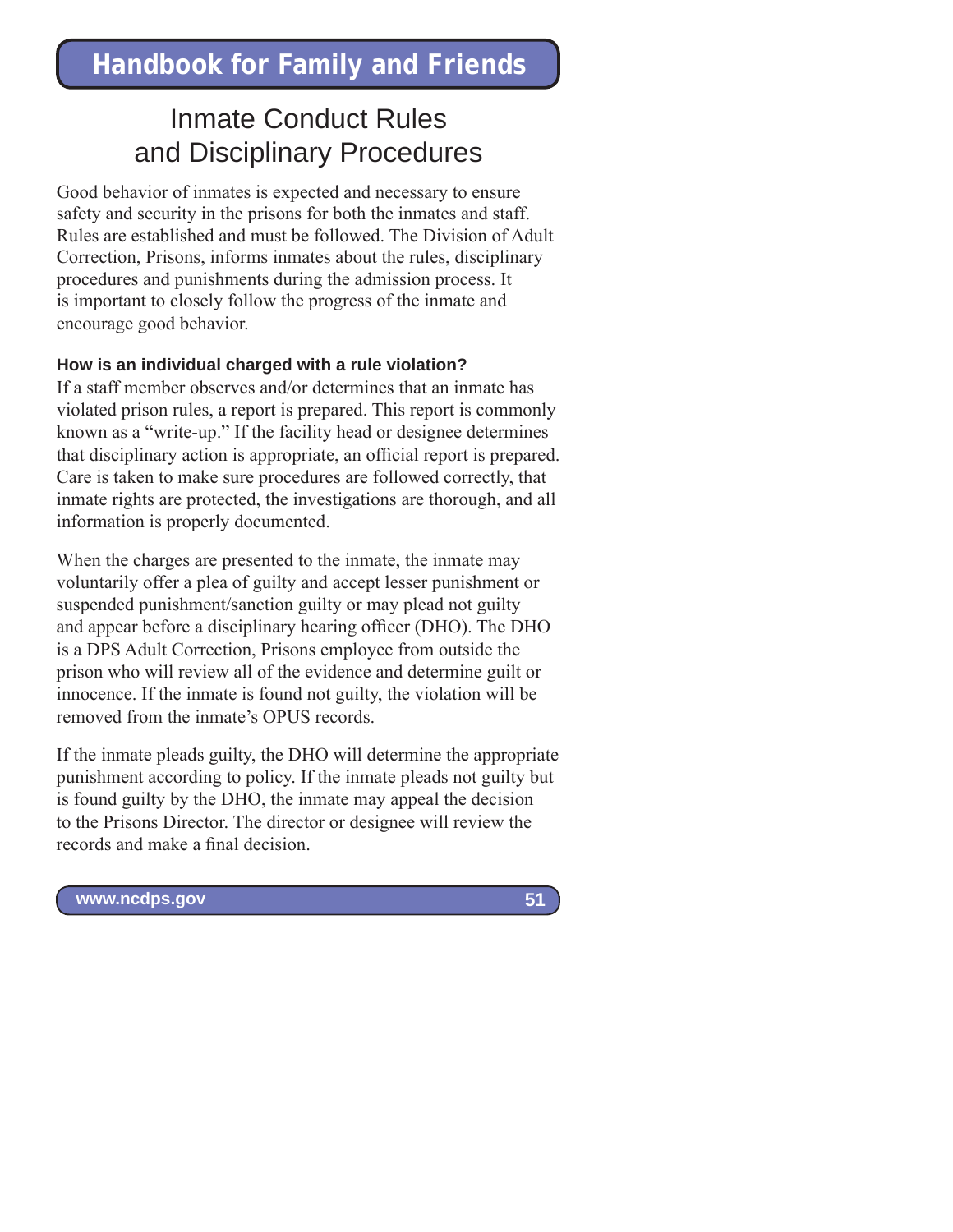*The inmate will be charged a \$10 administrative fee if the case ends with a guilty decision.*

### **What are the sanctions if an inmate is found guilty?**

Sanctions may include confinement to restrictive housing  $-$  which is often called "lock up" – loss of time credits, extra job duties, demotion in custody grades/level and loss of privileges such as telephone, visitation or radio, and limited weekly trust fund withdrawal. Disciplinary actions with a guilty or dismissed verdict will always remain on an inmate's record.

### **How can inmates have their concerns addressed?**

The Administrative Remedy Procedure, most often known as the Grievance Procedure, provides inmates the opportunity to voice their concerns. A grievance is written by an inmate concerning an action, incident, policy or condition within the housing facility or within an Adult Correction facility. The grievance will be investigated in a timely manner, and a written response will be given to the inmate.

If the inmate is not satisfied with that response, he or she may appeal the grievance to the facility superintendent. If the inmate is not satisfied with the superintendent's response, he/she may appeal the complaint to the Inmate Grievance Resolution Board. The Inmate Grievance Resolution Board will then review the complaint and provide the inmate with an answer to his or her grievance.

 **www.ncdps.gov**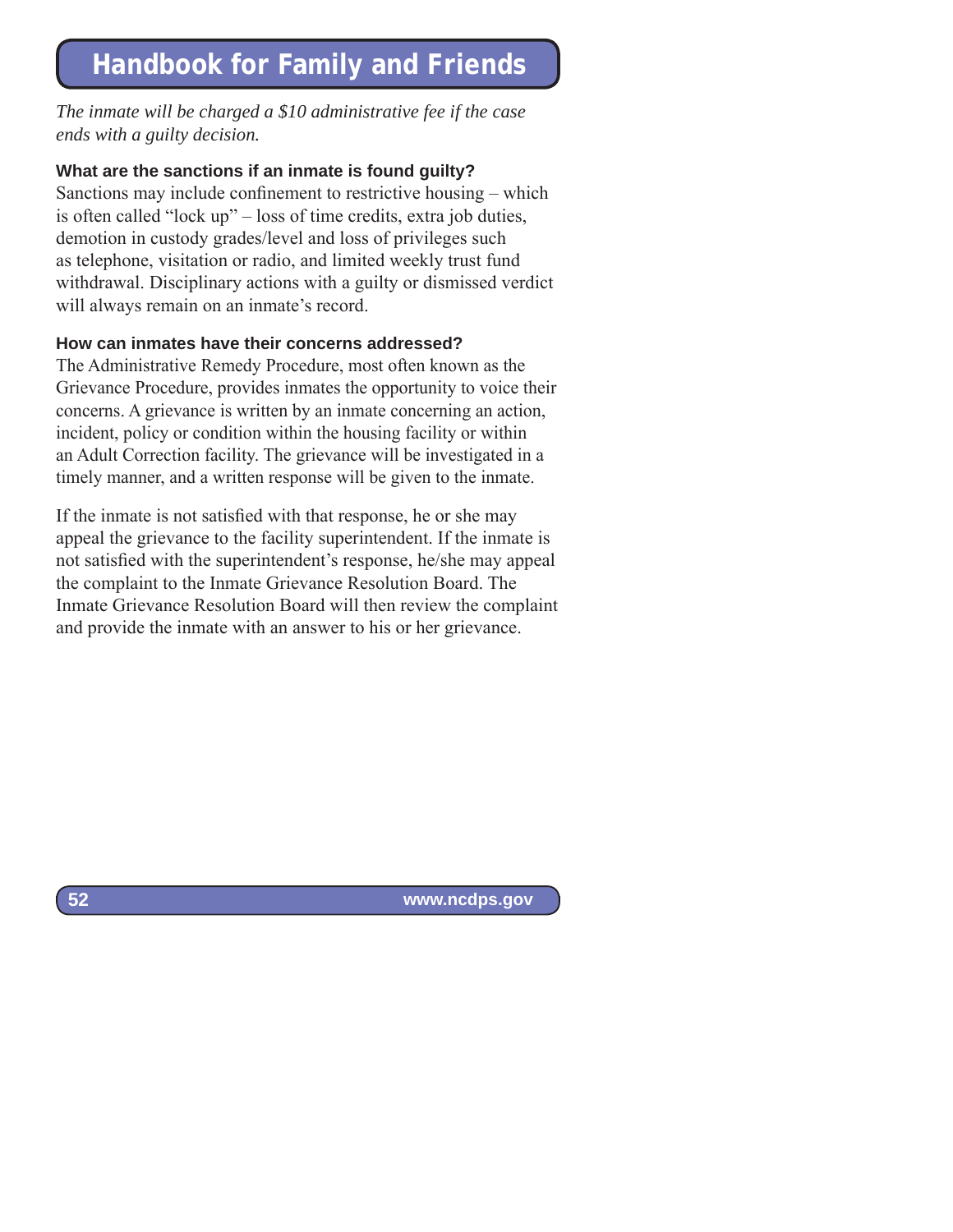# **Security**

## **How are risk groups in the prisons managed?**

The Division of Adult Correction recognizes that certain groups commit acts that are disruptive to the safe, secure and orderly operation of a prison facility. These groups are identified as Security Risk Groups (SRG), commonly known as "gangs."

If a group's disruptive acts meet the criteria of a SRG as established by the department, the group may be confirmed as an SRG. Inmates within the SRG may also be confirmed as SRG members or individuals.

When an inmate is confirmed as a SRG member, they are closely monitored which may include non-contact visits, monitored telephone calls and reading of mail.

Each member's status is reviewed once every six months. As a result of the review, the level at which the inmate is monitored may remain the same, increase, decrease or be removed altogether.

An intelligence officer is assigned at each facility to monitor gang activity and to review the status of confirmed SRG members.

### **Why are searches needed?**



Canines are routinely used to search prisons for drugs and contraband.

Searches are essential to the safe and secure operation of prison facilities and are the main method of detecting weapons, drugs and other contraband that could pose a threat to the safety and security of the facility, staff, inmates and visitors.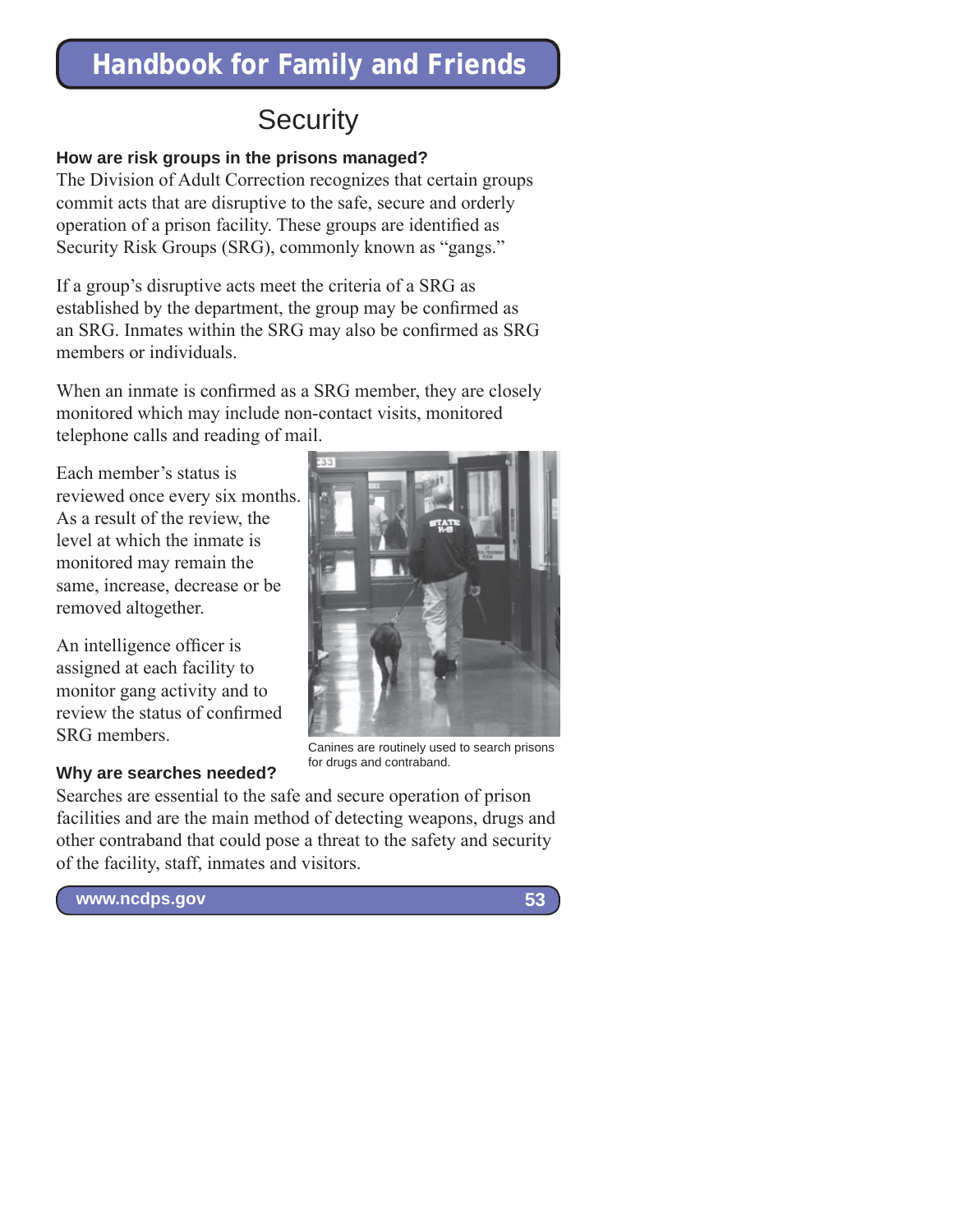#### **How are inmates searched?**

Inmates are subject to a search at any time. A correctional officer does not need to have probable cause or even suspicion to search an inmate. Such searches may be done at random or as planned. Routine searches, also called "pat and frisk" searches, may be done by male and female staff, and are completed with the inmate being fully dressed. Complete searches are called "strip searches," where the inmate is required to remove his or her clothing so as to include a visual search of the body, and are performed by staff of the same sex as the inmate.

Area searches are made in an inmate's living quarters, work areas, recreational areas or visiting areas and may be done at any time.

Inmates who in any way, interfere with or fail to cooperate fully with staff are subject to sanctions.

### **Is smoking or tobacco use allowed in prison?**

No. As of Jan. 1, 2006, the use of all tobacco products and tobacco materials at all prison facility buildings is prohibited.

Tobacco products include cigarettes, cigars, snuff, smokeless tobacco, chews or any other substance containing tobacco. Tobacco materials include rolling papers, pipes or other products used to smoke, inhale or ingest tobacco products.

The use of tobacco products, tobacco materials and lighting devices is prohibited at all facilities.



Tobacco use by visitors also is prohibited on all facility grounds.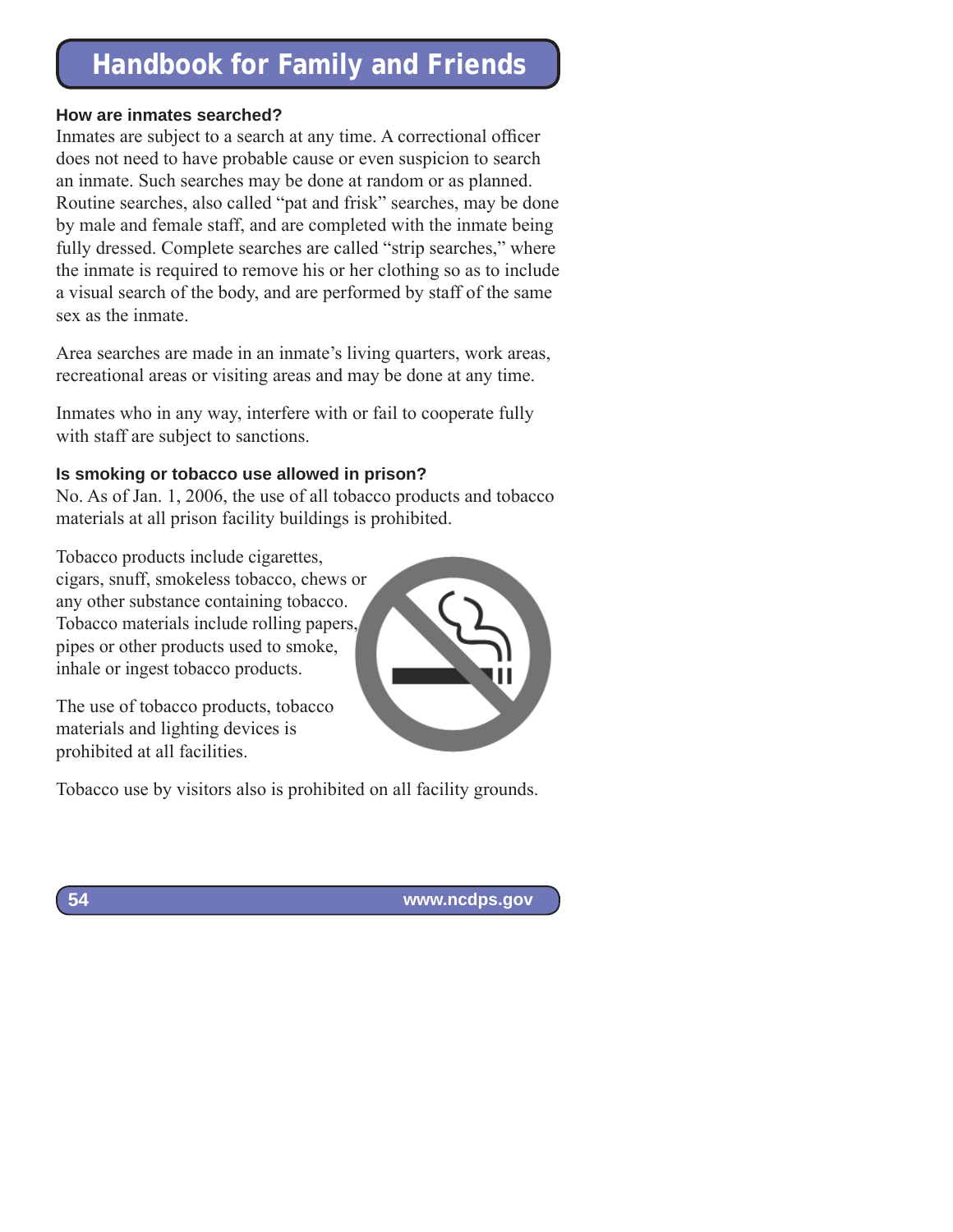# **Sentencing**

### **What are the sentencing laws in North Carolina?**

While North Carolina has several sentencing laws, there are three types of sentencing laws under which an inmate has likely been sent to prison.

These laws are the Justice Reinvestment Act, Structured Sentencing Act and Fair Sentencing Act. The majority of inmates are serving time under structured sentencing.

### **Justice Reinvestment Act**

This 2011 Act represents significant changes to the state's sentencing laws. Some of those changes are:

## **Post Release Supervision**

Offenders who are convicted of committing a felony on or after Feb. 2, 2011, will receive at least nine months of post-release supervision. Offenders convicted of committing crimes B1-E (serious/violent felonies) receive 12 months of post-release supervision. For crimes F-I, they receive nine months of postrelease supervision.

## **Misdemeanants**

Since Jan. 1, 2012, offenders convicted of misdemeanor crimes and sentenced to confinement for up to 90 days serve their time in the local jail. If the sentence is 91-180 days, it will be a part of the Misdemeanant Confinement Program and the offenders serve their time in a county jail. This does not apply to DWI offenders.

## **90-Day CRV**

Confinement in Response to Violation (CRV) is for probationers who, since Dec. 1, 2011, violated the terms of their probation. The court may impose confinement of 90 days for a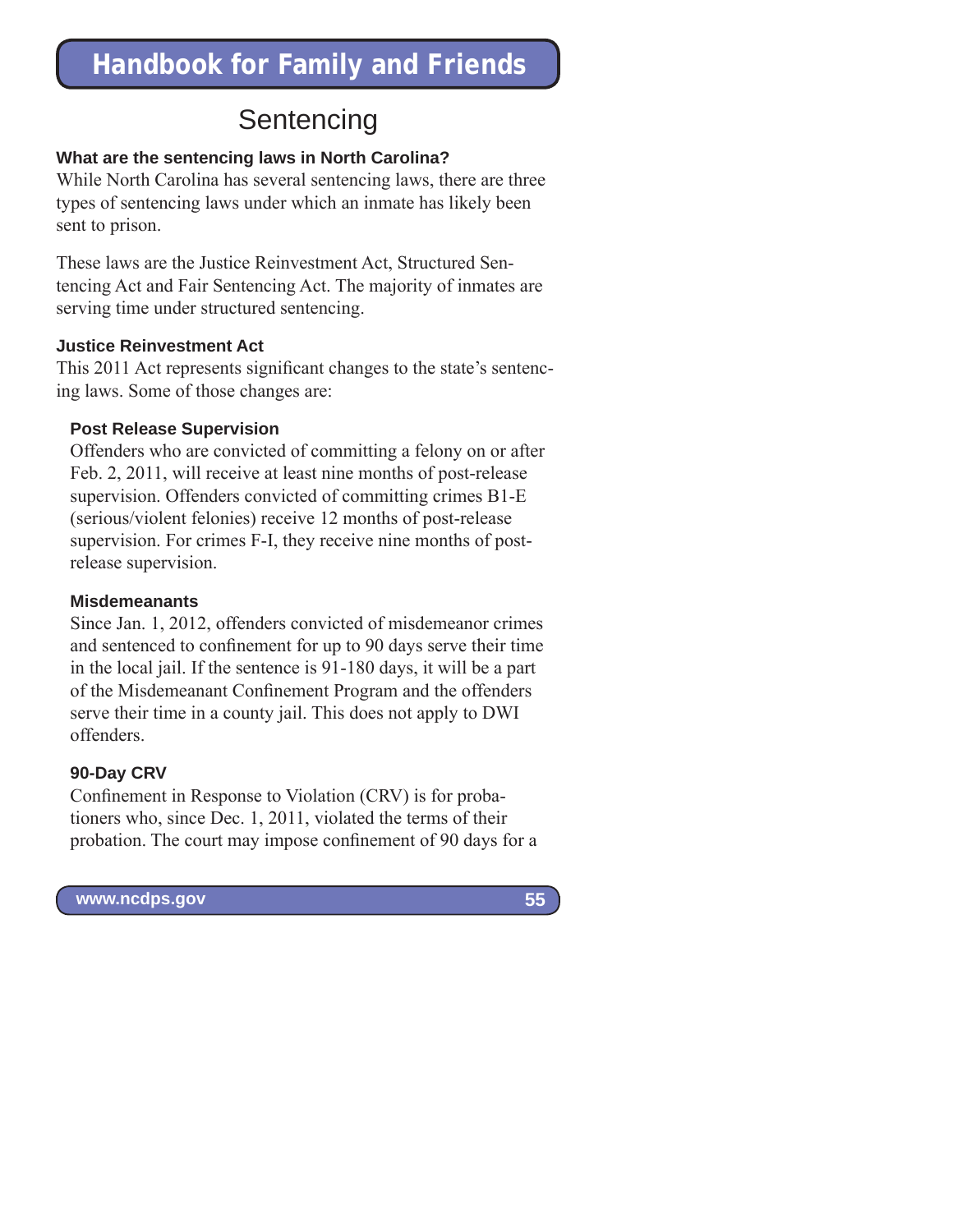felony or up to 90 days for a misdemeanant. The confinement is in three locations designated for CRV offenders.

### **ASR**

Advanced Supervised Release (ASR) is a sentence option based on certain felony classes and prior record levels. This was established for offenders sentenced on/after Jan. 1, 2012. The judge uses a sentencing grid to determine eligibility and sentence length. If an inmate is sentenced under ASR, he/she is required to complete risk reduction incentive programs based on risk/needs while incarcerated which can result in a shorter sentence being served. An inmate can be removed from the ASR sentence if he/she commits certain disciplinary infractions and/or refuses to participate in the required programming.

## **PR3**

Post Release three month re-imprisonment (PR3) is a three month period of confinement for post release violators who were not in compliance with the terms of their supervision conditions.

### **Structured Sentencing Act**

An offender whose crime was committed on or after Oct. 1, 1994, will be sentenced under the Structured Sentencing Act. Each felon will receive a minimum sentence and a maximum sentence. By law, the offender will serve 100 percent of the minimum sentence. The offender will have a maximum release date and minimum release date, and cannot be released before the minimum release date. Persons who are sentenced to a life sentence under this law will not have a release date and will not be eligible for parole.

Offenders serving sentences for Driving While Impaired (DWI), DWI in a Commercial Vehicle, and/or Failure to Comply with Control Conditions by Persons with Communicable Diseases

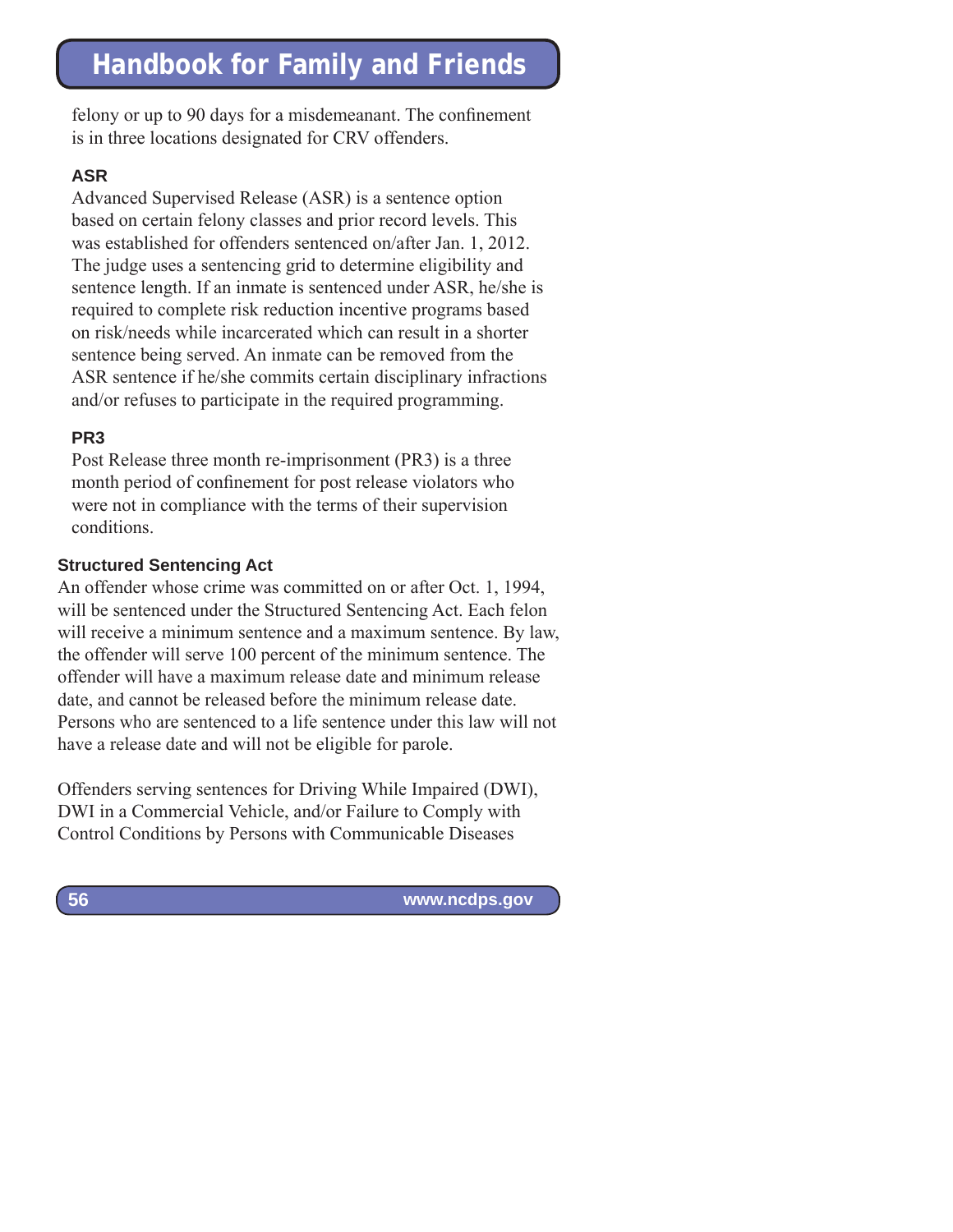where the offense occurred on or after Oct. 1, 1994, are not subject to the provisions of the Structured Sentencing Act.

### *Offenders convicted and sentenced under the Structured Sentencing Act are not eligible for any type of parole or early release.*

Inmates who have been convicted of serious crimes (Class "B1 through E" felonies excluding B1 felons serving life sentences) under Structured Sentencing and who have completed their mandatory prison time are released on post-release supervision.

Post-release supervision is ordered when an offender completes the active portion of his or her term. Felony offenders are to be supervised in the community for nine months after release from prison.

If the offense is a sexual offense, the offender is to be supervised in the community for a period of five years. Offenders on postrelease supervision must live by the rules and conditions of their supervision. If the offender does not live up to the rules and conditions, the post-release supervision may be revoked (stopped) and the offender will be returned to prison for a period of up to nine months.

Offenders convicted of Class "F through I" felonies or Class "A1 through 3" misdemeanors under Structured Sentencing will be released into the community with no supervision after they have served their required time in prison.

#### **Fair Sentencing Act**

Offenders who committed felony crimes on or after July 1, 1981, and before Oct. 1, 1994, are sentenced under the Fair Sentencing Act. The Fair Sentencing Act requires that offenders with felony convictions serving 18 months or longer in prison must be released on parole 90 days before their sentence expires. This is called 90 day mandatory parole.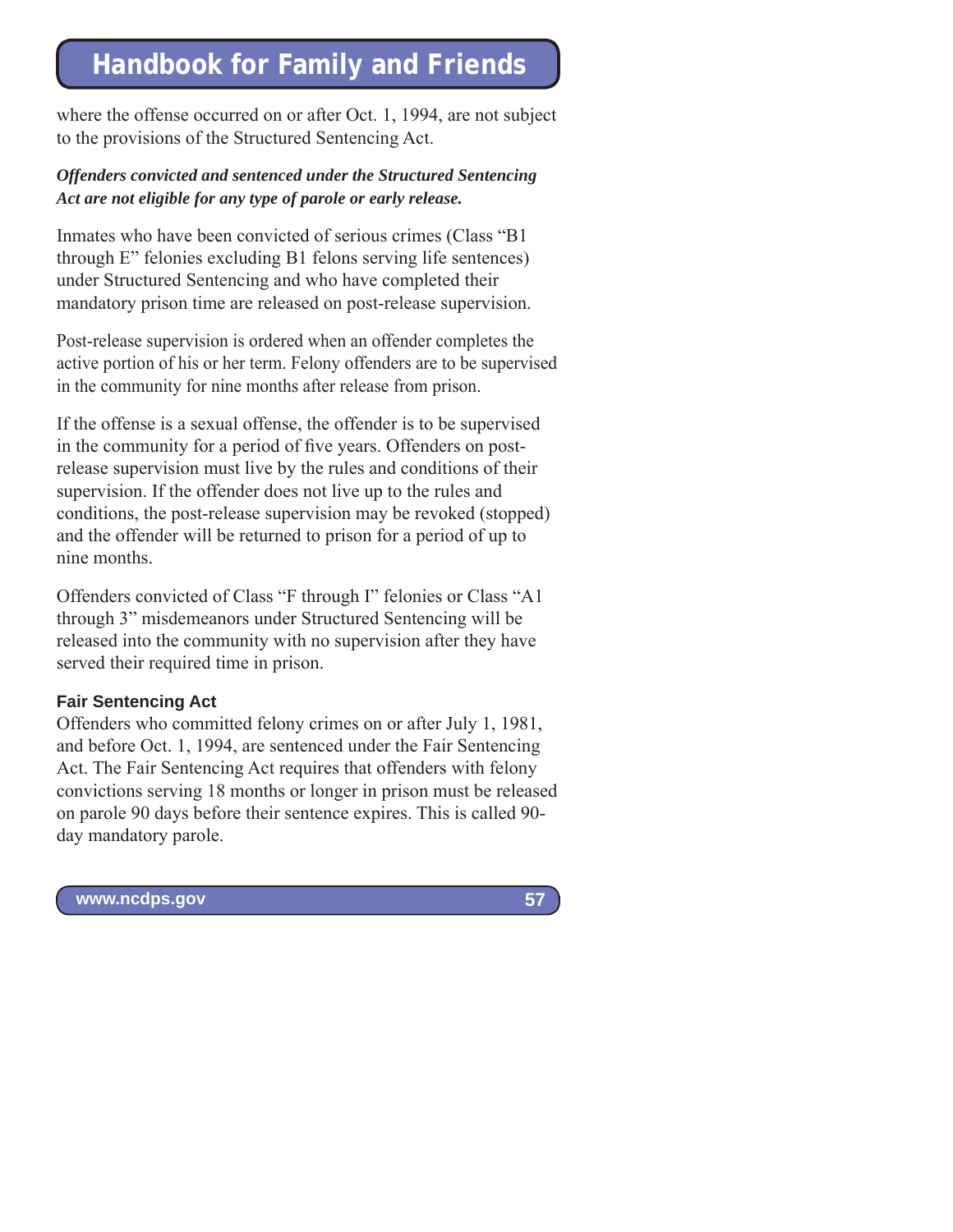Inmates under fair sentencing may be eligible for parole earlier if they meet certain criteria and if they agree to perform community service work as a part of their parole.

For an offender serving Class A or Class B life sentences, he or she must serve 20 years on each consecutive life sentence received in order to be eligible for parole. For an offender serving Class C life sentences, he or she is eligible for parole after service of 20 years less good time on each consecutive life sentence received.

Offenders serving misdemeanor sentences for DWI, Driving While Impaired in a Commercial Vehicle, and/or Failure to Comply with Control Conditions by Persons with Communicable Diseases, they are eligible for parole using the "1/5" formula.

Parole other than the 90-day mandatory parole is not automatically granted but must be earned. It is always in the inmate's best interest to be of good behavior, work hard and participate in appropriate and/or required programs, as these factors are considered during a parole review.

Offenders on parole must live by the rules and conditions of their parole. If an offender on parole does not live up to these rules and conditions, the parole may be revoked (stopped), and the offender will be returned to prison to serve their sentence.

Questions regarding parole for inmates who were convicted and sentenced under the Fair Sentencing Act or received a sentence prior to the Fair Sentencing Act should be addressed to the North Carolina Post- Release Supervision and Parole Commission.

## **Do inmates get credit for working and/or good behavior while in prison?**

An inmate sentenced under the Structured Sentencing Act will receive "earned time" when they are assigned to a job or a fulltime program. For an inmate assigned to a job or a full-time

 **www.ncdps.gov**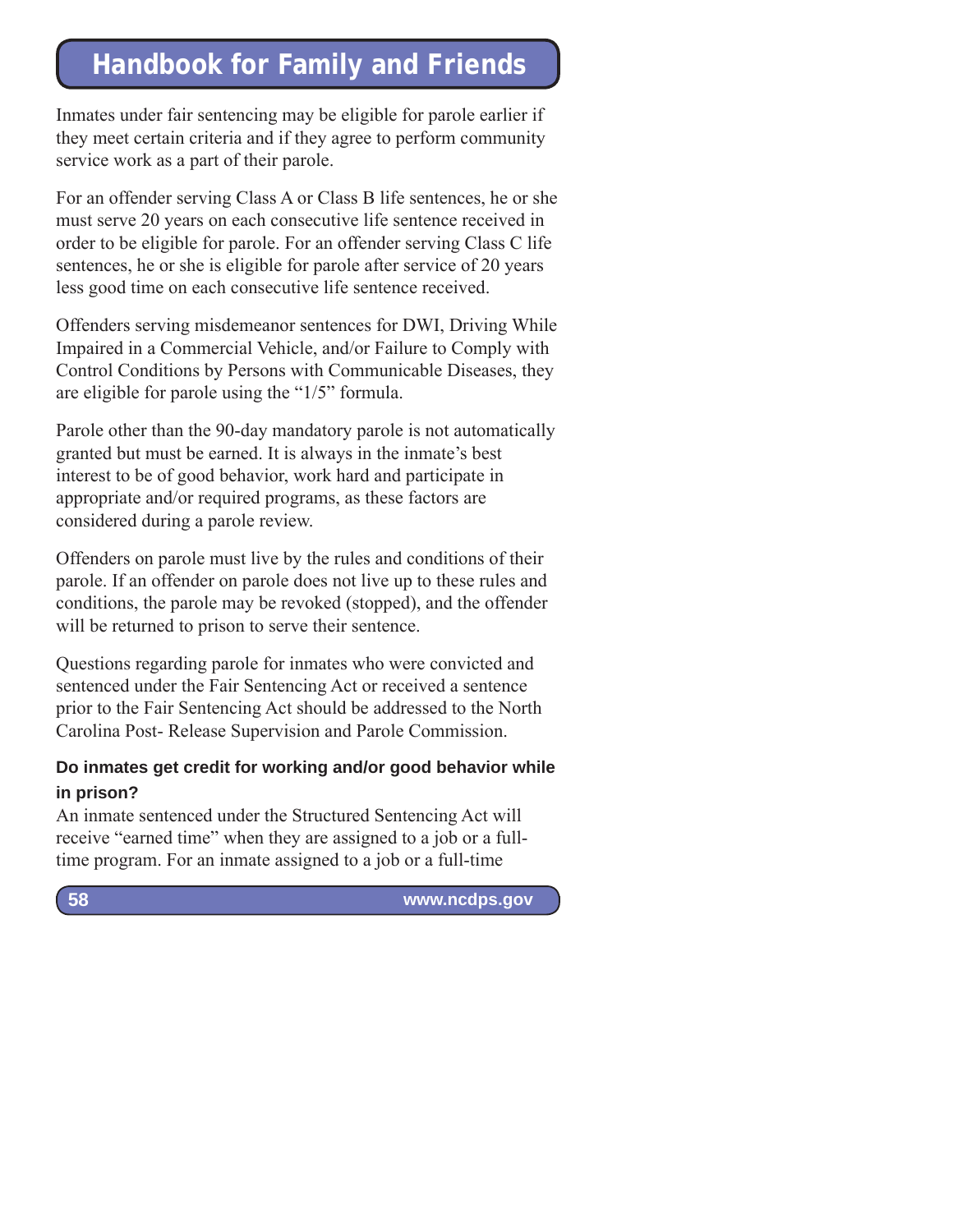program, earned time can help reduce the sentence down from the maximum release date to the minimum release date. An inmate's sentence cannot be reduced below the minimum amount of time that was ordered by the judge.

Inmates sentenced under the Fair Sentencing Act will be able to reduce the amount of time they spend in prison by working or participating in certain programs. Inmates working or assigned to a program will receive "gain time." Different amounts are awarded based on the type of job or program the offender is assigned to.

Inmates sentenced under the Fair Sentencing Act are also awarded "good time" – one day of credit for each day of good behavior while in prison. The credit is applied when the inmate begins serving a sentence. Good time is to be taken back when the inmate receives disciplinary action.

"Merit time" may also be awarded under the Fair or Structured Sentencing acts as additional time credits to inmates who work more than 40 hours a week, work in bad weather or work under emergency conditions.

Projected release dates are subject to change if inmates are removed from a job or program assignment for any reason such as transfer, disciplinary or completion of a program.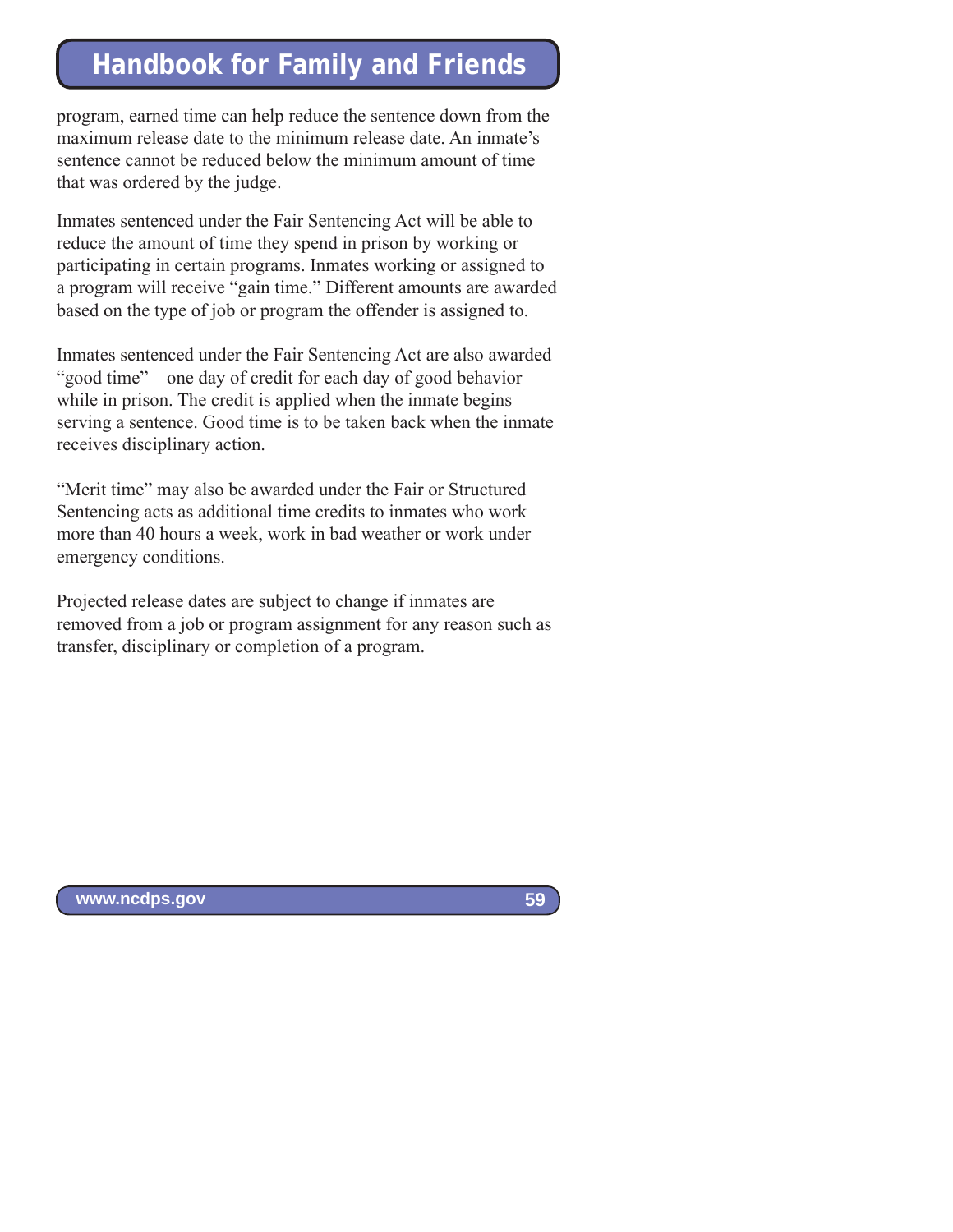## Confinement in Response to Violation (CRV)

#### **What is CRV?**

Improving Lives





temporary confinement at a CRV center is designed to provide the probationer with structured programming, case planning, educational and vocational services to prepare them for a successful return to the community.

During their confinement, they are given many responsibilities to fulfill, such as attending class, participating in recreational activities and performing yard and dorm duties. Each day is structured to help the probationers learn to make better decisions on their own and become more productive and law-abiding citizens, which will make communities safer.

#### **Is CRV the same as prison?**

Confinement in Response to Violation is not like prison. While at the CRV, those confined are held accountable for their actions through rewards and consequences. Being "held accountable" means they have the opportunity to earn privileges as they progress through the program components as well as lose privileges because of poor decision making.

Offenders at a CRV are subject to random drug and alcohol screenings, and are required to submit to random, warrantless searches. Offenders at a CRV are not allowed to possess drugs, alcohol, drug/alcohol

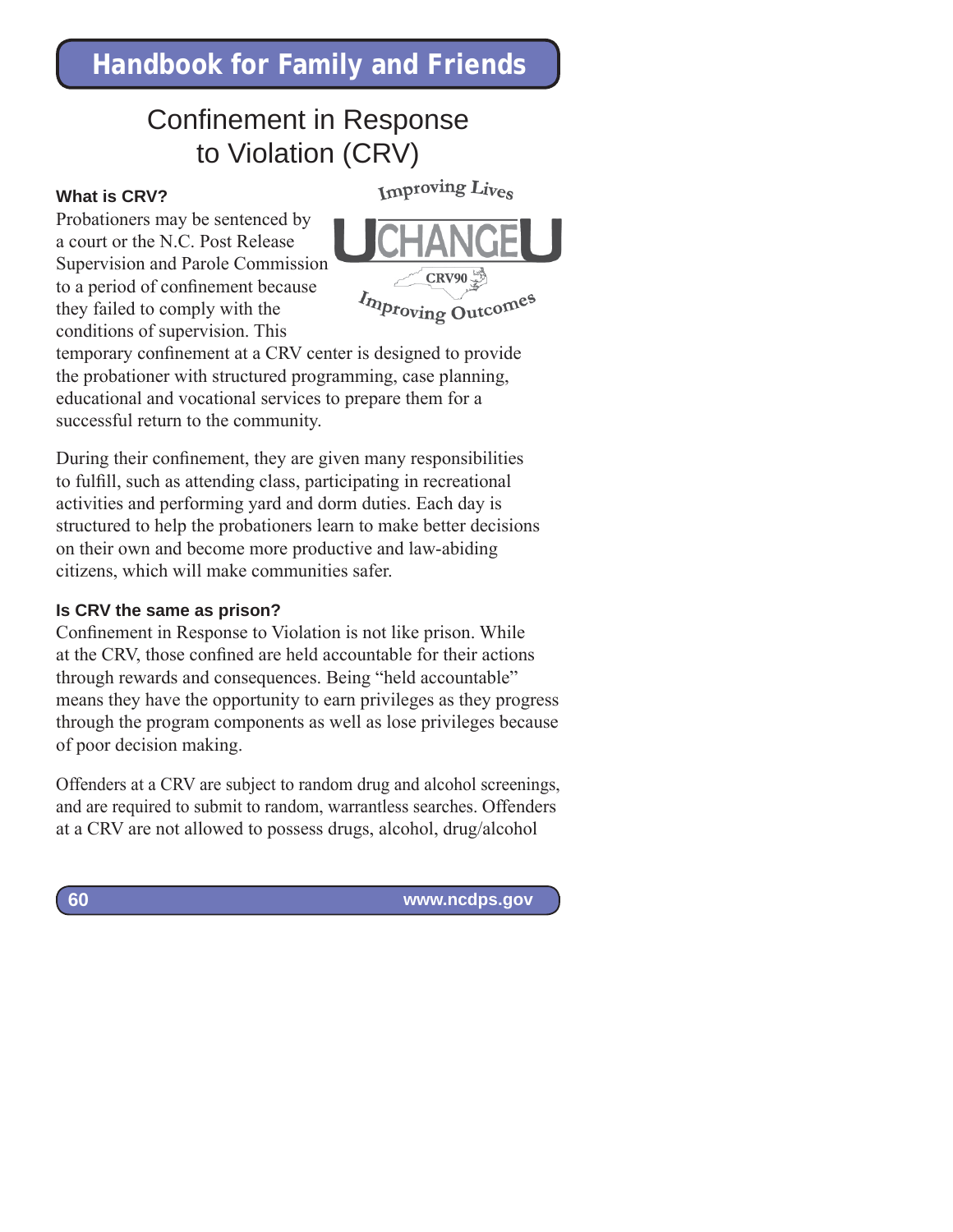paraphernalia, gang paraphernalia, illegal items, lottery tickets, cash, tobacco products, items or instruments which could be used as a means to assault or compromise safety.

Any item that an offender has not been authorized to possess is considered contraband and can be illegal, and will be taken from the resident. Further, this may result in consequences up to removal to a more restrictive facility.

Two facilities are designated to house male CRV offenders: Burke and Robeson. Female CRV offenders are housed at a separate location. Occasionally, a CRV offender has to be housed at a prison facility if special circumstances warrant which may include medical/mental health treatment and/or removal from the program.

### **What may a resident have while in a CRV center?**

Offenders at a CRV may possess:

- Canteen purchases earned though the program participation and achievements during their placement.
- A wedding ring and/or eye glasses. (All other jewelry will remain with property relinquished upon entrance to the center and will be provided back to the offender upon release.)
- Uniforms issued upon intake to the program, along with toothbrush, shaving cream, safety razors and blades issued by the confinement center.
- Unframed pictures not larger than 8-inches by 10-inches.
- Personal mail approved according to the mail policy after these items have been searched.

The CRV center is not responsible for any items in the possession of the offender if they are damaged, lost or stolen.

### **Can an offender at a CRV send and receive mail?**

Correspondence is prohibited with inmates in federal and state prisons and county jails. Offenders at a CRV center are allowed to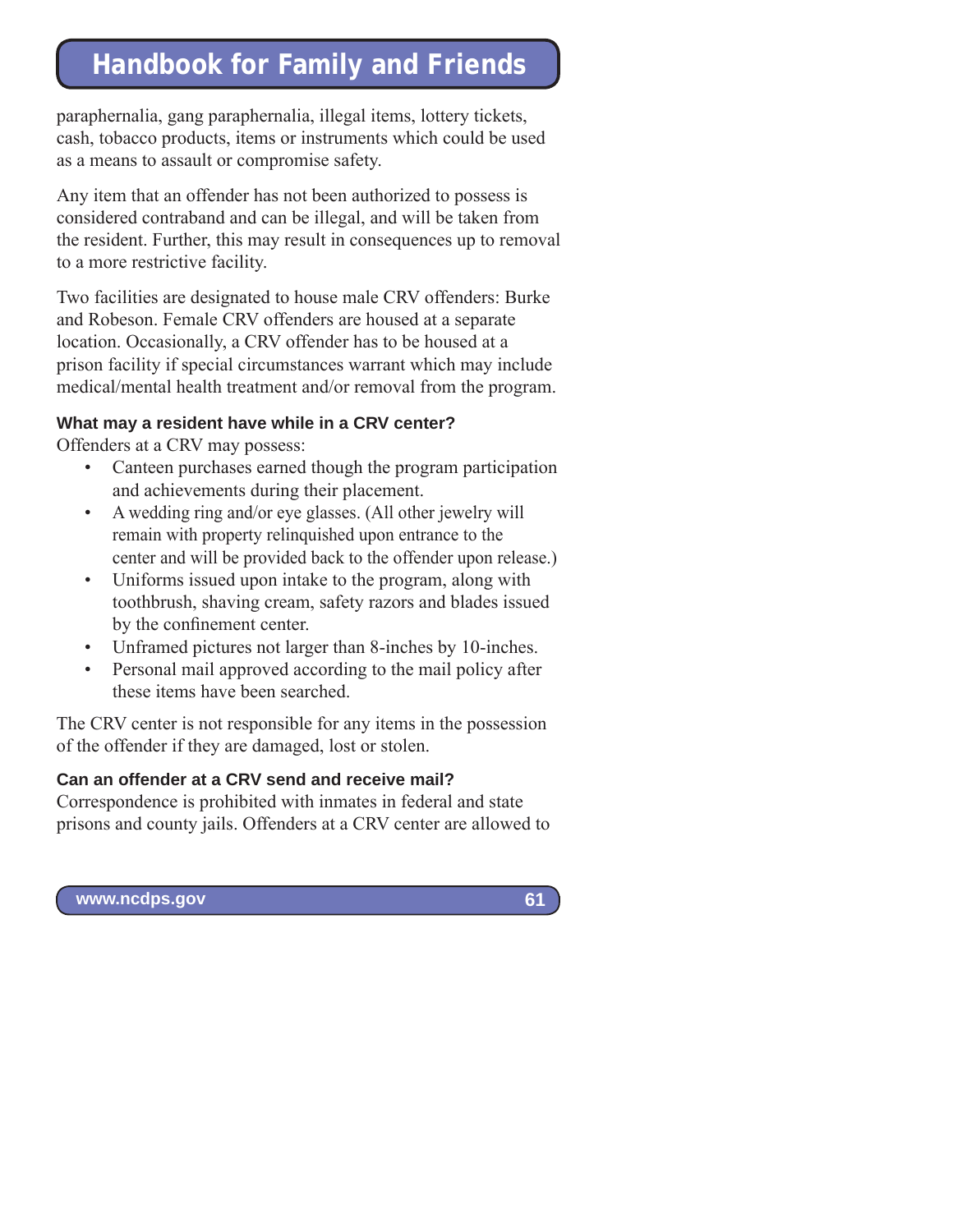write to anyone unless restricted by conditions of supervision. This is a privilege and can be taken away if the resident is not abiding by the rules of the CRV center.

Incoming mail is subject to be searched and read if there is reason to believe that the letter contains threats of harm, criminal activity, escape plans or plans to violate rules of the CRV center. Offenders are not allowed to receive publications from any source while at the CRV center. Offenders do not have J-Pay or trust fund accounts and cannot receive any outside monies.

Offenders may send outgoing mail by purchasing stamps from the incentive shop. Funds to purchase stamps and other "canteen items" from the incentive shop are earned by pro-social behaviors recognized by staff or stated accomplishments in programs offered at the CRV center.

### **Can an offender at a CRV have visitors?**

A completed visitor application for immediate family members must be approved by resident's probation officer before a visit can occur. Visits are not permitted until after the first two weeks of an offender's confinement period and the offender is participating in the activities/programs of the CRV center.

Probation officers verify immediate family members. No more than five family members can be approved for visitation days. Visitation is a privilege and can be taken away if resident is not abiding by the rules of the program. No property or monies is received at visitation.

### **Can offenders at a CRV make phone calls?**

Offenders are permitted to make collect calls to family members. Procedures for phone calls will be posted in the dorms. Phone calls are permitted once a resident receives a PIN at intake. In the event of death of immediate family member, the CRV leadership will determine if a special telephone call is allowed.

 **www.ncdps.gov**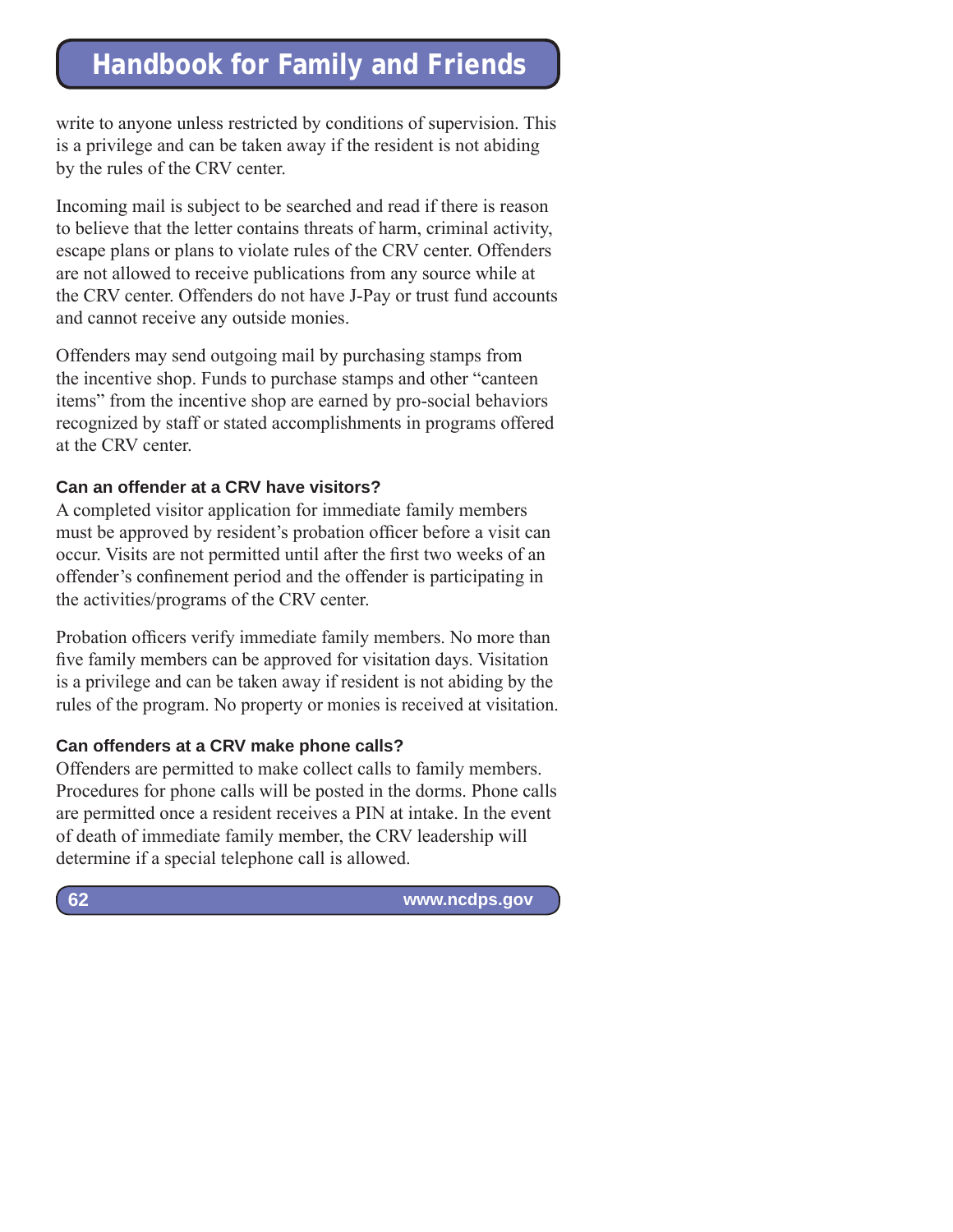## Preparing for Release

Several services and resources are designed to help inmates make the transition home and seek employment:

### **Social Security Cards**

An agreement between the Social Security Administration (SSA) and DPS enables an inmate to receive a duplicate Social Security card prior to release. He or she will need a Social Security card to start work.

The inmate's case manager can ensure a duplicate card has been requested. If the inmate was never issued a Social Security card, he or she will need to apply for one at the SSA office in their community immediately following release.

### **DPS Release ID**

An arrangement between DPS and the Division of Motor Vehicles (DMV) allows an ex-offender to use a DPS Release ID for personal identification when applying at DMV for a driver's license or State ID, along with a Social Security card and proof of residence. A State ID or driver's license also is required for starting work.

### **County Resource List**

A case manager will provide an inmate with a list of community resources in the county to which the inmate will be returning, including contact information for public and private agencies offering services and programs that may be needed, including faith-based resources.

### **Transition Documents Envelope (TDE)**

The inmate's TDE will include a Social Security card, DPS Release ID, County Resource List and copies of certificates awarded and other credentials which may have been earned. It may also contain other information and documents needed in applying for work and re-entering the community. After release, the inmate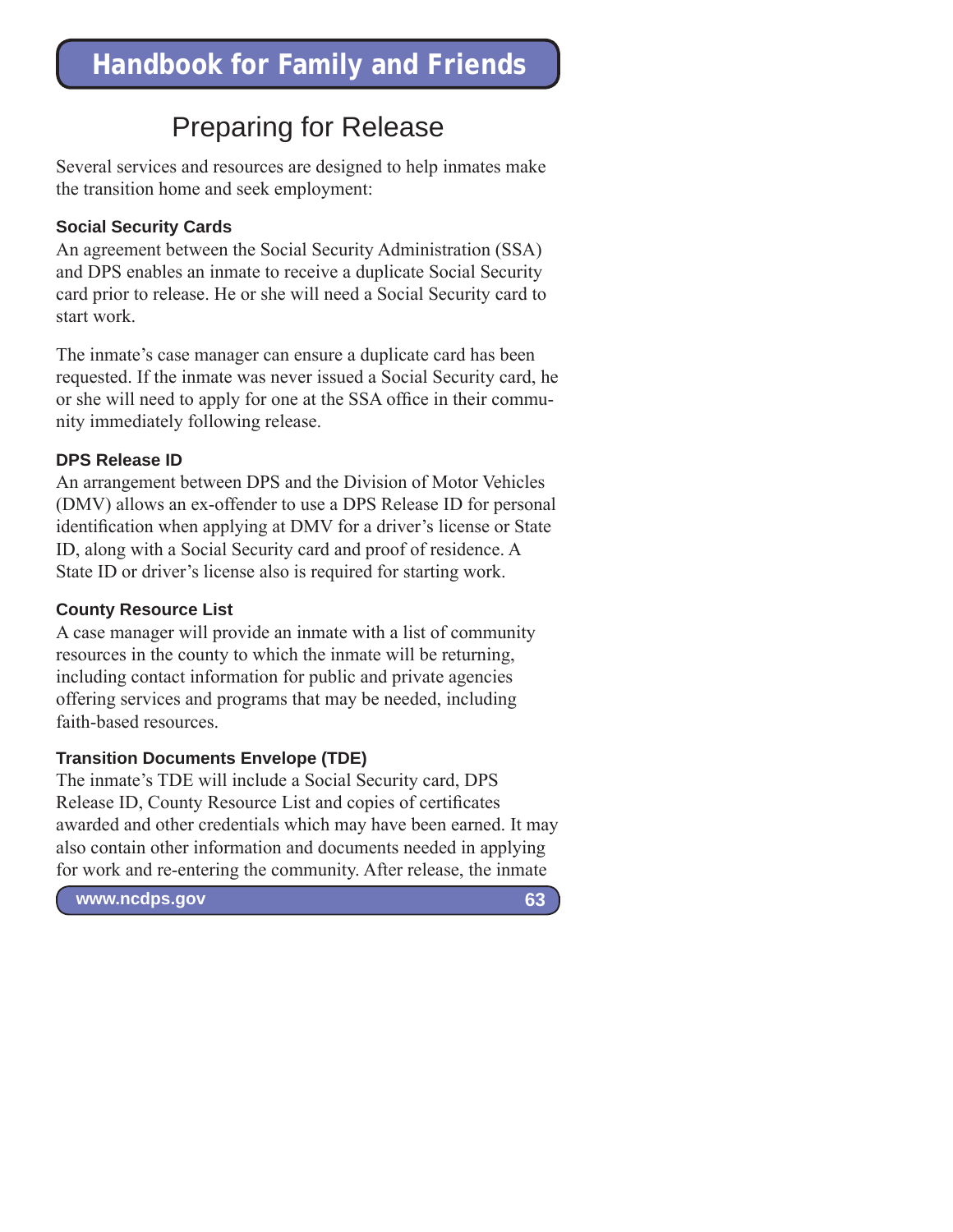should have his or her TDE when keeping appointments with the Employment Security Commission or Job Link Career Center and when applying for a job.

### **Job Search Assistance**

Inmates are encouraged to use the services of the local Job Link Career Center and Employment Security Commission (ESC) office to conduct a job search, prepare a resume, apply for jobs online and take assessments for employment and training assistance.

## **Work Opportunity Tax (WOTC) and Federal Bonding programs**

These two federal programs are incentives for employers who hire a person with a felony record. The WOTC awards the employer with a \$2,400 tax credit for employing a former felony inmate full-time for a year. The Federal Bonding Program provides the employer \$5,000 or more in free bonding insurance for hiring an ex-offender. Both programs are administered through the local ESC office, so the ex-offender should mention these incentives to employers when he/she interviews.

## **Financial Aid for College**

While no one with a felony record is eligible for an educational grant while under supervision, the ex-offender may be eligible for other forms of financial assistance or a grant after completing supervision. To find out what may be available, contact the financial aid office at the community college or four-year college in the ex-offender's home area. They also may qualify for financial assistance for college study through the Job Link Career Center in their community.

### **Veterans Benefits**

If the ex-offender served in one of the branches of the U.S. military, he/she may be eligible for one or more benefits or services through the Veterans Administration (VA), depending on the type of discharge. To learn what may be available, contact the local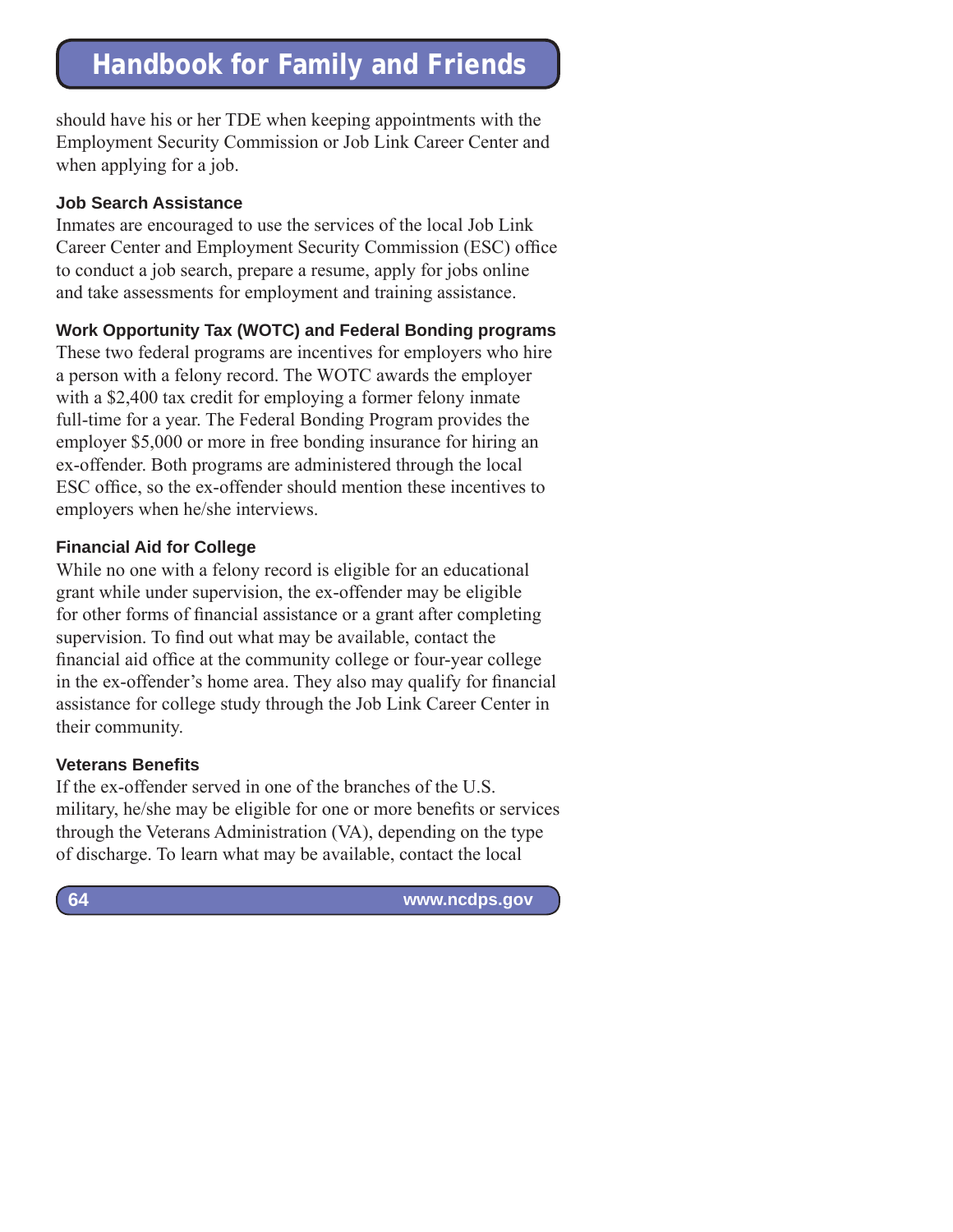Veterans Services Office. The ex-offender should have the DD-214 discharge papers with him/her when they go for an appointment.

#### **Voting Rights**

Prior to release, inmates are informed of their voting rights and the procedures to register to vote upon having their rights of citizenship restored.

**Remember to check out the accuracy of all information you hear or read about regarding any community resource, before and after release, to ensure the information is accurate, complete and up-to- date. The first step in any successful re-entry is being correctly informed.**

### Getting the facts straight...

As inmates are preparing for release, it is important to understand the publicly offered programs and services they may apply for in the community so that the plans they make to resume life as a private citizen are based on solid information. The purpose of this section is to clarify information you may depend on as opposed to "hearsay" you should ignore.

A great deal of misinformation circulates among inmates about benefits and services they should expect to receive as a result of being incarcerated. The truth is no benefits or entitlements of any kind are due to an inmate as the result of being incarcerated.

In the community are programs and services that inmates may apply for, just like any other citizen. Also, a few special provisions for ex-offenders and employers that inmates need to be aware of will be explained below. Here are five examples of the most common types of misinformation about "ex-inmate benefits or entitlements" you may hear about, followed by the facts of the matter.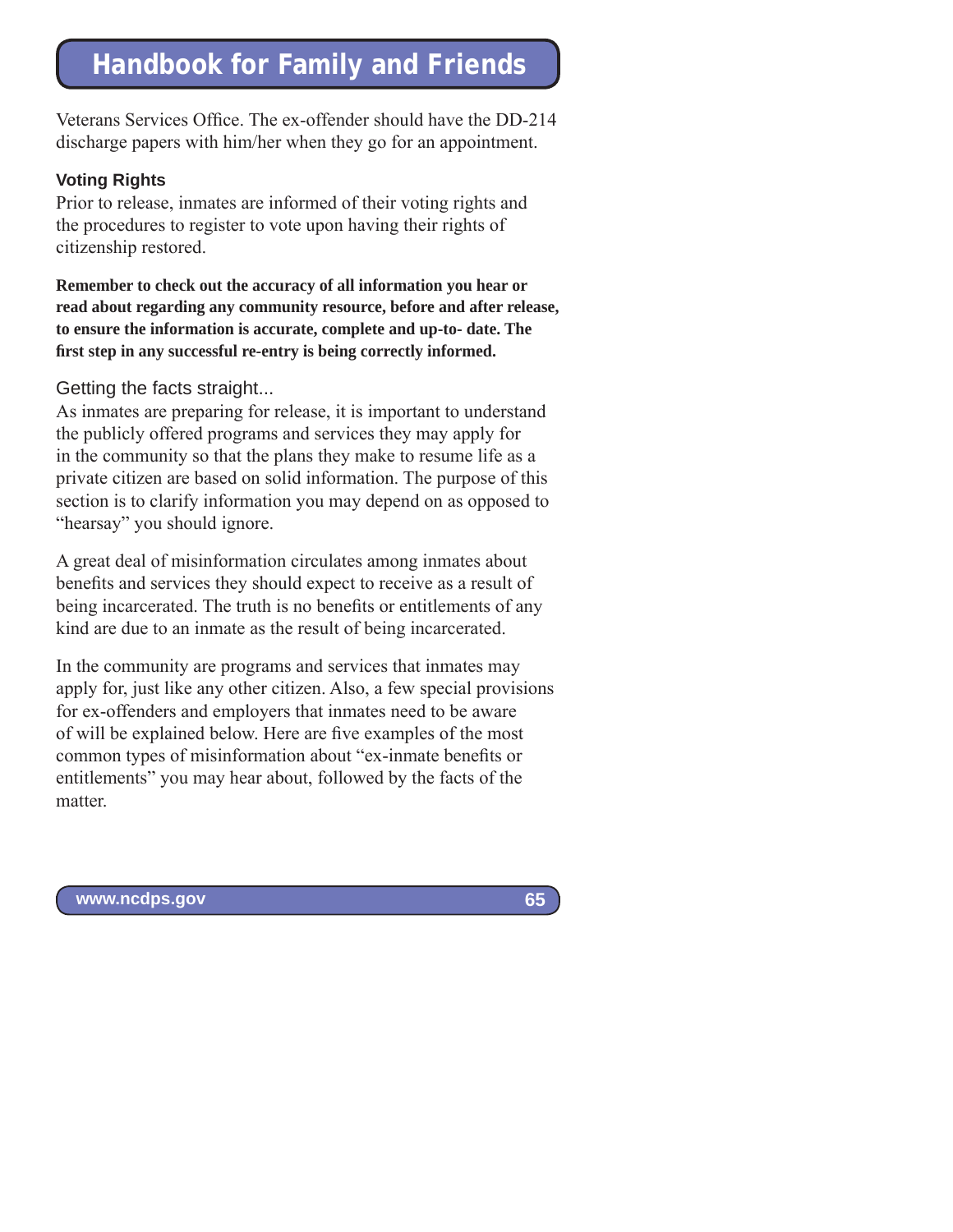If inmates were receiving SSI from the Social Security Administration (SSA) prior to being in prison, they would need to reapply to SSA to determine whether they are still eligible. Being awarded SSI has nothing to do with being an ex-inmate. A copy of "What Prisoners Should Know About Social Security" is available at the SSA Web site: www.socialsecurity.gov.

 **www.ncdps.gov**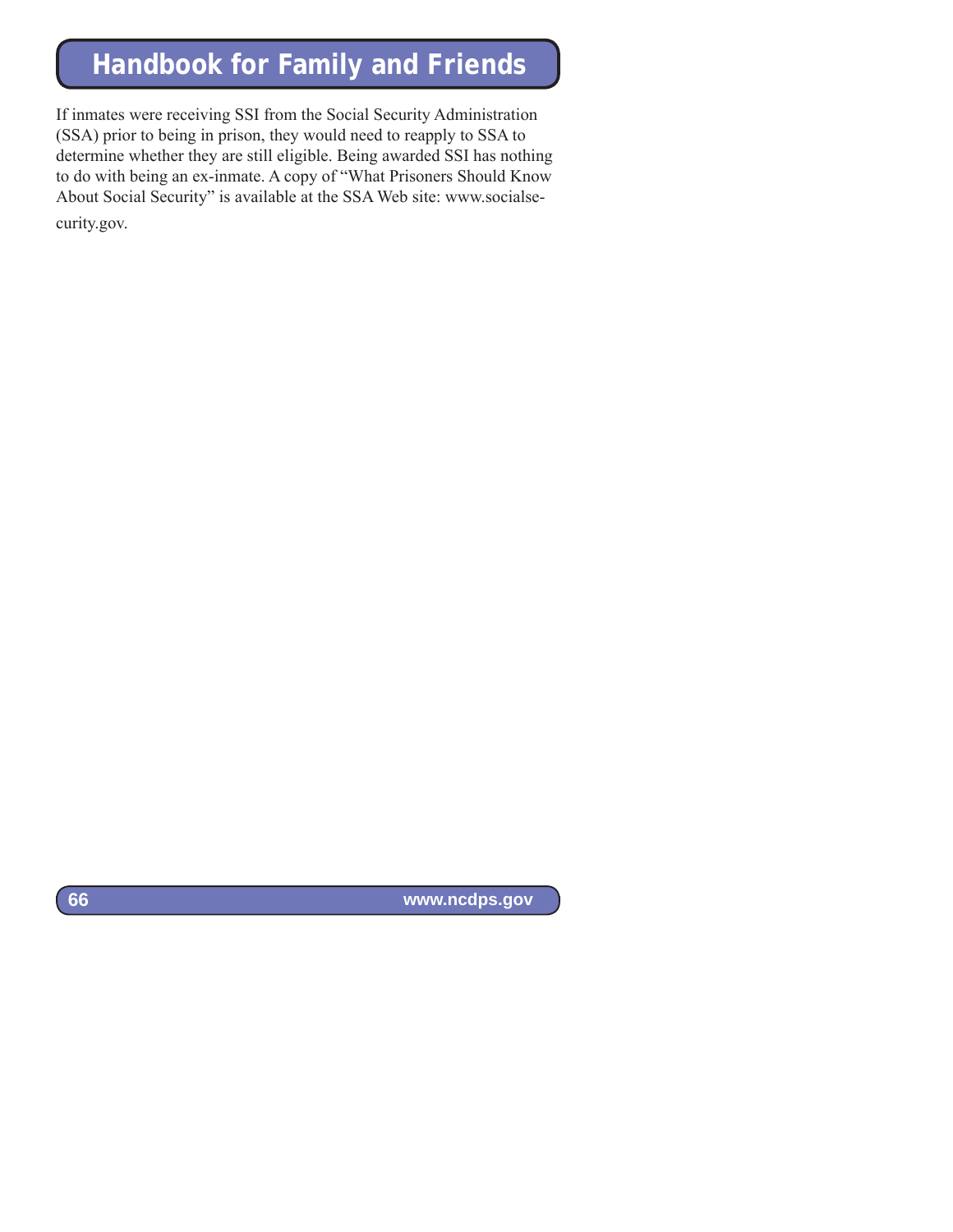## *Getting the Facts Straight...*

Inmates are eligible for automatic unemployment payments from the Employment Security Commission (ESC) based on the length of their incarceration. **FALSE**

Inmates are NOT eligible for any unemployment benefits from ESC or payments from any other agency, regardless of the number of months or years they have served or for any other reasons. ESC staff will assist them in their job search, and in any other ways they can, but they should not go to ESC expecting to receive any unemployment check for being incarcerated

Most inmates are eligible for services from the Division of Vocational Rehabilitation (VR). **FALSE**

Only those inmates who meet very specific requirements for psychological or physical barriers to employment are eligible for referral to VR for assessment, which also requires access to and evaluation of medical records. Even then, services are not assured. These requirements exclude the great majority of inmates.

All inmates are eligible for Food Stamps from the Department of Social Services. **FALSE**

If inmates are in need of food assistance when released, they should apply for food stamps at their county Social Services (DSS) office, which will determine whether or not they are eligible, but they will not automatically receive food stamps because they are an ex-inmate. To be eligible, they must meet the same requirements as other applicants.

The Small Business Administration (SBA) offers special loans to exinmates. **FALSE**

No special loan programs are available for ex-offenders. The inmate must apply to the SBA, which will evaluate the merits of his/ her business plan for being awarded a loan, the same as any other applicant.

Many inmates are eligible for Supplemental Security Income (SSI). **FALSE**

If inmates were receiving SSI from the Social Security Administration (SSA) prior to being in prison, they would need to reapply to SSA to determine whether they are still eligible. Being awarded SSI has nothing to do with being an ex-inmate. A copy of "What Prisoners Should Know About Social Security" is available at the SSA Web site: www.socialsecurity.gov.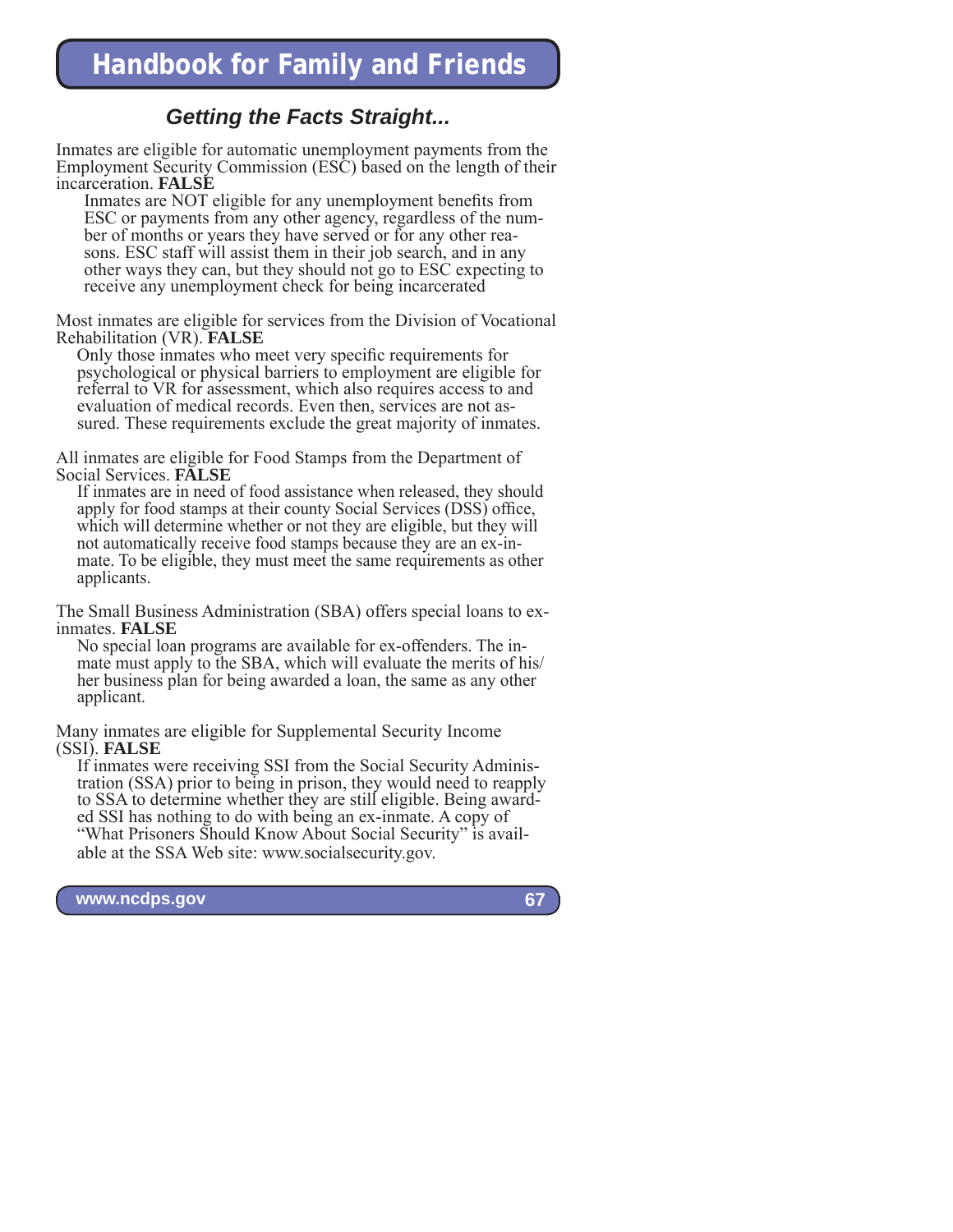## Terms and Definitions

Prison has a language of its own which can be confusing. Many of these terms and phrases are used by prison staff as well as inmates. The definitions below should help you understand the meaning of some of these terms.

**Classification** – A method for determining inmate custody level and program needs.

**Combined Records** – A Department of Public Safety office in Raleigh where copies of inmate records are kept.

**Concurrent Sentences** – If an offender has more than one sentence the court may decide that the sentences can be served concurrently, which means the sentences are served at the same time. For example, a person with a two-year sentence plus a two-year concurrent sentence will have a total sentence length of two years.

**Consecutive Sentences** – If an offender has more than one sentence the court may decide that each sentence must be served separately before the next sentence begins. For example, a person with a two-year sentence plus a two-year consecutive sentence has a total sentence length of four years. Inmates sometimes refer to consecutive sentences as "boxcar sentences."

**Contraband** – Items / articles not approved by the prison facility and approved items that have been altered or are over the required limit.

**Control Status** – The level of an inmate's supervision and control when separated from the regular inmate population.

**68**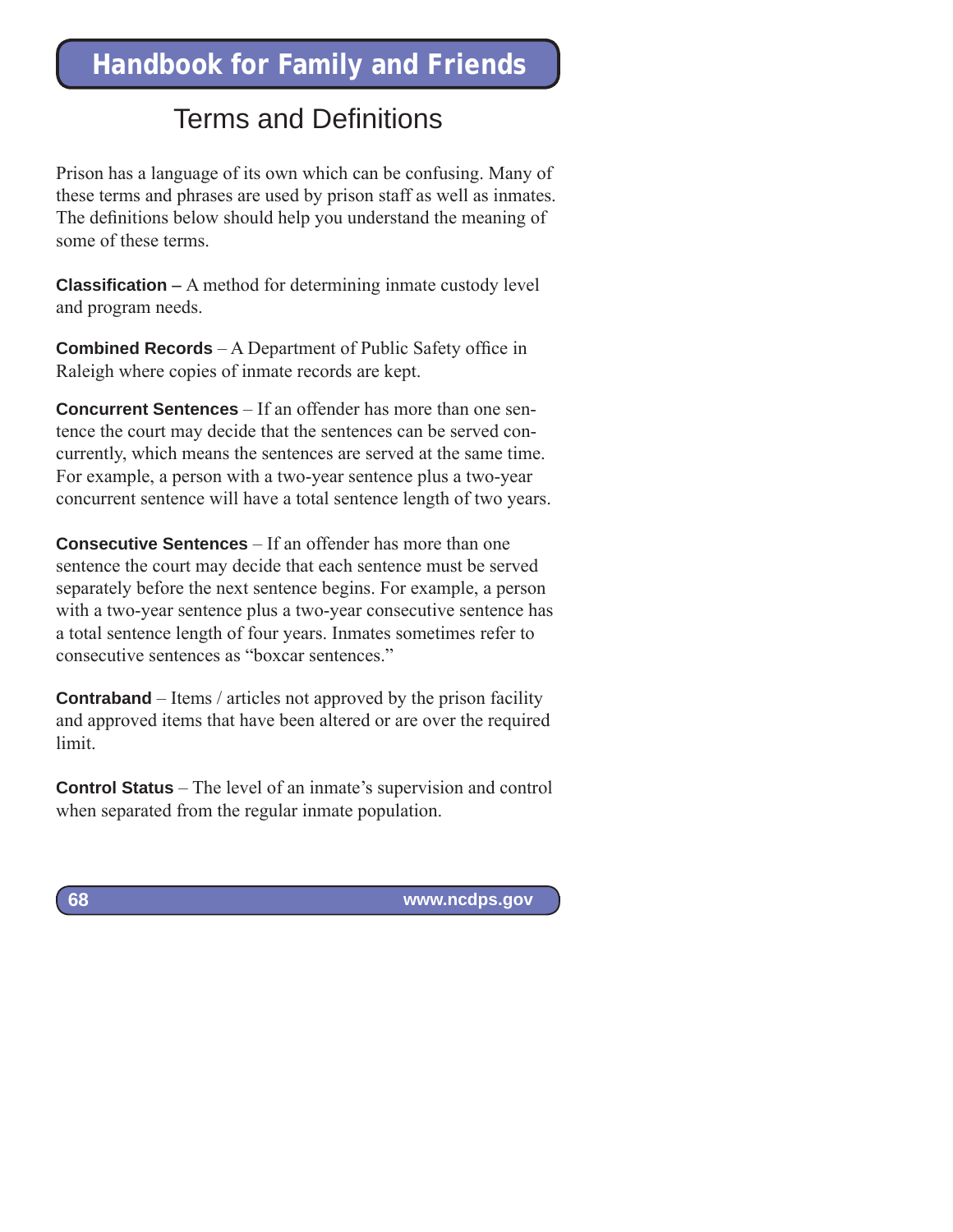**Convicted** – A term used when a person has been found guilty of a crime by a court.

 $CRV - A$  90-day term of confinement for probationers who violate the terms of their probation.

**Custody** – For maintaining public safety and institutional safety, the level in which an inmate is housed based on the crime committed, the length of the sentence, criminal history and behavior.

**Death Row** – The housing assignment of inmates admitted to prison on a death order commitment. These inmates are housed only at Central Prison and at the North Carolina Correctional Institution for Women.

**Defendant** – A person who is accused of committing a crime.

**Designee** - A prison staff person who has been appointed to act with authority in the absence of the director, region director, and/or prison facility superintendent.

**Detainer** - A legal document in an inmate's record stating that he or she is wanted in another county, state, or federal system and should be transported to another correctional system rather than being released.

**Developmental Disabilities** – Mental and/or physical limitations that require special programs for an inmate.

**DHO -** Disciplinary Hearing Officer: An employee of DPS not assigned to any specific prison facility, who investigates inmate disciplinary offenses.

**Diagnostic Center** – A facility in certain prisons where new inmates are admitted, processed, and assessed while waiting for initial classification and housing assignment.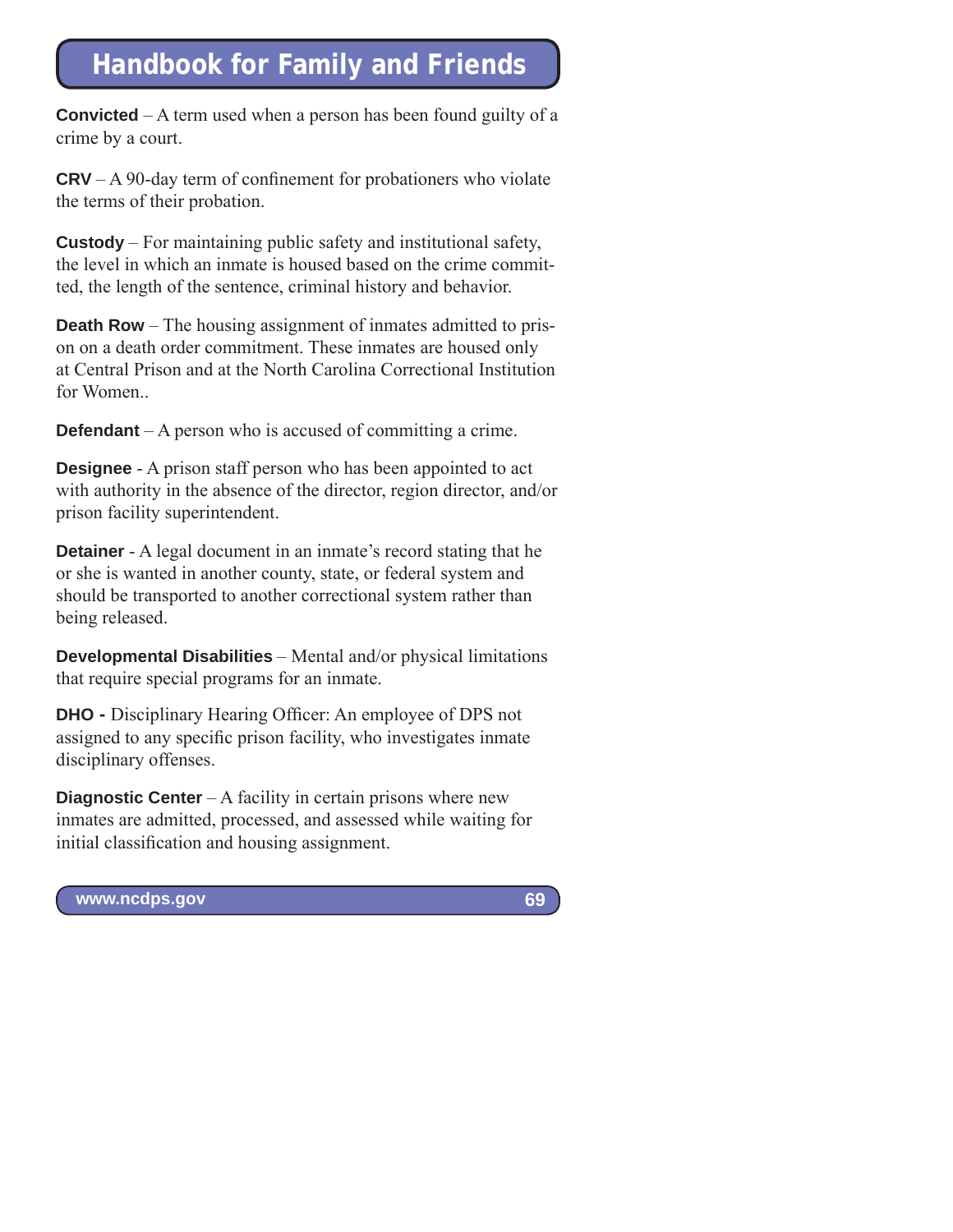**Director of Prisons** – The person in charge of all the prisons in the state.

**Escape** – A person who escapes or attempts to escape from prison has violated prison rules and the laws of North Carolina and can receive an additional sentence. Anyone assisting an inmate to escape from prison has also violated the laws of the State of North Carolina.

## **Facility Head, Correctional Administrator, Prison**

**Superintendent, or Warden** - The person who is in charge of the overall operation of a prison facility.

**Felony** – a serious crime.

**Grievance** – An appeal or complaint using specific forms and procedures regarding a decision or action made.

**HCON** – Abbreviation for "High Security Maximum Control." This is the housing assignment and classification status where inmates pose the most serious threat to the safety of staff and other inmates and to the security of the prison facility. Inmates assigned to this control require the most security.

**Honor Grade** – Also known as "minimum custody." Because minimum custody inmates wear green uniforms, they often refer to minimum custody as "having their greens." Minimum custody prisons are often called "honor grade" prisons. Armed supervision is not required.

**Immediate Family –** Adult Correction facilities policy defines immediate family members as mother, father, husband, wife, daughter, son, brother, sister, foster parents, or other persons who have acted in the place of parents where such relationships can be verified.

**Incarcerate –** to put an individual in prison or jail.

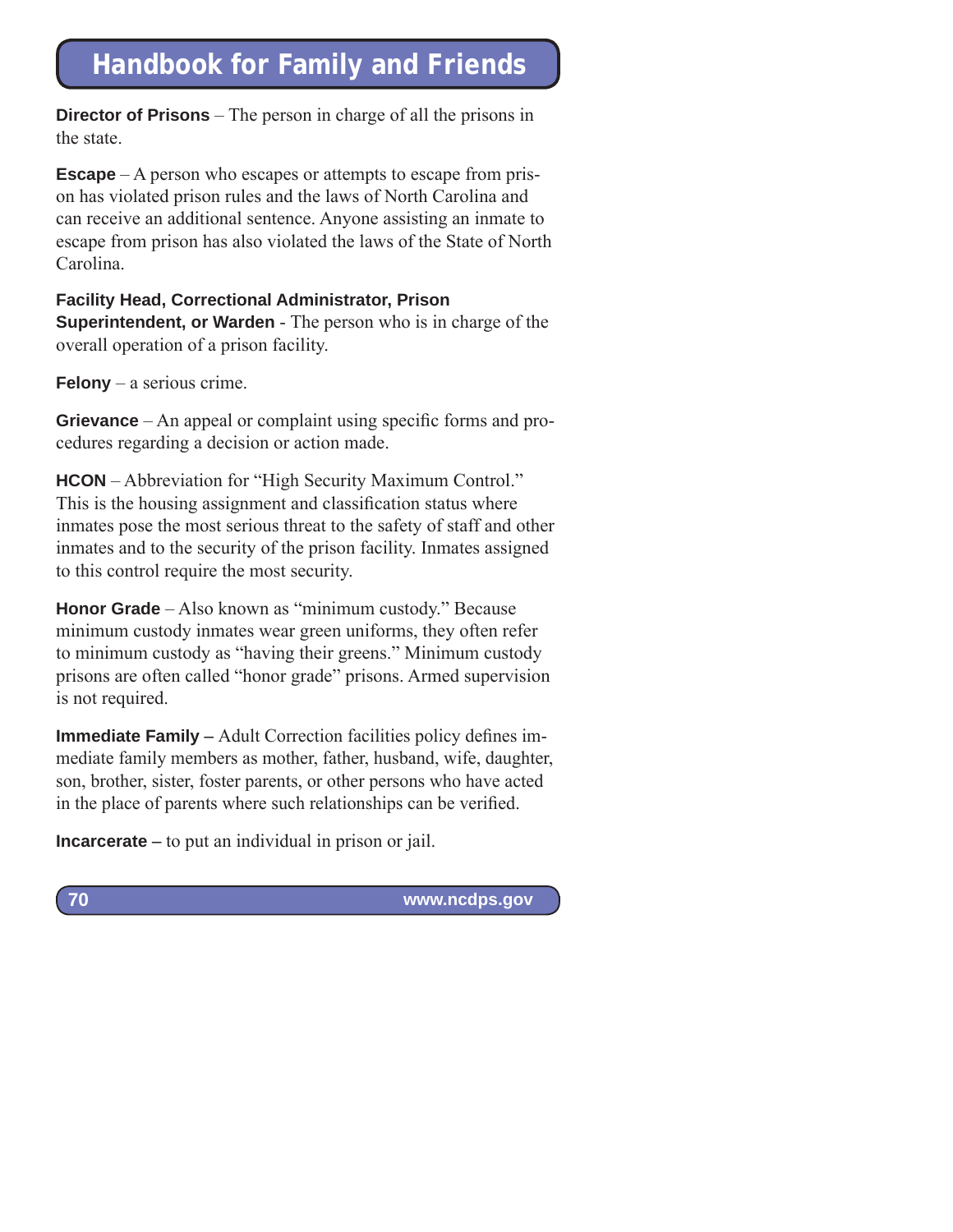**Incentive Wage** – The wage that an inmate is paid when working on a job assignment at the prison, on a community work crew, on a road squad or at a prison enterprises plant.

**Indigent** – An inmate is considered indigent if they have no money to purchase basic hygiene items such as soap or deodorant.

**Infraction** – A violation of a law or rule. In the prison system, it is most often called a "write-up."

**Investigating Officer** – A person who gathers the facts when a rule may have been broken or an incident occurred involving an inmate.

**Inmate** – A person committed by law to the custody of DPS.

**Misdemeanor** – A crime that is not as serious as a felony.

**Offender** – Any person convicted of a crime or offense under the laws of North Carolina.

**Parole** – A conditional release from prison that allows an inmate to serve the remainder of his or her sentence in the community after serving a portion of the sentence in prison. Only inmates who have been sentenced under the Fair Sentencing Act or earlier sentencing laws are eligible for parole. Parole is earned and not automatic. It provides for supervision of the parolee and permits the inmate's return to prison through revocation if parole conditions are not met.

**Parole Case Analyst** – A person who works for the Post-Release Supervision and Parole Commission. This person is in charge of reviewing an inmate's records to determine if the inmate should be recommended for parole. The Parole Commission votes as to whether an inmate should receive parole.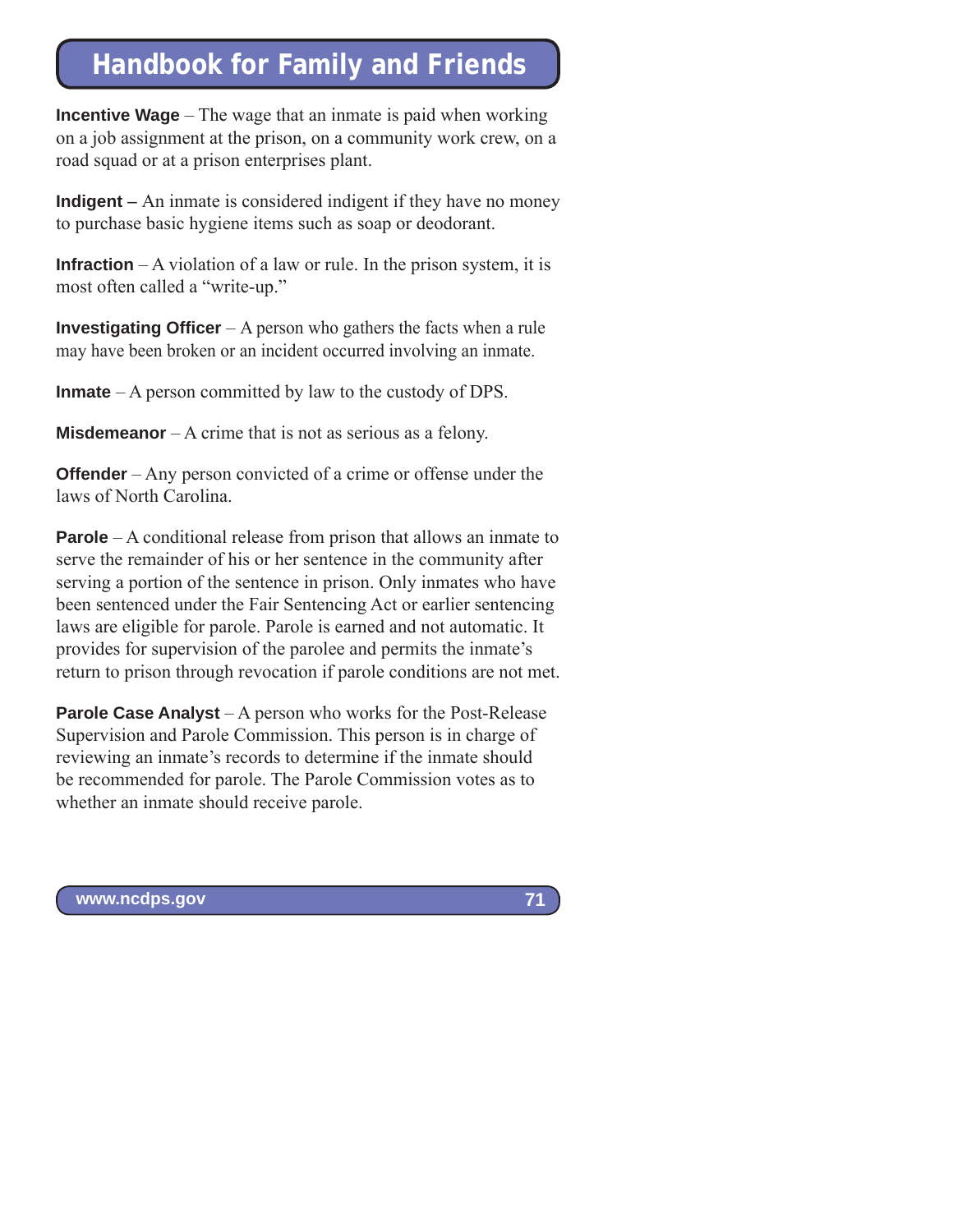**PCON** – Abbreviation for "Protective Control." An inmate housed in Protective Control is separated from the general population for his or her safety. An inmate may request protective custody, but a committee decides if protective custody is necessary.

**PR3** – Post Release 3 month Re-imprisonment (PR3) is a three (3) month period of confinement for post release violators who were not in compliance with the terms of their supervision conditions.

**Post-release supervision (PRS)** – A period of supervised release felon inmates must serve in the community upon release from prison. Usually, supervision will last either 9 months or 12 months depending on what felony class for which the inmate was convicted.

**Prisons** – Often used as a short reference to the entire system of prisons in DPS, especially in written format.

**Probation** – A sentence ordered by the Court allowing an offender to remain in the community with supervision and guidance of a Probation Officer, under such conditions as the court may impose. If an offender does not follow the conditions of the probation, he or she can be put in prison.

**Processing** – When an offender first arrives in prison, the first few weeks are spent at a diagnostic center to best determine the needs and assignment of the offender. This time spent in diagnostic centers is called processing.

**Projected Release Date** – The estimated date of release that is based on any time credits that the inmate has earned or is projected to earn until the time of his/her release. The projected release date is always subject to change depending on whether the inmate earns or loses time credits**.**

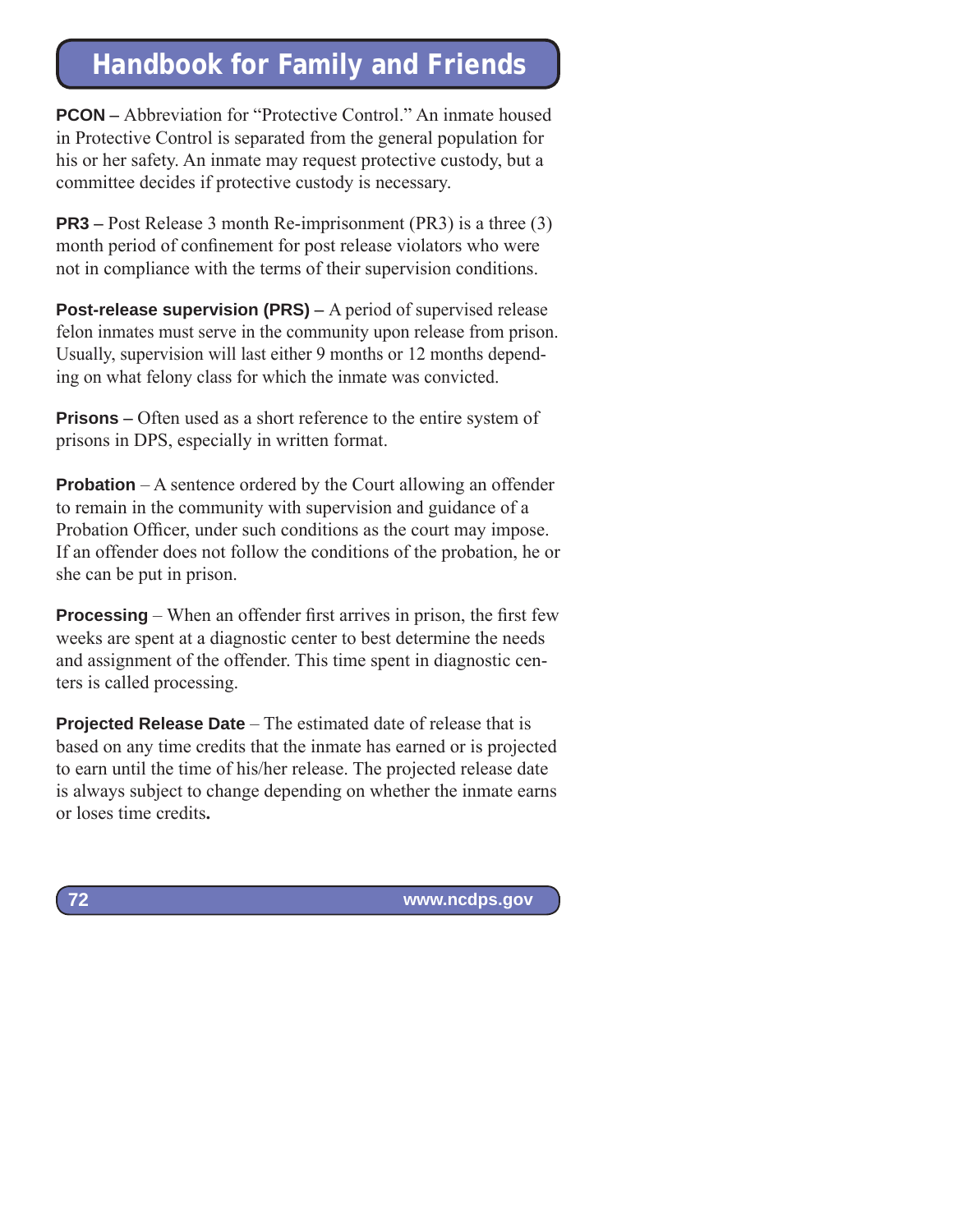**Region Director** – A person who is in charge of several prison facilities in a region. DPS has four geographical regions of prisons: Central, Coastal, Triangle, and Mountain.

**Regular Population** – A housing assignment in a prison, where inmates may move about the prison facility as needed due to their jobs or program assignments, recreation or mealtime with other inmates. It is also known as "general population."

**Restitution** – Required payments that are authorized by the courts to be paid by an offender to the victim of his or her crime

**Restrictive Housing for Administrative Purposes (RHAP)** – Restrictive Housing for Administrative Purposes (RHAP) is the temporary removal of an offender from a general offender population to confinement in a secure area. Reasons for RHAP may include protecting staff and other inmates, preventing escape, "cooling off" period, investigation and preserving order.

**Restrictive Housing for Control Purposes (RHCP)** – Restrictive Housing for Control Purposes (RHCP) is a long-term restrictive housing assignment. The intent is the control of offenders due to behavior deemed to be repeatedly disruptive to the orderly operations of the facility, threats to the safety of staff or other offenders, threats to the security and operational integrity of the facility, or as a transition following assignment to a higher control status.

**Restrictive Housing for Disciplinary Purposes (RHDP)** – Restrictive Housing for Disciplinary Purposes (RHDP) is the classification status assigned to offenders who are subject to punishment pursuant to authorized Prisons disciplinary procedures after being found guilty of a disciplinary offense.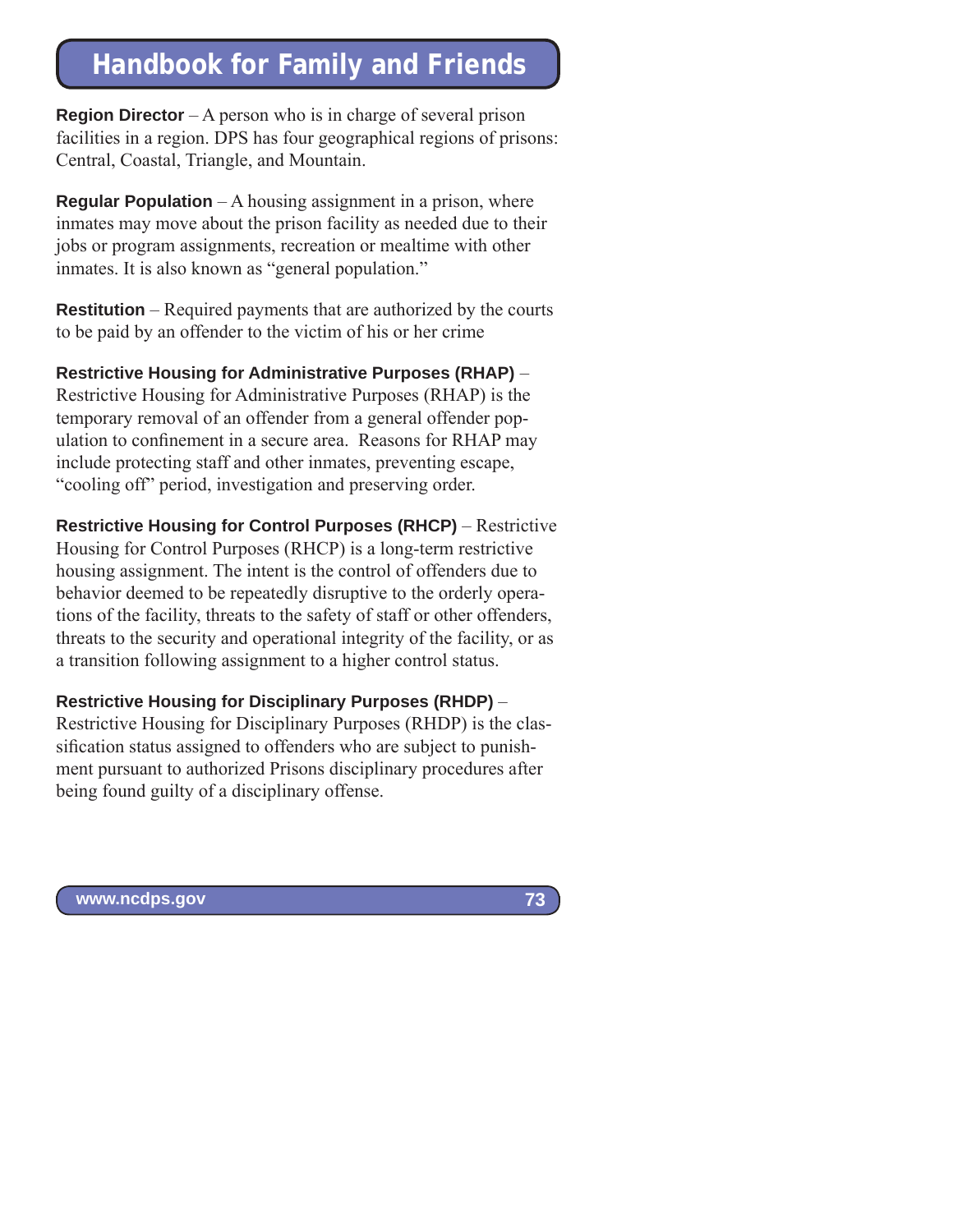**Safekeeper** – A county jail inmate who is admitted to prison while awaiting trial or sentencing. Safekeeping provides extra security for those inmates who pose a danger to themselves, to other inmates and to the general public. A person may also be admitted as a safekeeper if they require medical or mental health care that cannot be provided by the county jail.

**Sanction** – A penalty for not following a rule or policy, typically determined during the inmate disciplinary process. The action taken at the disciplinary hearing can include demotion in custody, loss of privileges, loss of good/earned time, and/or restrictive housing.

**Security Risk** – Any possible danger to the general public, staff or inmates.

**Security Risk Group (SRG)** – A group of inmates who pose a threat to the safe, secure and orderly operation of a prison. These groups are also known as "gangs."

**Sentence Reduction Credits** – Time credits applied to an inmate's sentence that reduces the amount of time to be served. Sentence Reduction Credits include good time, gain time, earned time and meritorious time.

**Split Sentence** – A judge may order a split sentence that requires the offender to serve a period of time in prison followed by a period of special probation. The time served in prison must be served without any sentence reduction credits.

**Suspended** – A court-ordered sentence may remain inactive subject to conditions established by the court; it may be imposed by the court at any time during the sentence.

 **www.ncdps.gov**

**74**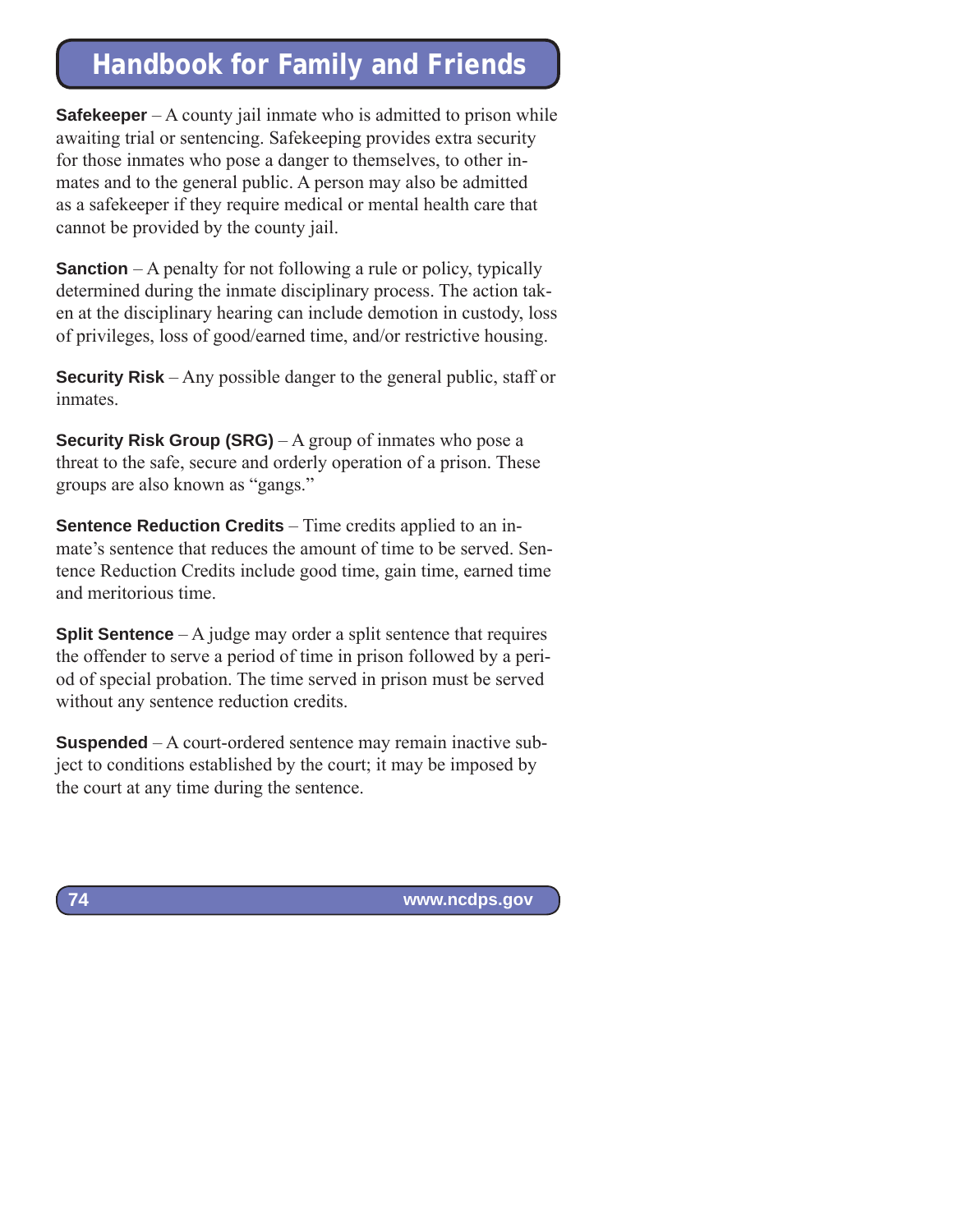### Adult Correction Facility Information

**Abbreviations used in prison facility list**

CC – Correctional Center CCW – Correctional Center for Women

| $CI$ – Correctional Institution CIW – Correctional Institution for Women PWF = Prison Work Farm |  |
|-------------------------------------------------------------------------------------------------|--|
|-------------------------------------------------------------------------------------------------|--|

| Albemarle CI      | P.O. Box 460, Badin, N.C. 28009<br>44150 Airport Road, New London, N.C. 28127     | 704-422-3036 | <b>MED</b>        |
|-------------------|-----------------------------------------------------------------------------------|--------------|-------------------|
| Alexander CI      | Box 909, Taylorsville NC 28681<br>633 Old Landfill Road, Taylorsville, N.C. 28681 | 828-632-1331 | CL/MIN            |
| Avery/Mitchell CI | 600 Amity Park Rd., Spruce Pine NC 28657                                          | 828-765-0229 | MED               |
| Bertie CI         | Box 129, Windsor NC 27983<br>218 Cooper Hill Road. Windsor, N.C. 27983            | 252-794-8600 | CL/MED            |
| Caldwell CC       | Box 397, Hudson NC 28638<br>480 Pleasant Hill Road, Lenoir, N.C. 28645            | 828-726-2509 | <b>MED</b>        |
| Caledonia CI      | Box 137, Tillery NC 27887<br>2787 Caledonia Drive, Tillery, N.C. 27882            | 252-826-5621 | <b>MED/MIN</b>    |
| Carteret CC       | Box 220, Newport NC 28579<br>1084 Orange Street, Newport, N.C. 28570              | 252-223-5100 | <b>MIN</b>        |
| Caswell CC        | Box 217, Yanceyville NC 27379<br>444 County Home Road, Blanch, N.C. 27212         | 336-694-4531 | <b>MED</b>        |
| Catawba CC        | 1347 Prison Camp Rd., Newton NC 28658                                             | 828-466-5521 | <b>MIN</b>        |
| Central Prison    | 1300 Western Boulevard, Raleigh NC 27606                                          | 919-733-0800 | <b>CL/MED/MIN</b> |
| Columbus CI       | Box 8, Brunswick NC 28424<br>1255 Prison Camp Road, Brunswick, N.C. 28424         | 910-642-3285 | <b>MED</b>        |
| Craggy CC         | Box 8909, Asheville NC 28814<br>2992 Riverside Drive, Asheville, N.C. 28804       | 828-645-5315 | <b>MED</b>        |
| Craven CI         | Box 839, Vanceboro NC 28586<br>600 Alligator Road, Vanceboro, N.C. 28586          | 252-244-3337 | <b>MED</b>        |
| Dan River PWF     | Box 820, Yanceyville NC 27379<br>981 Murray Road, Blanch, N.C. 27212              | 336-694-1583 | <b>MIN</b>        |
| Davidson CC       | 1400 Thomason Street, Lexington NC 27292                                          | 336-249-7528 | <b>MIN</b>        |
| Eastern CIW       | Box 215, Maury NC 28554<br>2821 Hwy 903, Maury, N.C. 28554                        | 252-747-8101 | <b>MIN</b>        |
| Foothills CI      | 5150 Western Ave., Morganton NC 28655                                             | 828-438-5585 | CL                |
| Forsyth CC        | 307 Craft Drive, Winston-Salem NC 27105                                           | 336-896-7041 | <b>MIN</b>        |
| Franklin CC       | Box 155, Bunn NC 27508<br>5918 Hwy 39 South, Bunn, N.C. 27508                     | 919-496-6119 | <b>MED</b>        |
| Gaston CC         | 1025 Cherryville Hwy., Dallas, NC 28034                                           | 704-922-3861 | MIN               |
| Greene CI         | PO Box 39, Maury NC 28554<br>2699 Hwy 903, Maury, N.C. 28554                      | 252-747-3676 | <b>MIN</b>        |
| Harnett CI        | Box 1569, Lillington, NC 27546<br>1210 E. McNeil Street, Lillington, N.C. 27546   | 910-893-2751 | <b>MED</b>        |
| Hoke CI           | 243 Old Hwy 211, Raeford NC 28376-0700                                            | 910-944-7612 | <b>MIN</b>        |
| Hyde CI           | Box 278, Swan Quarter NC 27885<br>620 Prison Road, Fairfield, N.C. 27826          | 252-926-1810 | <b>MED</b>        |
|                   |                                                                                   |              |                   |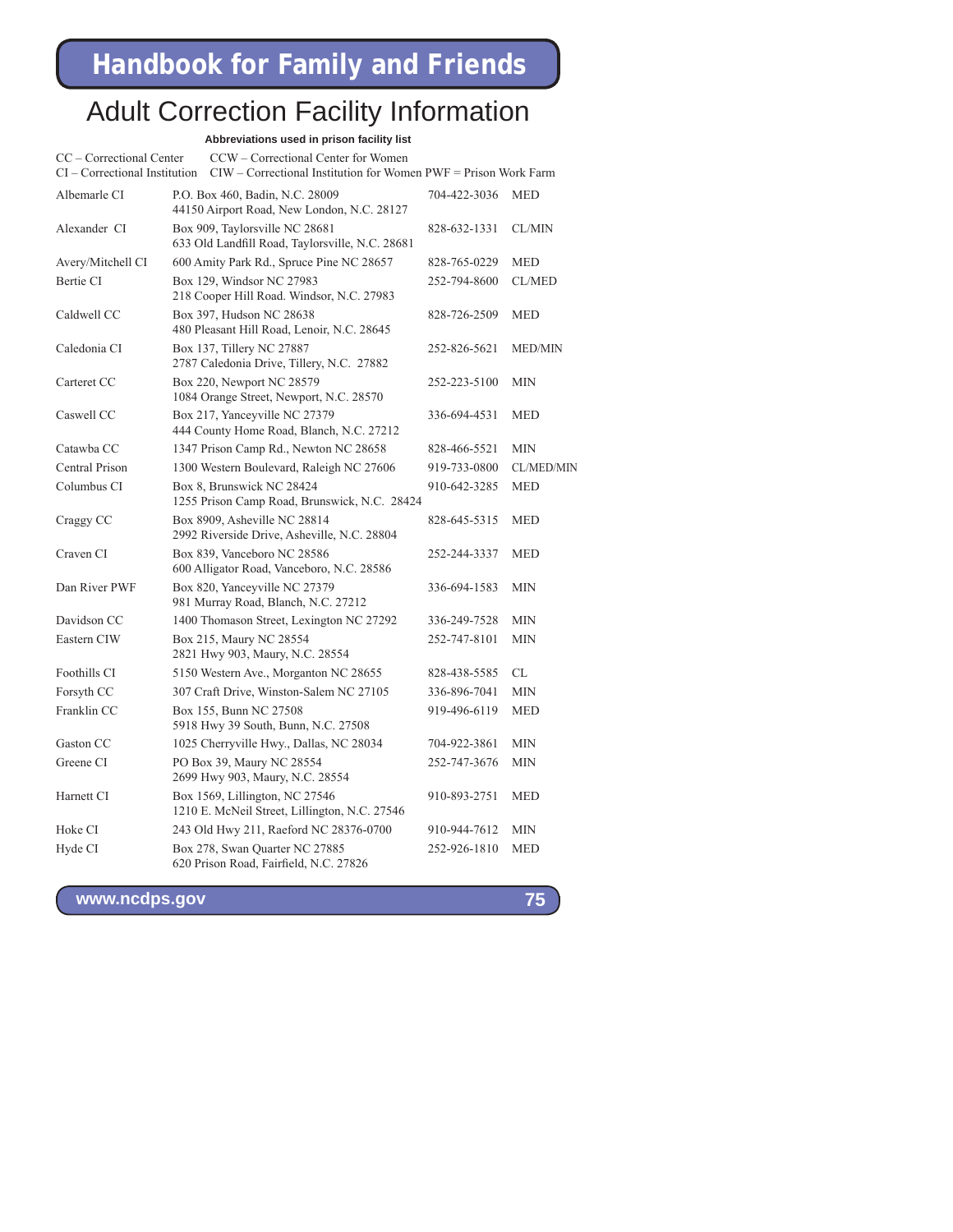| Johnston CI        | 2465 U.S. 70, Smithfield NC 27577                                                  | 919-934-8386 | <b>MIN</b>        |
|--------------------|------------------------------------------------------------------------------------|--------------|-------------------|
| Lanesboro CI       | Box 280, Polkton NC 28135<br>552 Prison Camp Road, Polkton, N.C. 28135             | 704-695-1013 | <b>CL/MED</b>     |
| Lanesboro CI       | Box 310, Polkton, NC 28135<br>248 Prison Camp Road, Polkton, NC 28135              | 704-694-2622 | <b>MIN</b>        |
| Lincoln CC         | 461 Prison Camp Road, Lincolnton, NC 28092                                         | 704-735-0485 | <b>MIN</b>        |
| Lumberton CI       | Box 1649, Lumberton NC 28359-1649<br>75 Legend Road, Lumberton, N.C. 28359         | 910-618-5574 | <b>MED</b>        |
| Marion CI          | Box 2405, Marion NC 28752<br>355 Old Glenwood Rd, Marion, NC 28752                 | 828-659-7810 | CL/MIN            |
| Maury CI           | Box 506, Maury NC 28554<br>2568 Moore Rouse Road, Hookerton, N.C. 28538            | 252-747-1400 | <b>CL/MED</b>     |
| Morrison CI        | Box 169, Hoffman NC 28347<br>1573 McDonald Church Road, Hoffman, N.C. 28347        | 910-281-3161 | <b>MED</b>        |
| Mountain View CI   | 545 Amity Park Road, Spruce Pine NC 28777                                          | 828-766-2555 | <b>MED</b>        |
| Nash CI            | Box 600, Nashville NC 27856<br>2869 US 64 Alt, Nashville N.C. 27856                | 252-459-4455 | <b>MED</b>        |
| North Carolina CIW | 1034 Bragg Street, Raleigh NC 27610                                                | 919-733-4340 | <b>CL/MED/MIN</b> |
| Neuse CI           | 710 Stevens Mill Road, Goldsboro NC 27530                                          | 919-731-2023 | <b>MIN</b>        |
| New Hanover        | CC Box 240, Wilmington NC 28402<br>330 Division Drive, Wilmington, N.C. 28402      | 910-251-2666 | <b>MIN</b>        |
| Odom CI            | Route 1, Box 36, Jackson NC 27845<br>485 Odom Prison Rd, Jackson, NC 27845         | 252-534-5611 | <b>MIN</b>        |
| Orange CC          | 2110 Clarence Walters Rd., Hillsborough NC 27278                                   | 919-732-9301 | <b>MIN</b>        |
| Pamlico CI         | 601 North Third St., Bayboro, NC 28515                                             | 252-745-3074 | <b>MED</b>        |
| Pasquotank CI      | 527 Commerce Dr., Elizabeth City 27906-5005                                        | 252-331-4881 | CL/MIN            |
| Pender CI          | Box 1058, Burgaw NC 28425<br>906 Penderlea Highway, Burgaw, N.C. 28425             | 910-259-8735 | <b>MED</b>        |
| Piedmont CI        | 1245 Camp Road, Salisbury NC 28147                                                 | 704-639-7540 | <b>MED</b>        |
| Polk CI            | Box 2500, Butner NC 27509<br>1001 Veazey Road, Butner, N.C. 27509                  | 919-575-3070 | CL                |
| Randolph CC        | Box 4128, Asheboro NC 27204<br>2760 US Hwy 220 Bus, Asheboro, NC 27203             | 336-625-2578 | <b>MIN</b>        |
| Rutherford CC      | Box 127, Spindale NC 28160<br>549 Ledbetter Road, Spindale, N.C. 28160             | 828-286-4121 | <b>MIN</b>        |
| Sampson CI         | Box 999, Clinton NC 28328<br>700 Northwest Blvd, Hwy 421 N, Clinton, N.C. 28328    | 910-592-2151 | <b>MED</b>        |
| Sanford CC         | Box 2490, Sanford NC 27330<br>417 Advancement Center Road, Sanford NC 27330        | 919-776-4325 | <b>MIN</b>        |
| Scotland CI        | Box 1808, Laurinburg NC 28353<br>22385 McGirt's Bridge Rd., Laurinburg, N.C. 28353 | 910-844-3078 | CL/MED/MIN        |
| Southern CI        | Box 786, Troy NC 27371<br>272 Glen Road, Troy, N.C. 27371                          | 910-572-3784 | CL/MED/MIN        |

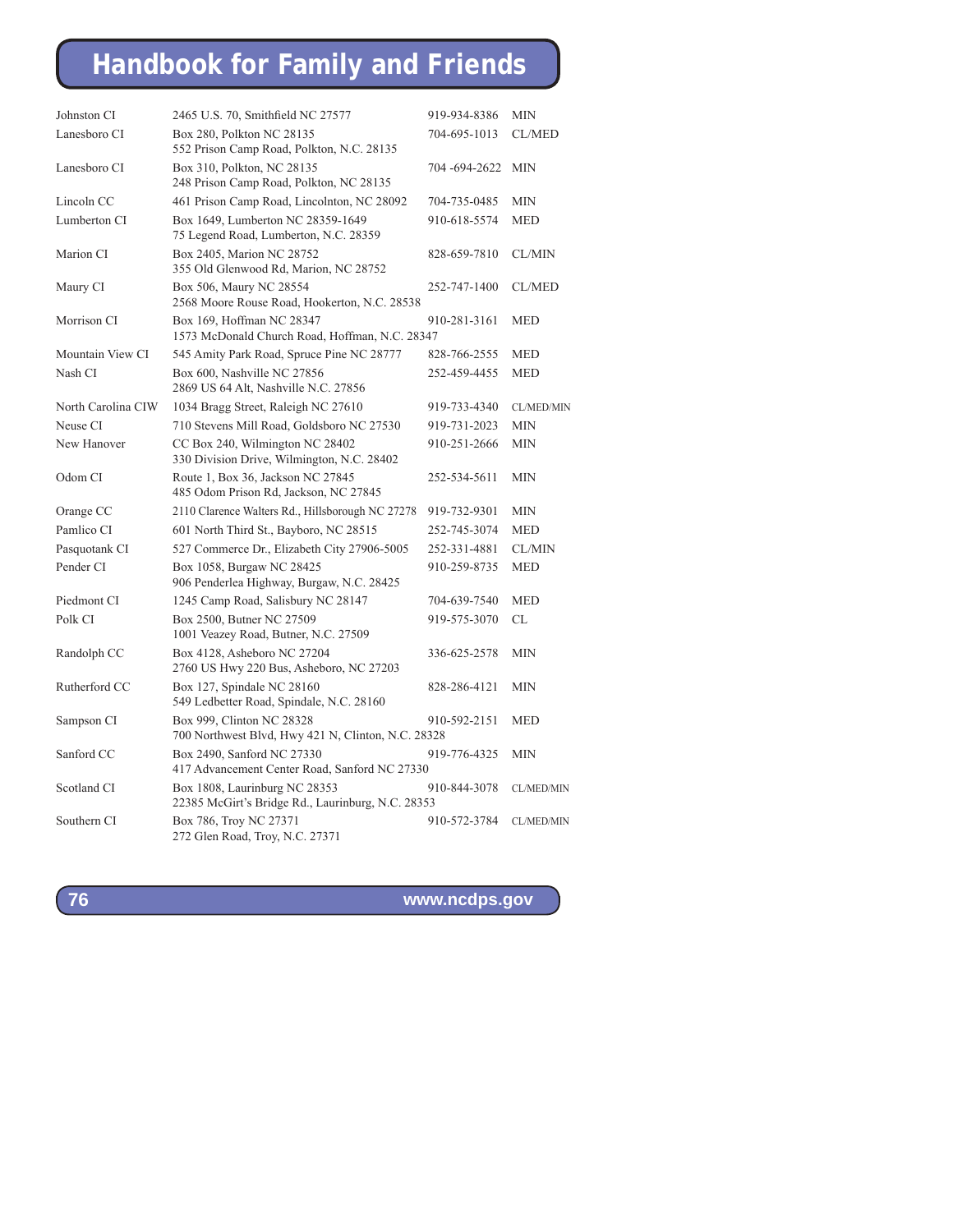| Swannanoa CCW      | Box 609, Black Mountain NC 28711                                 | 828-686-0567 | <b>MIN</b>        |
|--------------------|------------------------------------------------------------------|--------------|-------------------|
|                    | 55 Lake Eden Road, Black Mountain, N.C. 28711                    |              |                   |
| Tabor CI           | 4600 Swamp Fox Hwy. West Tabor City, N.C. 28463 910-653-6413     |              | CL/MED/MIN        |
| <b>Tyrrell PWF</b> | Box 840, Columbia NC 27925<br>620 Snell Rd, Columbia, NC 27925   | 252-796-1085 | <b>MIN</b>        |
| Wake CC            | 1000 Rock Quarry Road, Raleigh NC 27610                          | 919-733-7988 | <b>MIN</b>        |
| Warren CI          | Box 399, Manson NC 27553<br>379 Collins Road, Manson, N.C. 27553 | 252-456-3400 | <b>CL/MED/MIN</b> |
| Wilkes CC          | 404 Statesville Rd., North Wilkesboro NC 28659 336-667-4533      |              | <b>MIN</b>        |

Burke CRV Center 248 beds for male offenders Mary Marett, Director 5161 Western Ave. Morganton NC (828) 433–4036

Robeson CRV Robeson CRV Center 192 beds for male offenders Stephen Jacobs, Director 872 NC Hwy 711 Lumberton NC (910) 618-5535

Center for Community Transitions / minimum (private contract facility for women) 5825 Old Concord Road Charlotte, NC 28213 (704) 494-0001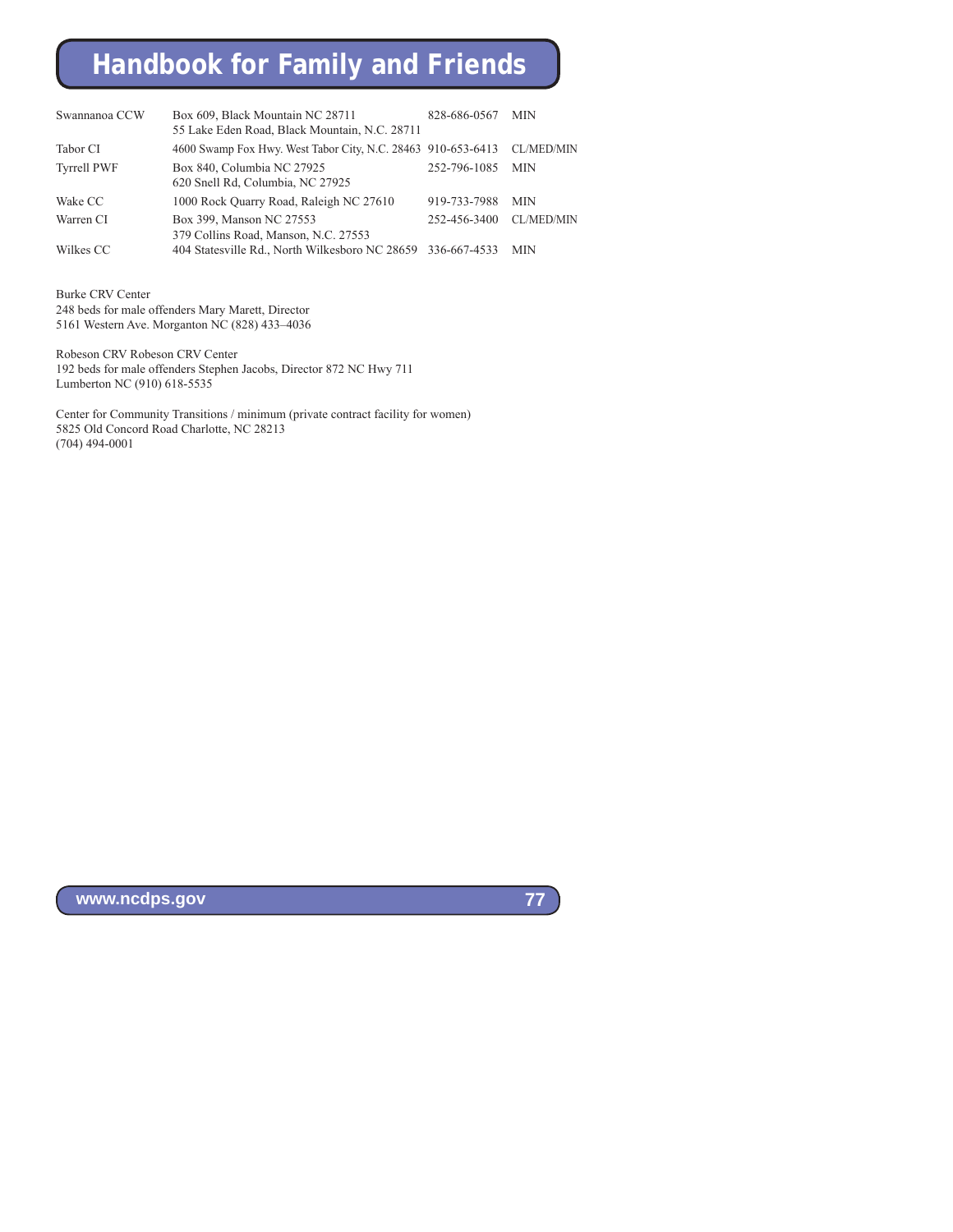### Additional Services and Information

Other available resources that you might find helpful, too, are:

**Offender Family Services (OFS)** - This service is a liaison between families of offenders and the Department of Public Safety. The OFS provides an open line of communication to assist offender families with resolving human service needs through emotional support and referral to community resources. These services are also provided for inmates nearing release and offenders already released. It also helps families and others with understanding the policy and procedures of the prison system. Contact OFS at (919) 733-3388, or you can write to:

> Offender Family Services 4221 Mail Service Center Raleigh, NC 27699-4221

**Victim Services** - The office assists victims of crime, their families, and interested parties whose offenders were sentenced to prison or placed on probation, parole, or post-release supervision. The staff provides emotional support, educational materials, training, resource referral and assists victims in understanding the criminal justice system. You can contact Victim Services phone at 1-866-719-0108.

**Public Affairs** - The Communications Office can provide accurate information and answer questions that you may have about an offender and/or the Division of Adult Correction. The office responds to letters, e-mail and telephone inquiries received from interested parties, news media and citizens. You can reach the Public Affairs Office at 1-800-368-1985 or via e-mail at info@ncdps.gov.

**Public Policy Manuals** - The Prisons Policy and Procedures Manual (Redbook) Prisons Health Care Manual, and Prisons Food and Nutrition Management Manual are public documents that are listed on the DPS Prisons website at **http://www.ncdps.gov/ search?search\_api\_views\_fulltext=policy%20manual.** Members of the general public who wish to purchase a manual may complete the order form listed on the public website. Questions can be referred to Management Services Section at 831 W. Morgan Street, 4270 MSC, Raleigh, NC, 27699-4270; 919-838-4000.

 **www.ncdps.gov**

**78**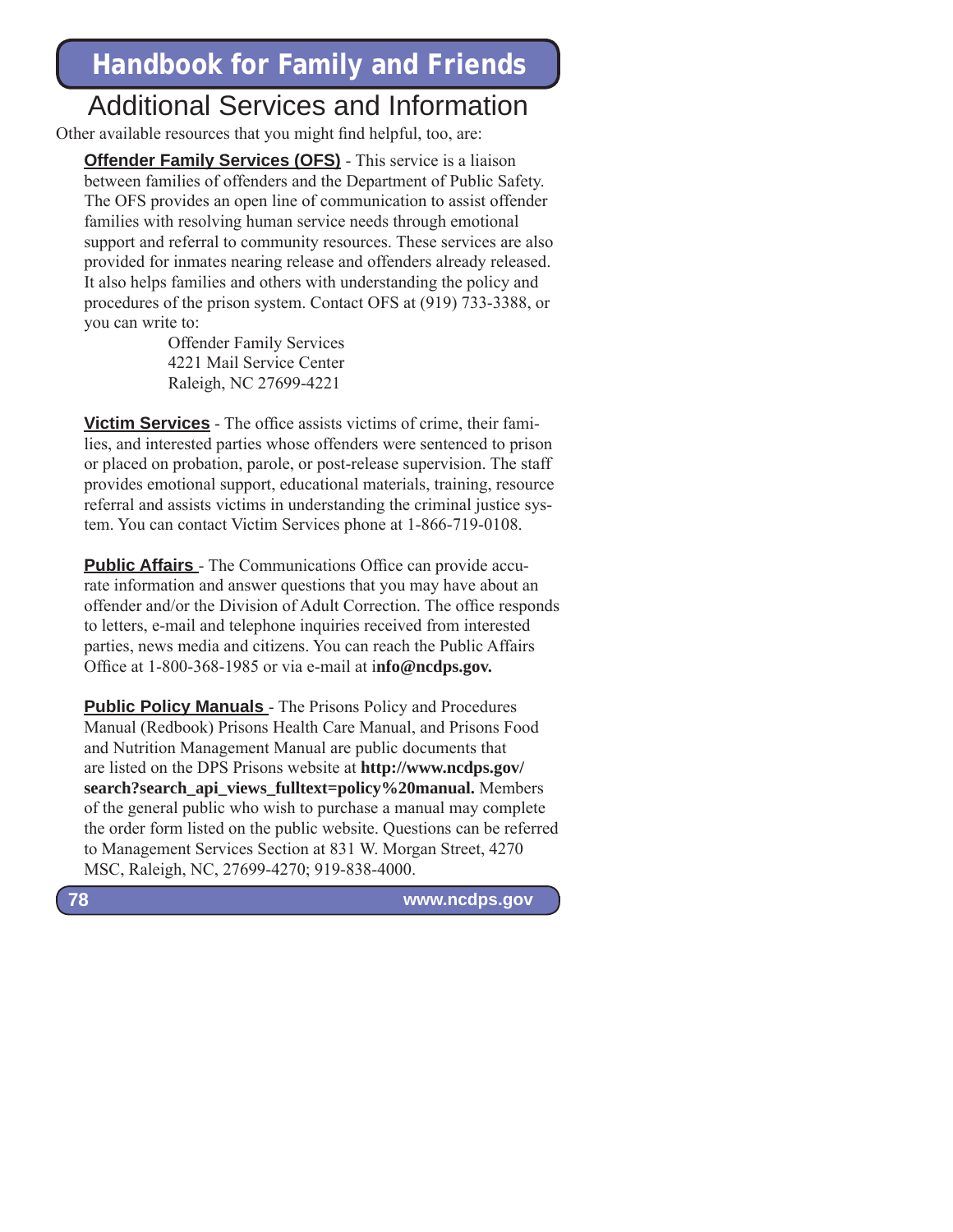### Acknowledgments

The Department of Public Safety would like to recognize all individuals who contributed to the preparation of this handbook.

Special recognition goes to Mary N. Ward, Family Services Administrator, for her hard work in developing this handbook.

Thanks to all Prisons administration staff that provided support, pertinent information for this handbook, made recommendations and suggestions and provided proofreading for the final product.

A special recognition is extended to the NCDPS Public Affairs staff for the layout of the handbook and for publishing it on the Department of Public Safety Web site.

A special recognition to former inmate Renee Morton is deserved, who created the artwork for this publication.

Also, thanks to all employees who are charged with the task of upholding the rules and regulations of the Department of Public Safety Division of Adult Correction and Juvenile Justice.

Finally, special recognition is given to those family members and friends who provide support during an inmate's incarceration.

> **This publication was proudly printed by inmates at Correction Enterprises Nash Print Plant, Nashville, NC. 5,000 copies were printed at a cost of \$2,755 or 55 cents per copy, using the inmate welfare fund.**